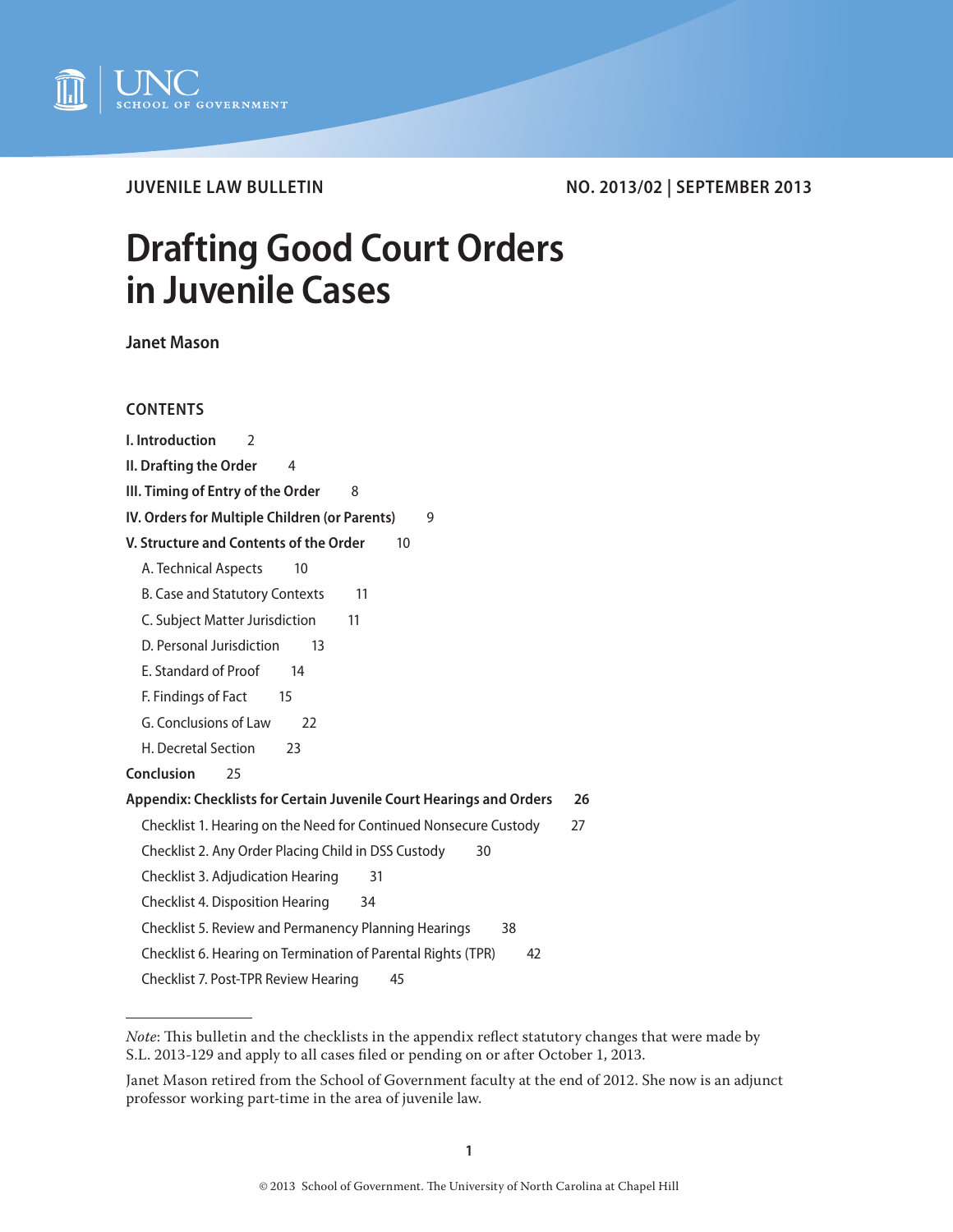# <span id="page-1-0"></span>**I. Introduction**

In abuse, neglect, dependency, and termination of parental rights cases (hereinafter juvenile cases<sup>1</sup>), an order of the court at any stage of the proceeding serves at least some of the following purposes:

- 1. to reflect the court's determination of legal issues that were properly before the court and the basis for the court's determination,
- 2. to specify legal relationships and rights,
- 3. to require or prohibit actions by one or more parties,
- 4. to inform the parties of the court's expectations,
- 5. to inform the parties of what has occurred at the hearing and what will happen next in the case,
- 6. to reflect compliance with statutory mandates,
- 7. to establish the basis for any later allegation of contempt,
- 8. to enable the court at a subsequent hearing to easily understand the background and posture of the case,
- 9. to create a record of judicial actions relating to the case, and
- 10. to enable appellate courts to conduct proper appellate review.

The Juvenile Code is exceptionally directive with respect to the contents of most kinds of juvenile court orders. An order that does not include a statutorily required finding of fact may be reversed and remanded even when the trial court's decision is otherwise legally sound. The trial court in a termination of parental rights case, for example, after adjudicating that a ground for termination existed, failed to make findings of fact about two of the statutory factors that were relevant to its conclusion that terminating parental rights was in the child's best interest.<sup>2</sup> The court of appeals affirmed the trial court's conclusion that a ground existed but remanded the disposition portion of the order for additional findings, noting that there was evidence in the record from which the trial court could have made the findings.<sup>3</sup>

Both the legislature and the courts have acknowledged the importance to children of resolving these cases quickly. Repeatedly the Juvenile Code refers to the need for every child to have a safe permanent home "within a reasonable period of time."4 Toward that end, the code specifies the times within which the court must hold certain hearings $^5$  and enter certain orders, $^6$ 

<sup>1.</sup> In other contexts, *juvenile cases* might also refer to cases involving juveniles alleged to be delinquent or undisciplined pursuant to Subchapter II of the North Carolina Juvenile Code, Chapter 7B of the North Carolina General Statutes (hereinafter G.S.).

<sup>2.</sup> *In re* J.L.H., \_\_\_ N.C. App. \_\_, 741 S.E.2d 333 (2012). A requirement that the court make these findings, rather than just "consider" the statutory factors, had been added to G.S. 7B-1110(a) by an amendment that became effective after the termination action was filed but four months before the order was entered. *See* S.L. 2011-295, sec. 16.

<sup>3.</sup> *J.L.H*., 741 S.E.2d at 338.

<sup>4.</sup> *See, e.g.*, G.S. 7B-101(18), 7B-507(b) and (c), and 7B-906.1(d)(3) and (g). *See also* G.S. 7B-100(5), which refers to a "reasonable amount of time."

<sup>5.</sup> *See, e.g*., G.S. 7B-506 (hearing on the need for continued nonsecure hearing), 7B-801(c) (adjudication hearing), 7B-901 (dispositional hearing), and 7B-906.1(a) (review and permanency planning hearings).

<sup>6.</sup> *See, e.g*., G.S. 7B-506(d) (continued nonsecure custody), 7B-897(b) (adjudication), 7B-900.1(f) (post-adjudication change of venue), 7B-905(a) (disposition).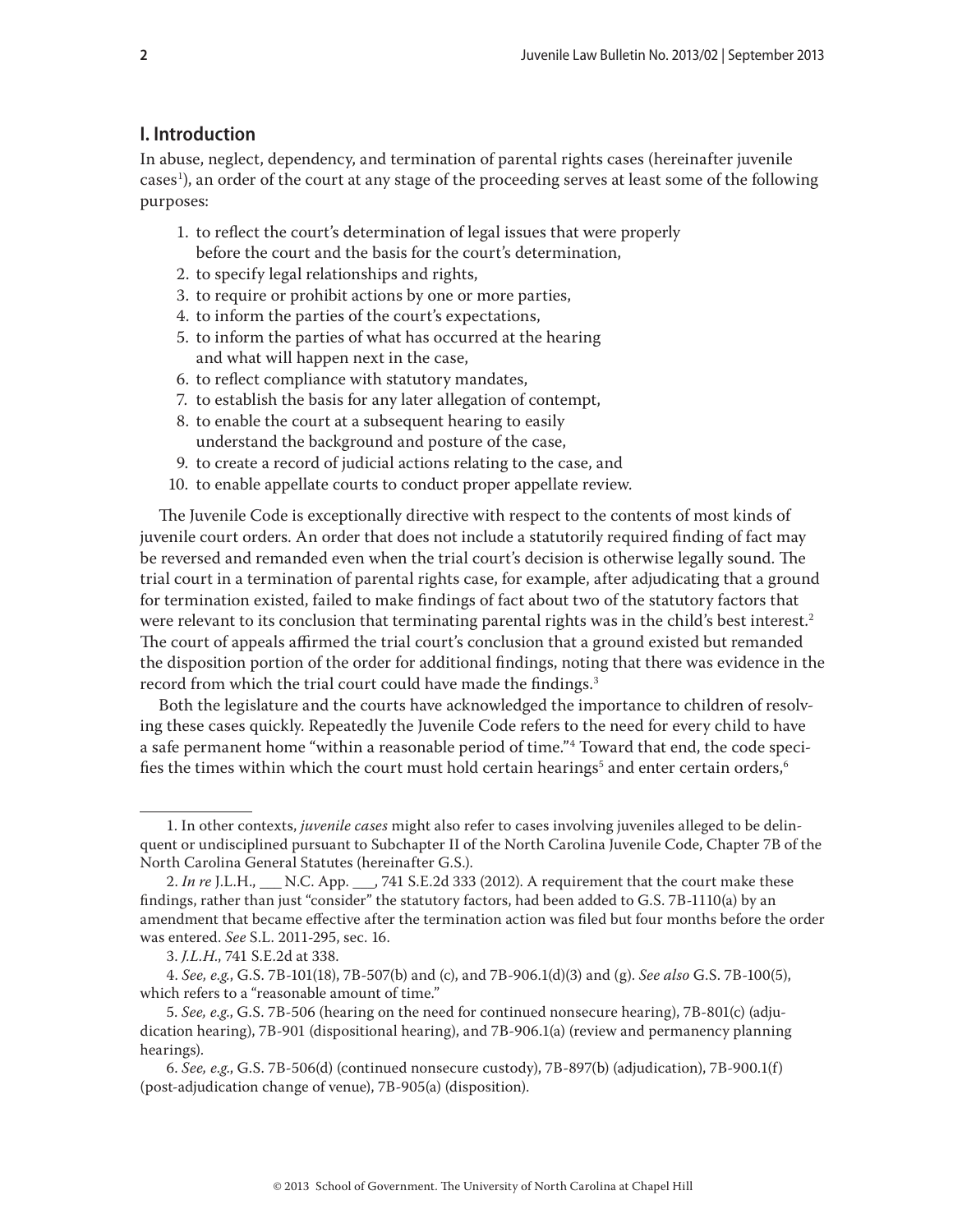and it discourages unnecessary continuances.7 The North Carolina Supreme Court, in a rule of appellate procedure, has provided for expedited appeals in juvenile cases.<sup>8</sup> The Juvenile Code's emphasis on avoiding delays in these cases is frustrated when orders are reversed, remanded, or both. That is especially true when remands are for additional findings that could have been made in the original order or when cases are reversed for other reasons related to the drafting of the order rather than to the substance of the court's decision or the propriety of its procedures.

An informal review of recent appellate court decisions suggests that by far the most common reason for reversals in juvenile cases is the insufficiency of the findings of fact. A missing finding may be one that would not be supported by the evidence, but often the drafter of the order simply omitted a finding that could have been made. In either case, awareness of the required findings might have prevented reversal or remand. Other deficiencies in the drafting of orders, such as an order's failure to state a required standard of proof, can lead to reversal as well.<sup>9</sup> Poorly drafted orders that are not appealable or that do not include reversible error still may fail to satisfy some of the applicable purposes stated above, or slow the progress of a case, or both.

Drafting good court orders is both a skill and an art. It requires thoughtful consideration and takes time. The ability to write good orders and to critique orders drafted by others almost certainly improves with practice as well as with reversals that could have been avoided.

Judges and attorneys rarely begin with a blank slate when drafting orders in juvenile cases. The Administrative Office of the Courts (AOC) provides forms for almost every kind of order that is entered in a juvenile case.<sup>10</sup> Use of the AOC forms is not required, and some districts develop their own versions of some forms or create forms for matters not covered by a particular AOC form.<sup>11</sup>

The manual *Abuse, Neglect, Dependency, and Termination of Parental Rights Proceedings in North Carolina* discusses the statutory mandates and includes checklists for some juvenile court hearings and orders, including

- 1. hearing on the need for continued nonsecure custody,
- 2. order placing or continuing a child's placement in the custody of a social services department,
- 3. adjudication hearing,
- 4. disposition hearing,
- 5. review and permanency planning hearings,
- 6. termination of parental rights hearing,
- 7. post-termination of parental rights review hearing.<sup>12</sup>

<sup>7.</sup> *See* G.S. 7B-803.

<sup>8.</sup> N.C. R. App. P. 3.1.

<sup>9.</sup> *See, e.g*., *In re* O.W. 164 N.C. App. 699, 702, 596 S.E.2d 851, 853 (2004); *In re* Wheeler, 87 N.C. App. 189, 193, 360 S.E.2d 458, 461 (1987).

<sup>10.</sup> The forms are available on the AOC's web page at [www.nccourts.org/Forms/FormSearch.asp,](www.nccourts.org/Forms/FormSearch.asp) and a list of juvenile forms, by number, can be found at [www.sog.unc.edu/sites/www.sog.unc.edu/files/](www.sog.unc.edu/sites/www.sog.unc.edu/files/FORMS3.pdf) [FORMS3.pdf.](www.sog.unc.edu/sites/www.sog.unc.edu/files/FORMS3.pdf)

<sup>11.</sup> *See*, for example, Wake County's local juvenile forms at [www.nccourts.org/Courts/CRS/Policies/](www.nccourts.org/Courts/CRS/Policies/LocalRules/Default.asp) [LocalRules/Default.asp](www.nccourts.org/Courts/CRS/Policies/LocalRules/Default.asp).

<sup>12.</sup> Kella W. Hatcher, Janet Mason, & John Rubin, Abuse, Neglect, Dependency, and Termination of Parental Rights Proceedings in North Carolina (2011). The juvenile court checklists are located at the very end of this manual, which can be accessed free of charge, along with periodic updates, at [shopping.netsuite.com/s.nl/c.433425/it.A/id.4228/.f.](shopping.netsuite.com/s.nl/c.433425/it.A/id.4228/.f)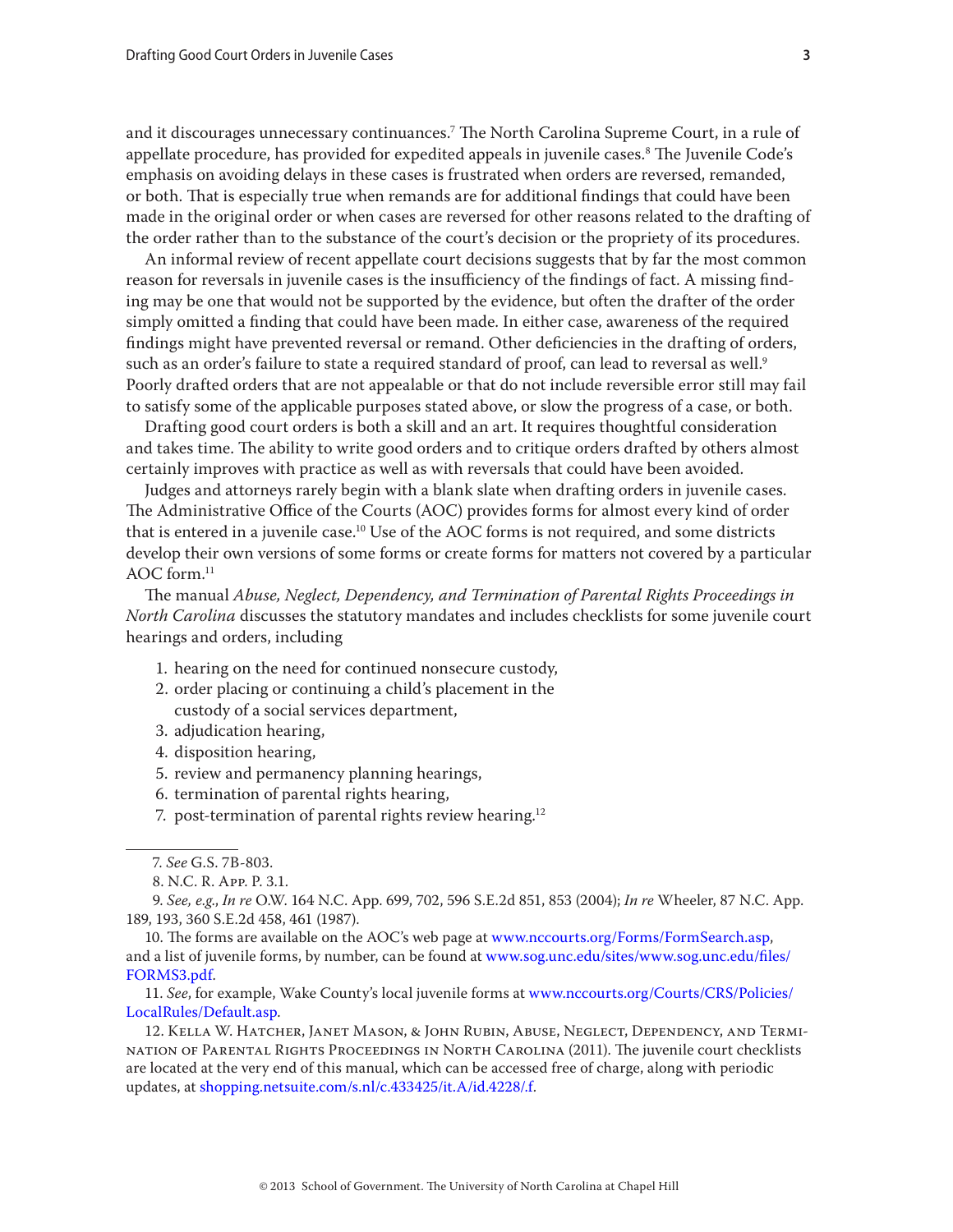<span id="page-3-0"></span>Checklists adapted from these and updated to reflect recent statutory changes appear in the appendix to this bulletin.13

Someone relatively new to juvenile court practice would do well to review any relevant forms and checklists when preparing for a juvenile court hearing as well as when drafting or reviewing orders. While these aids may be helpful, they also pose their own risks. Forms and checklists may contain mistakes and also may not reflect the most recent changes in the law. Using a form order that contains check blocks creates a danger of failing to check a necessary block, checking an incorrect box, or insufficiently supplementing the language in the form.<sup>14</sup>

An attorney in a juvenile case should think about, if not actually draft, the order he or she hopes will result from an upcoming juvenile hearing. Doing that can help the attorney keep the hearing focused on the proper issues, anticipate other parties' approaches to the hearing, and make concise arguments to the court. Questions the attorney might ask in thinking about the order and preparing for a hearing include the following:

- 1. What kind of hearing is it?
- 2. What sections of the Juvenile Code are relevant?
- 3. What is the court being asked to do?
- 4. What would the court have to conclude, as a matter of law, in order to have authority (or be required) to grant that relief?
- 5. What findings of fact would support or preclude that conclusion?
- 6. What evidence would support or preclude those findings?
- 7. What is the standard of proof?
- 8. Who has the burden of proof, if there is one?
- 9. Does the Juvenile Code require the court to make any specific findings or conclusions at the conclusion of this kind of hearing?

A judge preparing to hear a case can usefully ask many of the same questions.<sup>15</sup>

# **II. Drafting the Order**

Although some judges write their own orders, more often the trial court assigns the responsibility for drafting an order to the prevailing party. This kind of delegation is clearly permissible. The court of appeals has rejected arguments that it is error for the trial court to direct

<sup>13.</sup> These checklists reflect changes that were made by S.L. 2013-129, which applies to actions filed or pending on or after October 1, 2013.

<sup>14.</sup> *See, e.g*., *In re* H.J.A., \_\_\_ N.C. App. \_\_\_, \_\_\_, 735 S.E.2d 359, 363 (2012) (reversing an order that ceased reunification efforts and stating, "Although the form itself is an excellent form, the modifications made and handwritten additional findings . . . make it very difficult to determine exactly what the court actually found as to each separate parent. Only from reading the transcript of the trial court's statements in court can we determine that the court meant to cease reunification efforts as to the mother only and not to the father.").

<sup>15.</sup> *See, e.g., In re* D.W., 202 N.C. App. 624, 628, 693 S.E.2d 357, 360 (2010) (holding in a termination of parental rights case that the trial court abused its discretion in denying a motion for a continuance, noting that the trial court failed to ascertain the nature of the hearing before ruling on the motion, and, referring to the statute governing continuances, stating that "the nature of the proceeding informs what is necessary to ensure 'the proper administration of justice.'").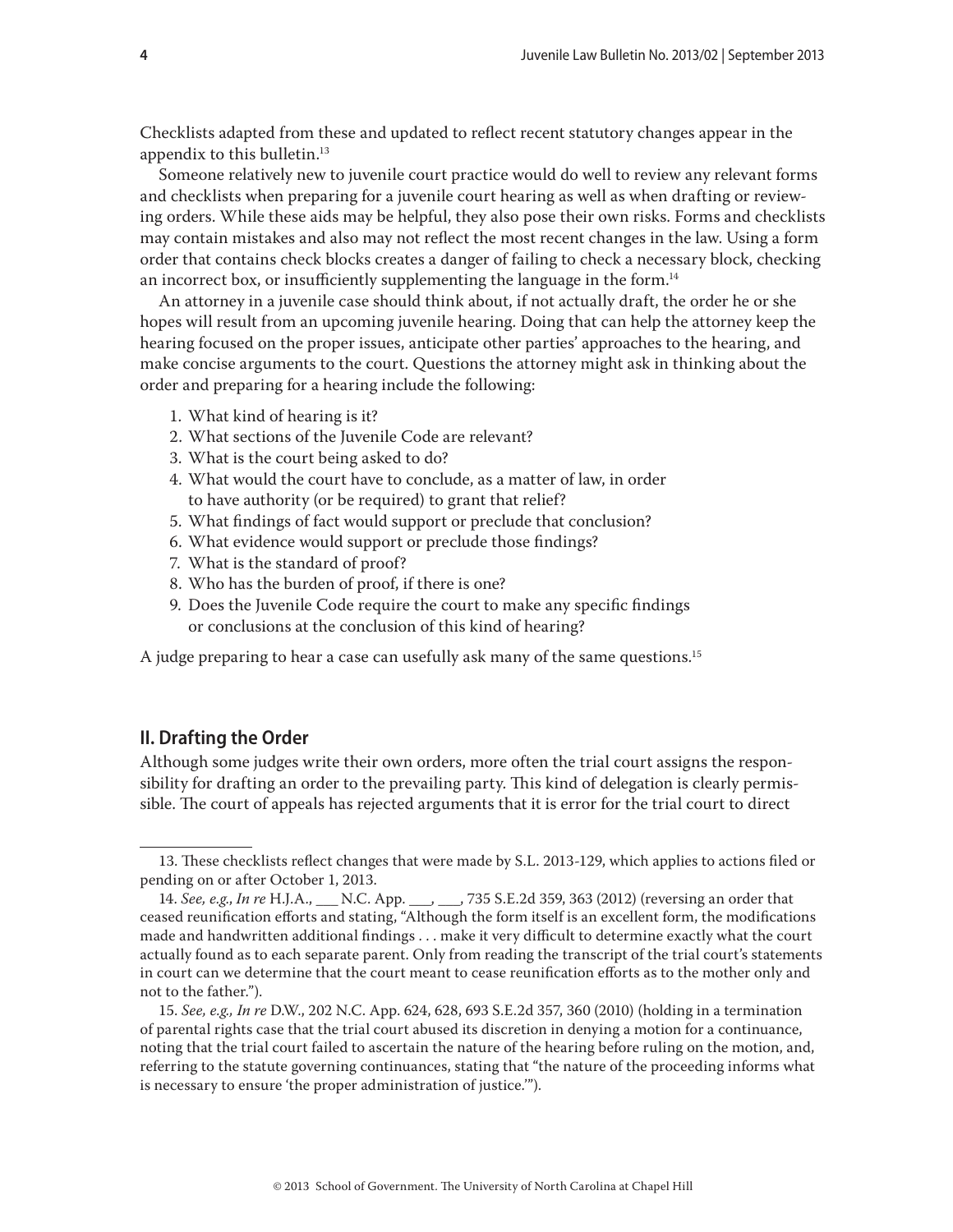an attorney to draft an order, including findings of fact and conclusions of law, on the court's behalf.16 Rule 58 of the North Carolina Rules of Civil Procedure contemplates the practice when it refers to "the party who prepares the judgment" in specifying who is responsible for serving the order if the court does not designate someone.<sup>17</sup> The court may specify findings of fact it wants included in the order. However, the court is not required to dictate the order or to make all of the findings of fact orally.18

Sending a draft order to the court is an *ex parte* communication, and the attorney who drafts an order should provide copies of it to all other attorneys and unrepresented parties either before or at the same time the attorney submits it to the judge.<sup>19</sup> Some districts address in their local juvenile court rules the timing and procedures for circulating draft orders and submitting them to the court. For example:

• A local rule in Judicial District 15A, Alamance County, sets out the following procedure for orders that result from hearings on the need for continued nonsecure custody:

Prior to the entry of the order, the DSS attorney shall mail, fax, or email the draft order to all parties. Each party shall have **five** (5) days from receipt of the draft order to notify the DSS Attorney of any changes they wish to make. If the DSS Attorney is not notified of any changes within this **five** (5) day time frame, the final order will be submitted to the judge. $20$ 

• In Wake County, a family court rule provides as follows:

All orders should be filed within 15 days following the conclusion of a hearing, but in no event shall an order be entered later than 30 days following the hearing. A draft of each order must be circulated among the attorneys (and any unrepresented parties who appeared at the hearing) involved in the proceeding within a reasonable time prior to the submission of the final order to the Court for signature. If the order was not circulated in compliance with this Rule, this must be brought to the Court's attention when the final order is submitted for signature.<sup>21</sup>

<sup>16.</sup> *See, e.g., In re* J.B., 172 N.C. App. 1, 616 S.E.2d 264 (2005) (referring to the practice of having the prevailing party draft the order as "routine" in civil actions). *See also In re* H.T., 180 N.C. App. 611, 637 S.E.2d 923 (2006); *In re* S.N.H., 177 N.C. App. 82, 627 S.E.2d 510 (2006).

<sup>17.</sup> G.S. 1A-1, Rule 58.

<sup>18.</sup> *See J.B.*, 172 N.C. App. at 25, 616 S.E.2d at 269 (holding in a termination of parental rights case that where the trial court's order conformed with the decision announced at trial, and the findings of fact were based on competent evidence in the record, the trial court did not err by failing to make specific oral findings about disposition).

<sup>19.</sup> *See* Inquiry #2 in N.C. State Bar, 97 Formal Ethics Op. 5 (1998), which can be found at <www.ncbar.com/ethics/ethics.asp?id=257>and is reproduced in the sidebar on pages 6–7 of this bulletin.

<sup>20.</sup> Alamance County Local Juvenile Court Rule 13.g.(5)(b) (Oct. 1, 2012) (emphasis in original), <www.nccourts.org/Courts/CRS/Policies/LocalRules/Documents/1026.pdf>.

<sup>21.</sup> Rule 21.2 of the Tenth Judicial District Family Court Local Rules for Juvenile Abuse/ Neglect/Dependency Court (Oct. 15, 2009), [www.nccourts.org/Courts/CRS/Policies?LocalRules/](www.nccourts.org/Courts/CRS/Policies?LocalRules/Documents/782.pdf) [Documents/782.pdf.](www.nccourts.org/Courts/CRS/Policies?LocalRules/Documents/782.pdf) Local rules from other districts that have them can be found on the AOC's web page at [www.nccourts.org/Courts/CRS/Policies/LocalRules/Default.asp.](www.nccourts.org/Courts/CRS/Policies/LocalRules/Default.asp)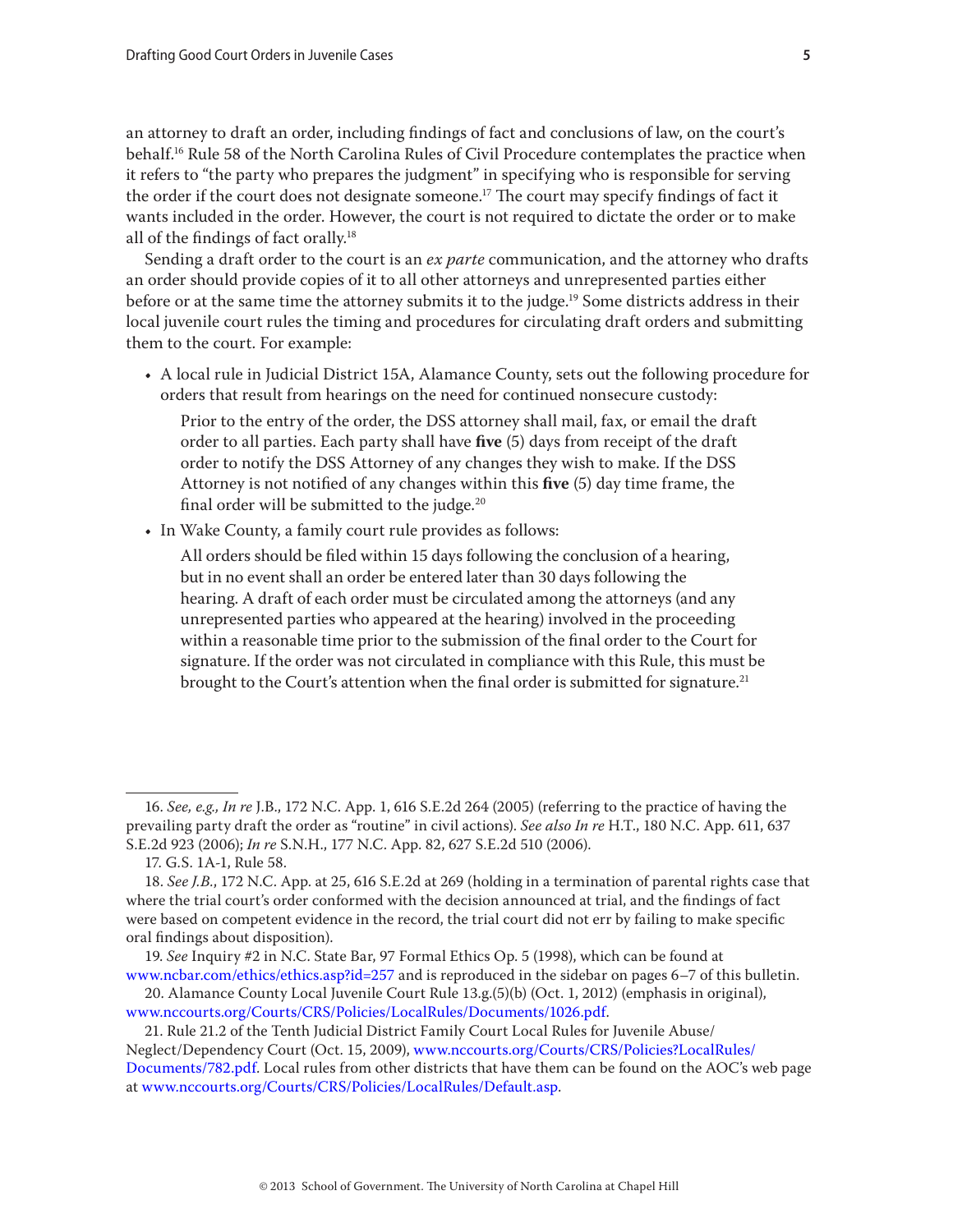## **97 Formal Ethics Opinion 5**

#### **January 16, 1998**

Editor's Note: This opinion was decided pursuant to the Revised Rules of Professional Conduct.

#### **Ex Parte Submission of Proposed Order to Judge**

*Opinion rules that a lawyer must give the opposing counsel a copy of a proposed order simultaneously with the lawyer's submission of the proposed order to a judge in an ex parte communication.*

# **Inquiry #1:**

Attorney A represents a prisoner condemned to death. He files a motion for appropriate relief ("MAR") seeking a new trial, pursuant to G.S. § 15A-1415 *et seq.*, by mailing the motion to the clerk of Superior Court with a letter requesting that the MAR be brought to the court's attention. Attorney A also serves a copy of the motion on Attorney B who is the district attorney and represents the state of North Carolina in this matter. Attorney C, an assistant attorney general, also represents the state in the matter.

After receiving the MAR, Attorney C prepares an answer and proposed order. The proposed order decides numerous contested factual and legal issues in the state's favor, dismisses the MAR, and includes space for the judge's signature. Attorney B delivers the MAR, the unfiled answer, the proposed order, and documents from the court file to Superior Court Judge D in chambers. Judge D has had no previous involvement in the case. Attorney B offers to make any modifications to the proposed order requested by Judge D.

Subsequently, Judge D signs the proposed order and returns it to Attorney B. Attorney B then files the answer and the signed order with the clerk of court and mails copies of the documents to Attorney A. This occurs five days after Attorney B delivered the answer and proposed order to Judge D. When Attorney A receives the answer and order from Attorney B, it is the first notice that Attorney A has received that the case was under consideration by Judge D. May lawyers make a written presentation to a judge without timely notice to the opposing lawyer?

#### **Opinion #1:**

No. Rule 3.5 of the Revised Rules of Professional Conduct addresses a lawyer's duty to maintain the impartiality of a tribunal. Comment [7] to Rule 3.5 includes the following observations:

All litigants and lawyers should have access to tribunals on an equal basis. Generally, in adversary proceedings, a lawyer should not communicate with a judge relative to a matter pending before, or which is to be brought before, a tribunal over which the judge presides in circumstances which might have the effect or give the appearance of granting undue advantage to one party.

This advice should be heeded in all *ex parte* communications with a judge.

Rule 3.5(a)(3)(ii) permits a lawyer to communicate *ex parte* with a judge in writing only "if a copy of the writing is furnished simultaneously to the opposing party." The repealed

(*continued*)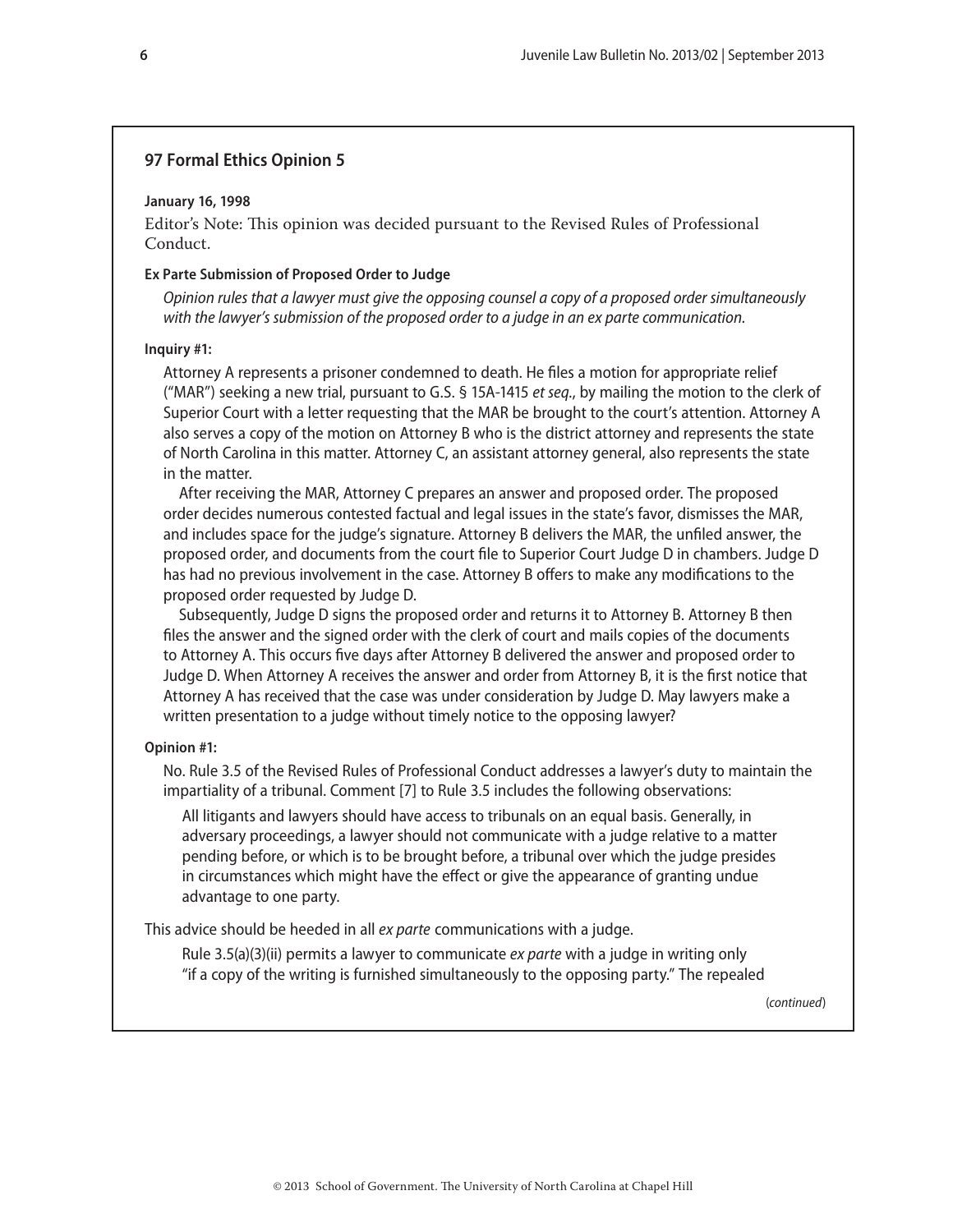#### **97 Formal Ethics Opinion 5** (*continued*)

rule on the same topic, repealed Rule 7.10(b)(2), allowed a written communication with a judge "if the lawyer promptly deliver[ed] a copy of the writing to opposing counsel . . . " The rule was changed to emphasize the importance of notifying the opposing counsel of an *ex parte* written communication with a judge. Delivery of a document to opposing counsel five days after its submission to a judge would not be "prompt" under the standard of the repealed rule, and it utterly fails to meet the requirement of "simultaneous" delivery under Rule 3.5(a)(3)(ii). To comply with Rule 3.5, a lawyer must hand deliver a copy of the written communication to the opposing lawyer at the same time or prior to the time that the written communication is hand delivered to the judge; or, if the written communication is mailed to the judge, the lawyer must put the written communication in the mail for delivery to opposing counsel at the same time or before it is placed in the mail for delivery to the judge.

#### **Inquiry #2:**

It is the practice of the bar in this judicial district to give the opposing lawyer prior or contemporaneous notice of the submission to the court of a proposed order and the opportunity to comment upon or object to the proposed order. May a lawyer fail to comply with this practice by submitting a proposed order to a judge in an *ex parte* communication prior to providing the proposed order to the opposing counsel?

#### **Opinion #2:**

No. *See* opinion #1 above. Such conduct also violates Rule 3.5(a)(4)(i) which prohibits conduct intended to disrupt a tribunal, including "failing to comply with known local customs of courtesy or practice of the bar or a particular tribunal without giving opposing counsel timely notice of the intent not to comply." Moreover, failure to give the opposing lawyer an opportunity to comment upon or object to a proposed order before it is submitted to the judge is unprofessional and may be prejudicial to the administration of justice. It is the more professional practice for a lawyer to provide the opposing counsel with a copy of a proposed order in advance of delivering the proposed order to the judge and thereby give the opposing counsel an adequate opportunity to comment upon or object to the proposed order.

At a minimum, Rule 3.5(a)(3)(ii) requires a lawyer to furnish the opposing lawyer with a copy of the proposed order simultaneously with its delivery to the judge and, if the proposed order is furnished to the opposing counsel simultaneously, Rule 3.3(d) requires the lawyer to disclose to the judge in the *ex parte* communication that the opposing lawyer has received a copy of the proposed order but has not had an opportunity to present any comments or objections to the judge. Rule 3.3(d) provides that "in an *ex parte* proceeding, a lawyer shall inform the tribunal of all material facts known to the lawyer which will enable the tribunal to make an informed decision, whether or not the facts are adverse."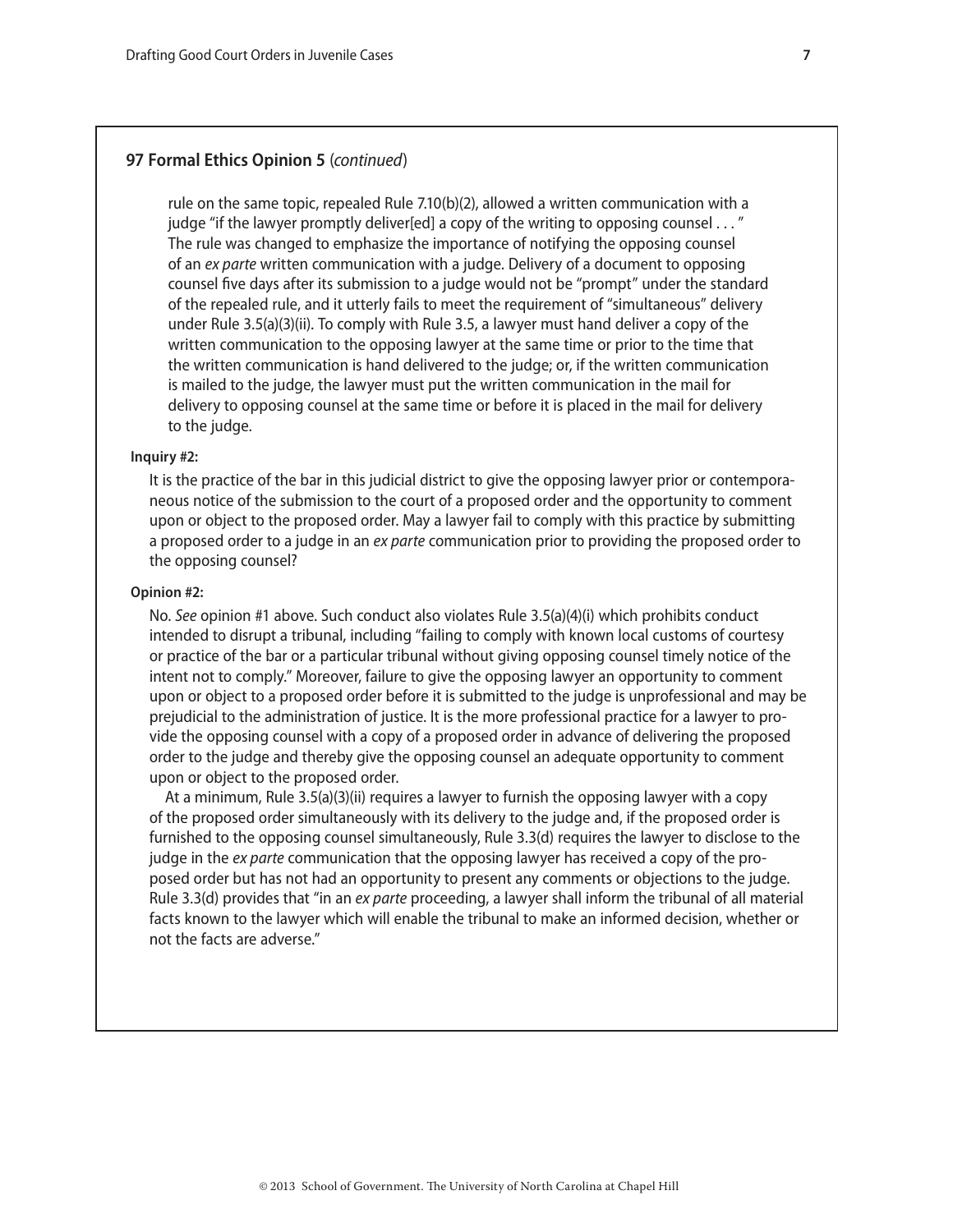# <span id="page-7-0"></span>**III. Timing of Entry of the Order**

Entry of an order in a juvenile case occurs only when the written order is signed by the judge and filed with the clerk of court.<sup>22</sup> The Juvenile Code requires that most orders in juvenile cases be entered within 30 days after the hearing from which the order results. For abuse, neglect, and dependency proceedings that requirement is set out in the following statutes:

| $G.S. 7B-323(d)$ | Hearing on a petition for judicial review of a responsible                |
|------------------|---------------------------------------------------------------------------|
|                  | individual determination.                                                 |
| $G.S. 7B-506(d)$ | Hearing to determine the need for continued nonsecure                     |
|                  | custody.                                                                  |
|                  | G.S. 7B-807(b) Adjudication hearing.                                      |
|                  | G.S. 7B-900.1(f) Hearing on a motion to transfer venue after disposition. |
|                  | G.S. 7B-905(a) Disposition hearing.                                       |
|                  | G.S. 7B-906.1(h) Review and permanency planning hearings.                 |
|                  |                                                                           |

For termination of parental rights proceedings the same requirement is found in these statutes:

| G.S. 7B-1105(d) Preliminary hearing on unknown parent. (The order may be |
|--------------------------------------------------------------------------|
| entered more than 30 days after the hearing if the court deter-          |
| mines that additional time for investigation is required.)               |
| G.S. 7B-1109(e) Adjudication hearing.                                    |
| G.S. 7B-1110(a) Hearing to determine best interest.                      |
| G.S. 7B-1114(l) Hearing on motion to reinstate parental rights.          |
|                                                                          |

Most of these statutes contemplate that some orders will not be entered within 30 days despite the statutory requirement. In that circumstance, the clerk of court is required to schedule a hearing, at the next session of court scheduled for juvenile matters, to "determine and explain the reason for the delay and to obtain any needed clarification as to the contents of the order." 23 It makes sense that this hearing would be held in front of the judge who will be entering the order, although in multi-county districts in which the judges rotate, that may create scheduling difficulties. However, the statute makes no provision for delaying the hearing in order to schedule it before a particular judge. The statutes provide that the order must be entered within 10 days after this subsequent hearing is held.

A series of appellate court decisions before 2008 considered on a case-by-case basis whether the untimely entry of a juvenile court order was prejudicial error. Then, the North Carolina Supreme Court held that a trial court's failure to enter an order within the prescribed 30-day time period was not a proper issue for appeal. Rather, the court held, the appropriate means

<sup>22.</sup> G.S. 1A-1, Rule 58; G.S. 7B-1001(b).

<sup>23.</sup> The code does not provide for these follow-up hearings when orders are not entered within 30 days following hearings on review of a responsible individual determination (G.S. 7B-323(d)), hearings to determine the need for continued nonsecure custody (G.S. 7B-506(d)), or hearings on unknown parents in termination of parental rights cases (G.S. 7B-1105(d)). The clerk could schedule follow-up hearings in those cases as well pursuant to local rules, local practice, or an administrative order entered by the chief district court judge.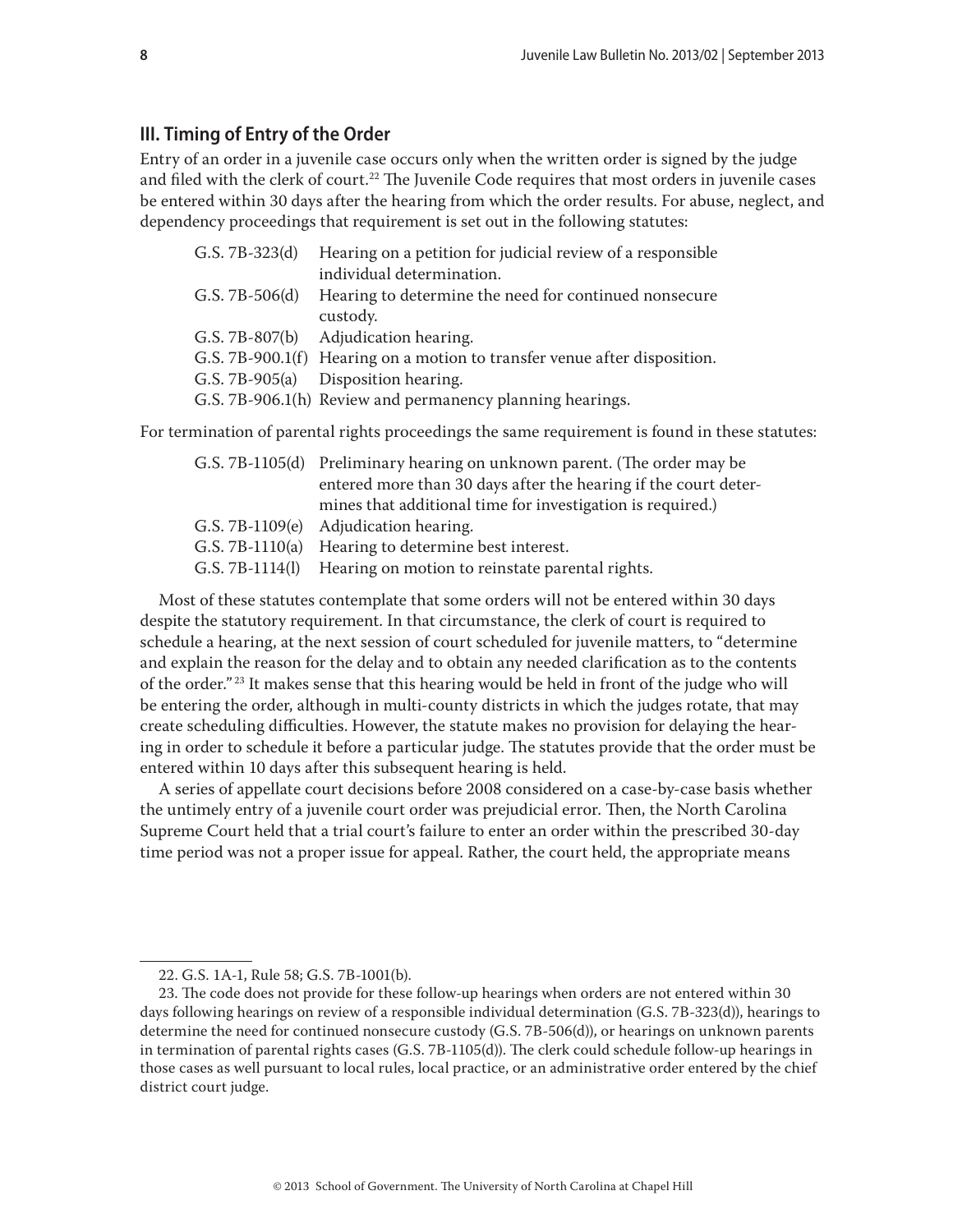<span id="page-8-0"></span>of addressing a trial court's failure to enter a timely order in a juvenile case is to seek a writ of mandamus.24

# **IV. Orders for Multiple Children (or Parents)**

The Juvenile Code specifically authorizes the use of a single petition to initiate abuse, neglect, or dependency proceedings regarding more than one child when "the juveniles are from the same home and are before the court for the same reason."<sup>25</sup> There is no statutory or case law guidance as to what constitutes "the same reason" or when separate petitions and orders are preferable or necessary.<sup>26</sup> Regardless of the number of children covered by one petition, each child's case is separate and has a separate file and file number in the clerk's office.<sup>27</sup> The court must have jurisdiction under the Uniform Child Custody Jurisdiction and Enforcement Act, G.S. Chapter 50A, with respect to each child.<sup>28</sup>

Even when children live in the same home and are alleged to be subject to the same kind of abuse, neglect, or dependency, filing only one petition may be inappropriate if the children's parentage differs. Likewise, the court should carefully consider whether to enter an order that relates to multiple children who do not have both parents in common, whose adjudications are based on substantially different facts, or for whom significantly different dispositions are being ordered. When separate petitions are filed nothing prevents the court from consolidating cases for hearing in appropriate circumstances. But filing separate petitions and entering separate orders can help provide clarity and ensure that a respondent looking at his or her child's file would not have access to confidential information to which he or she is not entitled about another child or parent.<sup>29</sup>

When siblings' cases are appropriately initiated with one petition, the allegations, evidence, findings, conclusions, or dispositions still may suggest that separate orders are preferable at some point in the case. When the grounds alleged for terminating parental rights are not the same for both parents, separate petitions or motions and orders for each parent may be preferable. Of course, because a termination of parental rights case is titled in the child's name, separate orders terminating the mother's and father's rights would have the same file number and go into the same file. Any order that does relate to more than one child or more than one parent

<sup>24.</sup> *In re* T.H.T., 362 N.C. 446, 665 S.E.2d 54 (2008). The procedure for seeking a writ of mandamus is set out in G.S. 7A-32(b) and (c) and in Rule 22 of the North Carolina Rules of Appellate Procedure.

<sup>25.</sup> G.S. 7B-402(a). Although there is no comparable provision for termination of parental rights cases, it is routine for petitions, motions, and orders in those cases to relate to more than one child and to both of the child's or children's parents.

<sup>26.</sup> In a different context, when the statute forbade amendments that changed the nature of the condition alleged in a petition, the N.C. Supreme Court held that adding an allegation of sexual abuse to a petition that already alleged abuse "did not change the nature of the condition" alleged. *In re* M.G., 363 N.C. 570, 574, 681 S.E.2d 290, 292 (2009).

<sup>27.</sup> *See* Rule 12.1 of the Rules of Recordkeeping of the North Carolina Administrative Office of the Courts.

<sup>28.</sup> *See, e.g*., Beck v. Beck, 123 N.C. App. 629, 473 S.E.2d 789 (1996) (holding that the trial court had jurisdiction to enter a custody order regarding one child but not to modify another state's order relating to an older child).

<sup>29.</sup> See G.S. 7B-2901, which governs access to juvenile files maintained by the clerk of court.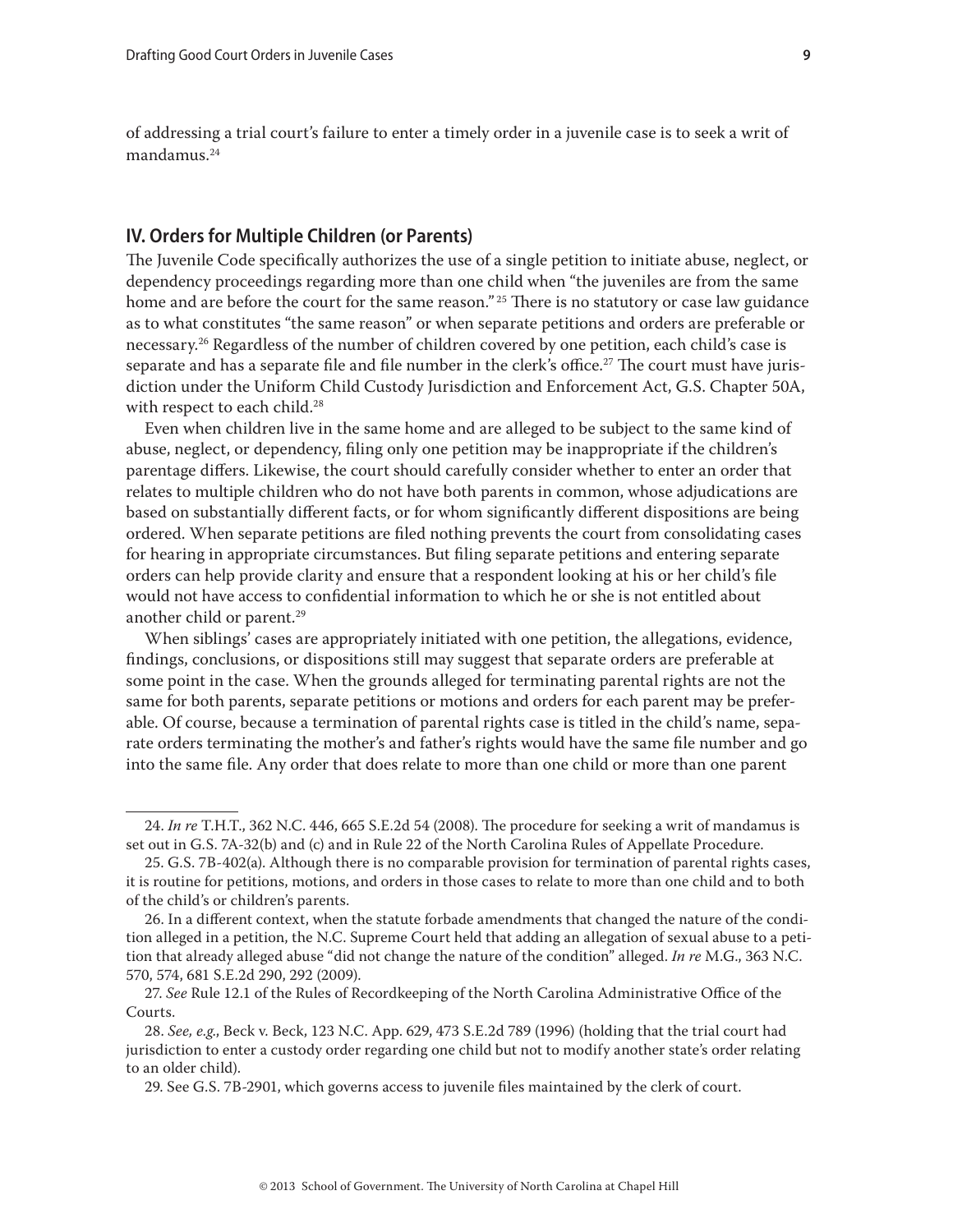<span id="page-9-0"></span>should be carefully structured to clearly distinguish findings, conclusions, and directives that do not relate to all of the children or to both parents.

In a case reversing both an order that terminated parental rights and an earlier permanency planning order that ceased reunification efforts, the court of appeals said of the permanency planning order,

We note that the confusion evident in this order arises from the fact that although the court was addressing two parents with very different situations, the court entered one order as to both parents using a form order as its basis, with some additional handwritten findings. In some places, the order notes that a particular finding addresses only one parent; in other places, provisions appear to apply to both parents, although it seems that the trial court really meant to refer to only one parent.30

# **V. Structure and Contents of the Order**

There is not just one proper way to write an order, but an order's structure should be logical and easy to follow and consistent with the purposes of the order.

#### **A. Technical Aspects**

Obviously care should be taken to ensure that the order reflects the proper caption and file number(s). It should indicate the date(s) of the hearing and who was present, along with each person's status or role. In addition to the judge's signature, the judge's name should be typed or clearly printed on the order. The judge should indicate the date on which he or she signs the order, though if the order is not signed and filed on the same date, the actual date of entry will be determined by the clerk's stamp.

Anything that the court incorporates into the order by reference or refers to as part of the order should be attached to it.<sup>31</sup> Reports and other documents do not need to be attached to an order if they are merely evidence the court considered at the hearing. When a report or any other document is attached to the order, language in the order should make very clear whether

- some or all of the contents of the attachment are being incorporated by reference as findings of fact, or
- the court is finding as a fact that the document exists, or
- the court received the attachment into evidence and considered its contents (in which case attaching it to the order is not necessary).<sup>32</sup>

<sup>30.</sup> *In re* H.J.A., \_\_\_ N.C. App. \_\_\_, \_\_\_, 735 S.E.2d 359, 362–63 (2012).

<sup>31.</sup> *See, e.g., In re* L.H, 210 N.C. App. 355, 368, 708 S.E.2d 191, 199 (2011) (noting that the trial court incorporated two court summaries by reference but did not attach them to the order or make findings about their contents); *In re* T.A.B., 182 N.C. App. 765, 643 S.E.2d 83 (2007) (unpublished) (reversing a dispositional order in a delinquency case where (1) the order stated that the court received and considered a predisposition report but did not incorporate it by reference or include it as an attachment and (2) under "Other Findings," the order said, "See attached," when nothing was attached to the order).

<sup>32.</sup> Incorporation is discussed further in section F, titled "Findings of Fact," below.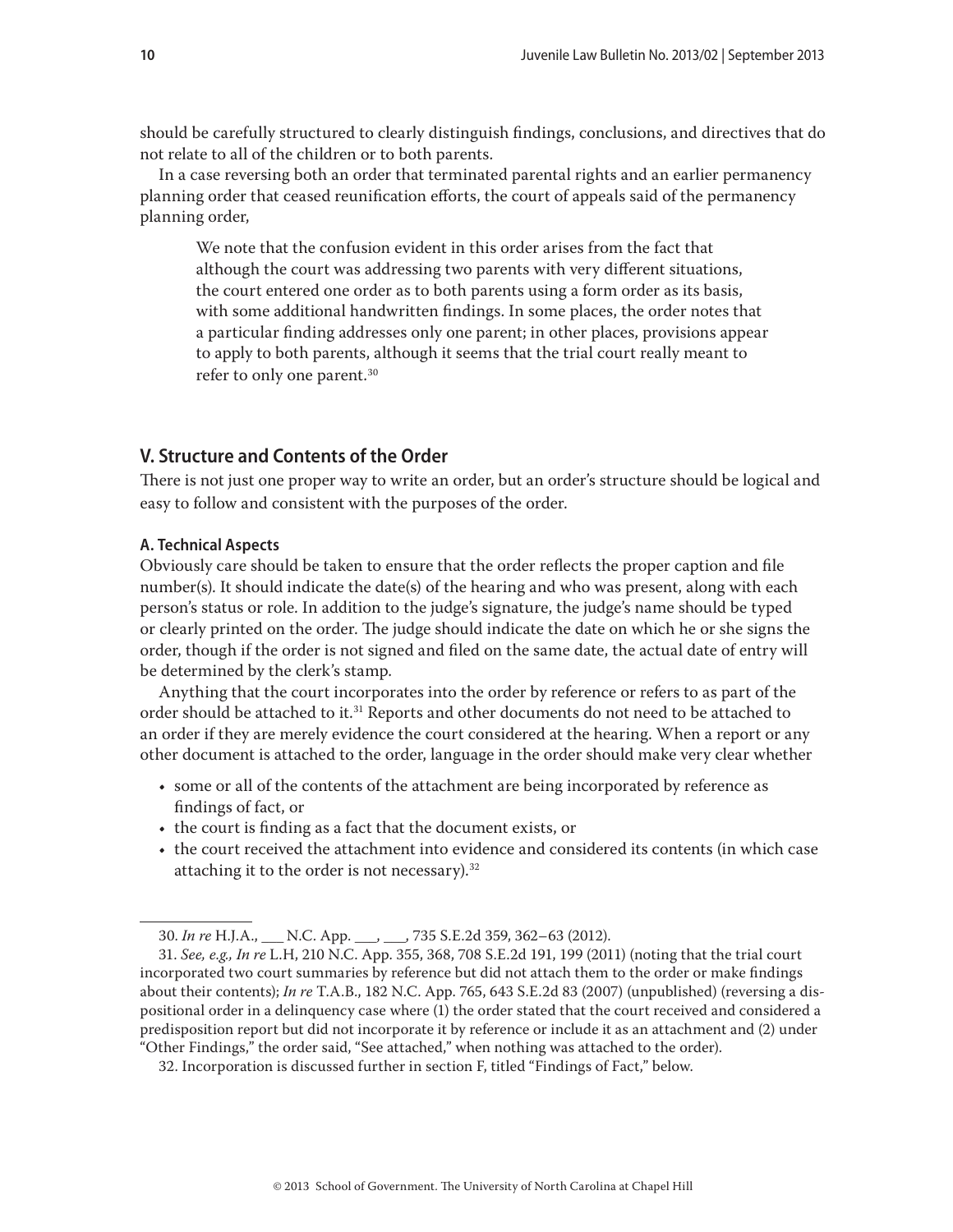#### <span id="page-10-0"></span>**B. Case and Statutory Contexts**

The order should indicate near the beginning why the case was before the court, and in some instances it should refer to the applicable statute or statutes.<sup>33</sup> Some orders, such as disposition, review, and permanency planning orders, should provide a brief background of the case without unnecessarily repeating the content of prior orders.

When two or more cases have been consolidated for hearing, the court should either enter separate orders for each case or in one order make clear which parts of the order relate to which matter. After a hearing in a consolidated civil custody action and juvenile neglect and dependency case, the trial court entered a "temporary custody order" that removed custody from the department of social services, awarded custody to the father, gave the mother supervised visitation, and directed that the order be reviewed in four months.<sup>34</sup> The court of appeals rejected the mother's argument that the order was a juvenile disposition order that changed custody and was therefore immediately appealable under G.S. 7B-1001(a)(4). Instead, the court dismissed the appeal, holding that the order was an interlocutory temporary child custody order under G.S. Chapter 50 that did not affect a substantial right and was not appealable.<sup>35</sup> In another case, the court of appeals encouraged trial courts in consolidated hearings "to either: (a) issue separate orders addressing the separate components of the consolidated hearings; or (b) sub-divide a single order into independent sections addressing each component of the consolidated hearing, with each section containing its own evidentiary standard recitation, findings of fact, conclusions of law, and appropriate order." <sup>36</sup>

#### **C. Subject Matter Jurisdiction**

An order entered by a court that lacks subject matter jurisdiction is void and can be set aside at any time.<sup>37</sup>

#### *1. Uniform Child Custody Jurisdiction and Enforcement Act (UCCJEA)*

An order entered early in the case, such as an order on the need for continued nonsecure custody, should make clear the basis for the court's exercise of subject matter jurisdiction under the Uniform Child Custody Jurisdiction and Enforcement Act (UCCJEA), G.S. Chapter 50A. It is preferable, and possibly necessary, for the trial court to make findings of fact to support its conclusion that it has jurisdiction under the UCCJEA. The court of appeals has said that findings of fact to support the trial court's conclusion that it has subject matter jurisdiction are not

<sup>33.</sup> *See, e.g., In re* A.P., 179 N.C. App. 425, 634 S.E.2d 561 (2006) (noting that it was not clear whether the order on appeal resulted from a review hearing pursuant to (former) G.S. 7B-906 or an initial permanency planning hearing pursuant to (former) G.S. 7B-907).

<sup>34.</sup> *In re* N.T.S., 209 N.C. App. 731, 707 S.E.2d 651 (2011).

<sup>35.</sup> *Id*. at 735, 707 S.E.2d at 654.

<sup>36.</sup> *In re* R.B.B., 187 N.C. App. 639, 645, 654 S.E.2d 514, 519 (2007) (holding that the trial court did not err by consolidating the adjudicatory and dispositional hearings on an abuse and neglect petition and on a termination of parental rights petition).

<sup>37.</sup> *See, e.g., In re* T.R.P., 360 N.C. 588, 636 S.E.2d 787 (2006) (affirming the court of appeals decision vacating a review hearing order because the initial petition had not been verified, depriving the trial court of subject matter jurisdiction).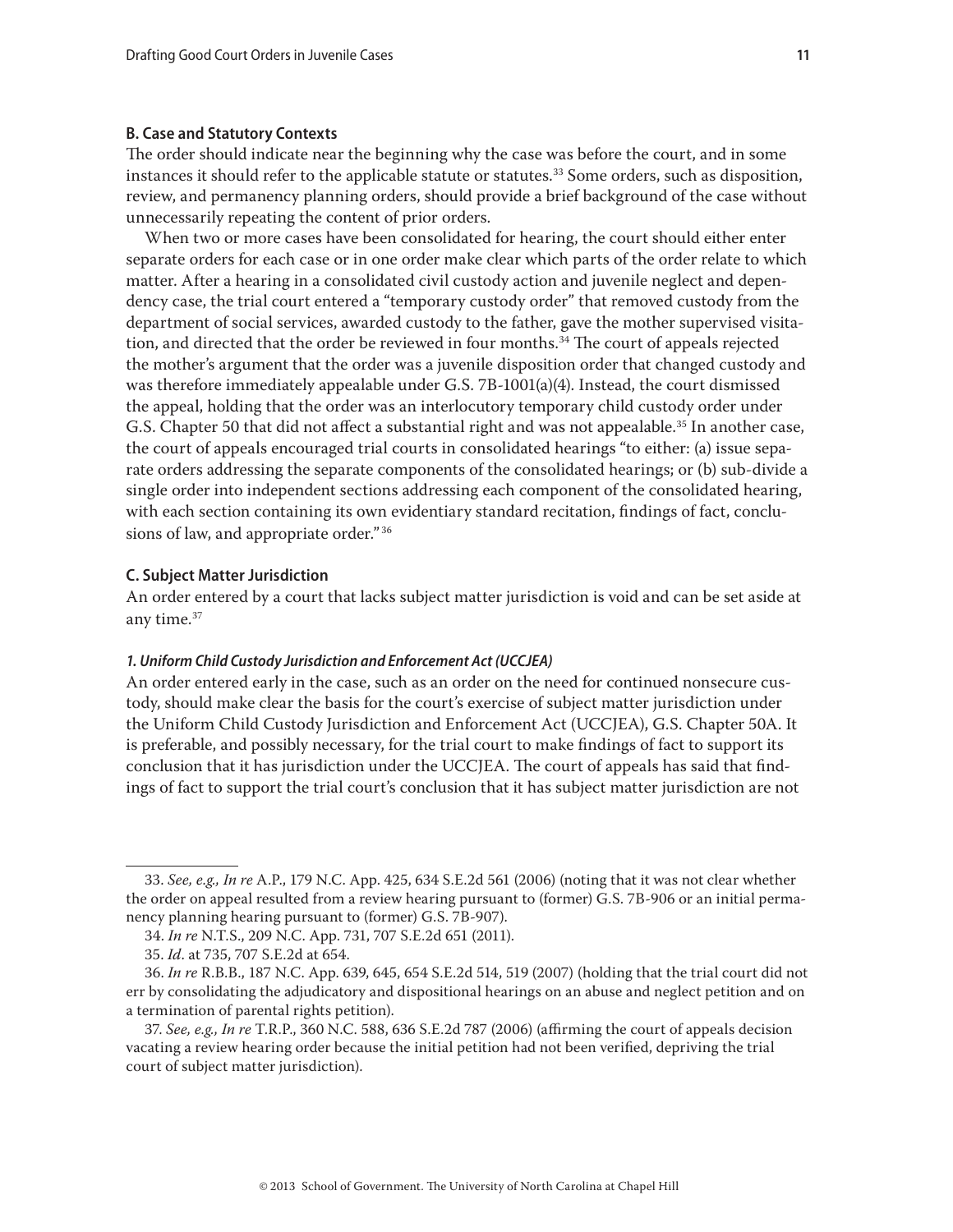required if evidence in the record supports that determination.<sup>38</sup> In other cases, however, the court has said that a trial court must make findings of fact to support its conclusion that it has jurisdiction under the UCCJEA.<sup>39</sup> Clearly the first order addressing subject matter jurisdiction should include findings of fact to support the court's exercise of jurisdiction. The nature of the findings will vary depending on whether the court has

- $\bullet$  initial jurisdiction, $40$
- exclusive continuing jurisdiction, $41$
- $\bullet$  jurisdiction to modify,<sup>42</sup> or
- $\bullet$  temporary emergency jurisdiction.<sup>43</sup>

Making these findings should be facilitated by a pleading or affidavit that contains the information required by G.S. 50A-209 regarding the child's status. $44$ 

**Jurisdiction to modify.** If the court is modifying another court's order in a nonemergency situation, the court must have jurisdiction to enter an initial custody order based either on this being the child's home state or on the other state's declining to exercise jurisdiction under G.S. 50A-207 (inconvenient forum) or 50A-208 (conduct of a party). In addition, the court here must either determine that neither the child nor either parent continues to reside in the other state or obtain a court order from the other state making that determination, or a determination that it no longer has exclusive continuing jurisdiction, or a determination that a North Carolina court would be a more convenient forum.<sup>45</sup> When a determination by the other state's court is required, a record of the North Carolina judge's conversation with a judge in that state is not sufficient. An order from the other state's court must be in the court file here.<sup>46</sup>

**Temporary emergency jurisdiction**. When the court lacks jurisdiction to enter an initial or modification order, the court still may exercise temporary emergency jurisdiction if a child is present in North Carolina and it is necessary to protect the child in an emergency.<sup>47</sup> When entering a temporary emergency order the court needs to know—or instruct the parties to find out—whether a custody action has been filed or a custody order has been entered in

<sup>38.</sup> *See, e.g*., *In re* E.X.J., 191 N.C. App. 34, 662 S.E.2d 24 (2008), *aff'd per curiam*, 363 N.C. 9, 672 S.E.2d 19 (2009); *In re* T.J.D.W., 182 N.C. App. 394, 397, 642 S.E.2d 471, 473 (stating that the UCCJEA requires only that certain circumstances exist, not that the court specifically make findings to that effect, but that making findings "would be the better practice"), *aff'd per curiam*, 362 N.C. 84, 653 S.E.2d 143 (2007).

<sup>39.</sup> *See, e.g., In re* E.J., \_\_\_ N.C. App. \_\_\_, \_\_\_, 738 S.E.2d 204, 207 (2013) (stating that to "exercise either emergency or exclusive jurisdiction, the trial court must make specific findings of fact to support such an action"); [Williams v. Williams, 110 N.C. App. 406, 411, 430 S.E.2d 277, 281 \(1993\)](http://web2.westlaw.com/find/default.wl?mt=NorthCarolina&db=711&rs=WLW13.04&tc=-1&rp=%2ffind%2fdefault.wl&findtype=Y&ordoc=2029793929&serialnum=1993116844&vr=2.0&fn=_top&sv=Split&tf=-1&referencepositiontype=S&pbc=617FDEC5&referenceposition=281&utid=2) (stating that North Carolina requires trial courts, "in exercising jurisdiction over child custody matters, . . . to make specific findings of fact supporting its actions").

<sup>40.</sup> *See* G.S. 50A-201.

<sup>41.</sup> *See* G.S. 50A-202.

<sup>42.</sup> *See* G.S. 50A-203.

<sup>43.</sup> *See* G.S. 50A-204.

<sup>44.</sup> *See* AOC-CV-609, Affidavit as to Status of Minor Child (July 2011), [www.nccourts.org/](www.nccourts.org/Forms/Documents/269.pdf) [Forms/Documents/269.pdf.](www.nccourts.org/Forms/Documents/269.pdf)

<sup>45.</sup> G.S. 50A-203.

<sup>46.</sup> *See, e.g., In re* K.U.-S.G., 208 N.C. App. 128, 702 S.E.2d 103 (2010).

<sup>47.</sup> G.S. 50A-204.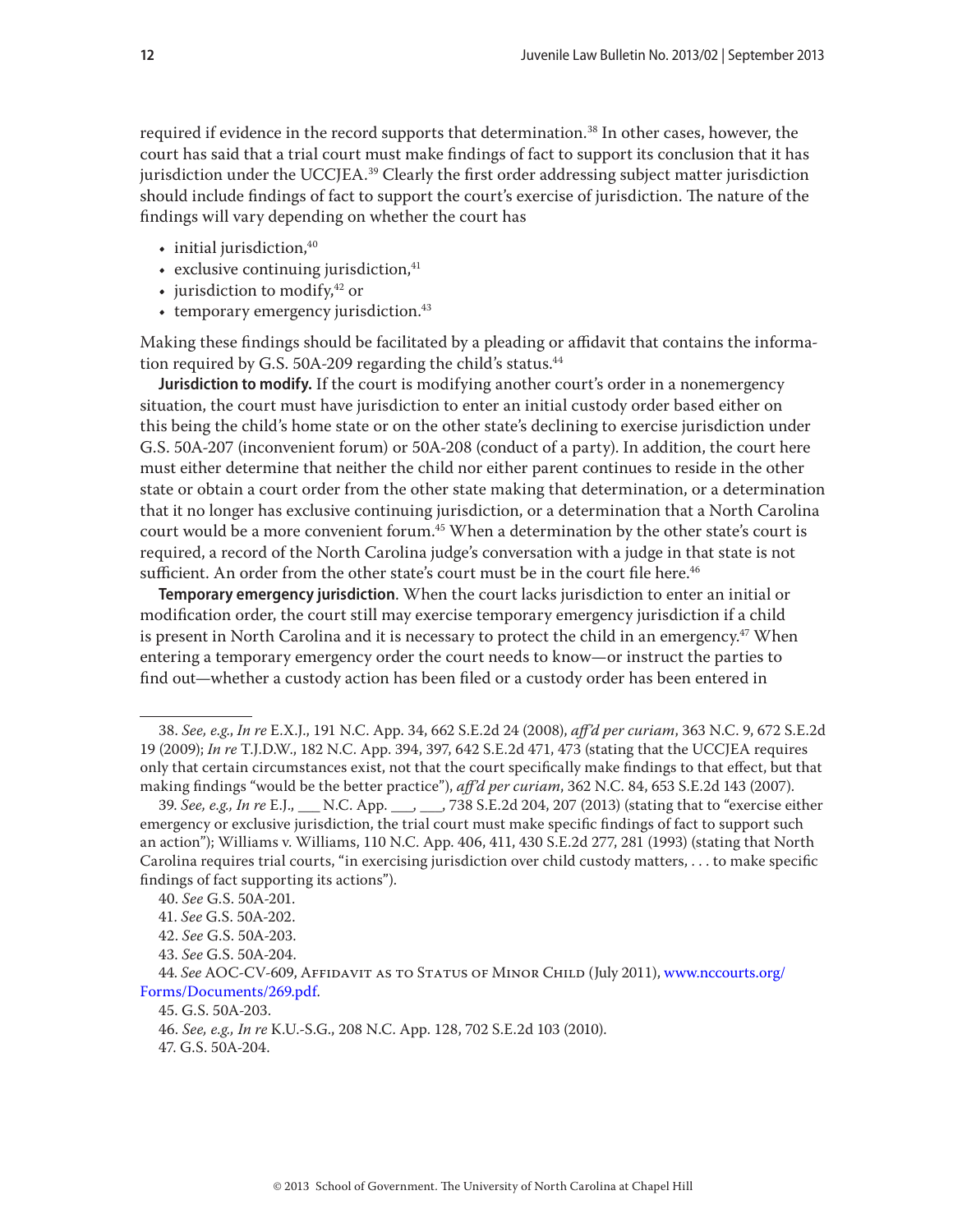<span id="page-12-0"></span>another state. When there is no custody order and no action has been filed in a state that has jurisdiction, the temporary North Carolina order terminates when an order is entered in a state that has jurisdiction. If no order is entered in the other state and North Carolina becomes the child's home state, the temporary order entered here becomes a final determination "if it so provides."48

When the court here enters a temporary emergency order and there is either a custody order or a pending custody action in a state that has jurisdiction, the North Carolina court must immediately contact the court in the other state. The order here must specify a time the court, perhaps in consultation with the other state's court, considers adequate for a party to obtain an order in the other state. The North Carolina order expires either when that period of time ends or earlier if a custody order is entered in the other state. When the North Carolina action is brought by a county social services department and the action in the other state is between the parents, the specified time period may well end without either parent seeking a custody order. North Carolina has no means of forcing a social services agency in another state to either initiate or seek an order in a juvenile case in the other state. North Carolina's only recourse may be to determine whether the other state's court will enter an order under G.S. 50A-203 allowing North Carolina to modify the other state's order.

#### *2. Standing*

In a termination of parental rights case it is good practice to include in the order the basis for the petitioner or movant having standing to bring the action. Unless the action is initiated by a person or agency listed in G.S. 7B-1103(a), the court lacks subject matter jurisdiction and any order it enters is void.49

#### **D. Personal Jurisdiction**

Findings of fact relating to personal jurisdiction are required only if requested by a party.<sup>50</sup> However, it should be clear from the record that each necessary party either was properly served or waived service of process.

A particular issue of personal jurisdiction may arise in actions to terminate the rights of an out-of-state parent.<sup>51</sup> The North Carolina Court of Appeals has held that personal jurisdiction in that circumstance requires that the parent have minimum contacts with North Carolina, $^{52}$ 

<sup>48.</sup> *Id*. *See In re* E.X.J., 191 N.C. App. 34, 662 S.E.2d 24 (2008). *See also In re* K.M., No. COA12-1252 (N.C. Ct. App., June 4, 2013) (unpublished).

<sup>49.</sup> *See, e.g., In re* Miller, 162 N.C. App. 355, 358, 590 S.E.2d 864, 866 (2004) (holding that the trial court lacked subject matter jurisdiction where the department of social services did not have custody of the child and therefore did not have standing when it filed the termination action).

<sup>50.</sup> *See, e.g.,* Seal Polymer Indus.-BHD v. Med-Express, Inc., USA, \_\_\_ N.C. App. \_\_\_, 725 S.E.2d 5 (2012).

<sup>51.</sup> For a fuller discussion of this issue see Hatcher, Mason, & Rubin, *supra* note 12, section 3.4.C, pages 78–79. This publication can be accessed free of charge, along with periodic updates, at <shopping.netsuite.com/s.nl/c.433425/it.A/id.4228/.f>.

<sup>52.</sup> *In re* Finnican, 104 N.C. App. 157, 408 S.E.2d 742 (1991) (holding that where the nonresident parent had no contacts with North Carolina and made no appearance in the action, the termination order was void and could be set aside at any time under G.S. 1A-1, Rule 60(b)(4)), *overruled in part on other grounds*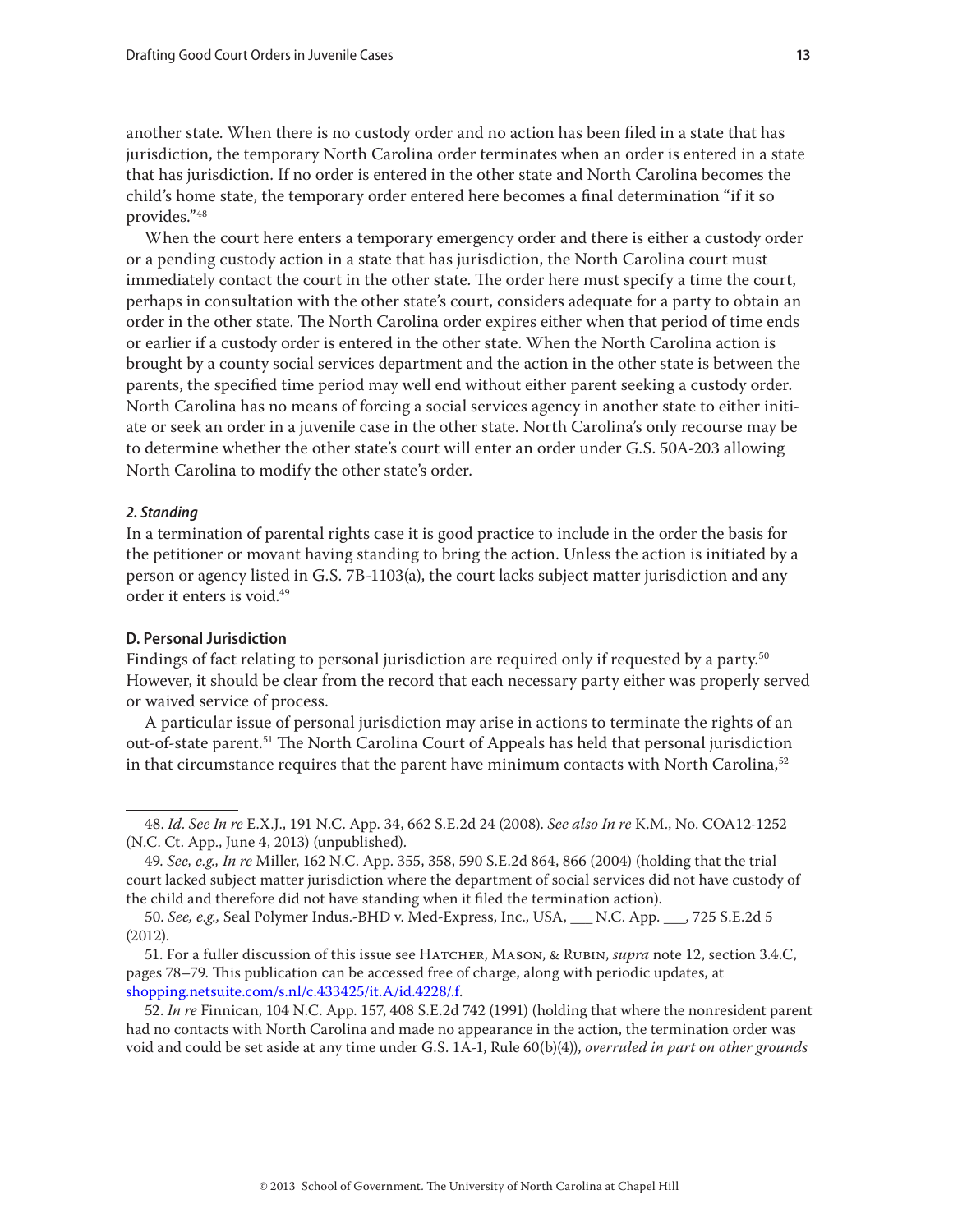<span id="page-13-0"></span>except when the child was born out of wedlock and the parent has taken no steps to demonstrate parental commitment to the child.<sup>53</sup> Two statutes suggest that minimum contacts are never required, but these statutes conflict with the constitutional due process basis for the appellate courts' holdings.54

In an order terminating the rights of a nonresident parent of a legitimate child, it may be advisable for the trial court to make clear the basis for its exercise of personal jurisdiction over the respondent. The same would be true in the case of a nonresident parent of a child born out of wedlock, if the parent had taken steps to demonstrate a personal commitment to the child.

#### **E. Standard of Proof**

An order entered as a result of any adjudicatory hearing must state the applicable standard of proof.55 The statutes state the standards as clear and convincing evidence in abuse, neglect, and dependency cases<sup>56</sup> and as clear, cogent, and convincing evidence in termination of parental rights cases.<sup>57</sup> However, the courts have held that these standards are the same.<sup>58</sup> Thus the omission of "cogent" from the statement of the standard of proof in an order terminating parental rights is not fatal.

Although appellate courts have not disapproved of consolidating adjudication and disposition hearings, they have stressed the importance of applying the proper evidentiary standard to the respective stages of the proceeding.<sup>59</sup> An order resulting from a consolidated hearing should make clear that the adjudicatory findings are based on clear and convincing (or, in a termination of parental rights case, clear, cogent, and convincing) evidence.

*by* Bryson v. Sullivan, 330 N.C. 644, 412 S.E.2d 327 (1992); *In re* Trueman, 99 N.C. App. 579, 393 S.E.2d 569 (1990) (holding that the trial court should have granted respondent's motion to dismiss a termination of parental rights action when his only contact with North Carolina was the payment of child support under a court order in another state).

<sup>53.</sup> *See In re* Dixon, 112 N.C. App. 248, 435 S.E.2d 352 (1993) (holding that the trial court erred in dismissing for lack of personal jurisdiction an action to terminate the rights of a nonresident father, when the child was born out of wedlock and the father had not established paternity, legitimated the child, or provided substantial care or support to the child and mother). *See also In re* Williams, 149 N.C. App. 951, 563 S.E.2d 202 (2002).

<sup>54.</sup> *See* G.S. 7B-1101 (providing that the court shall have jurisdiction to terminate parental rights "irrespective of the state of residence of the parent"); G.S. 50A-201(c) (stating that personal jurisdiction over a parent is not necessary in order for a court to make a child custody determination, which G.S. 50A-102(4) defines as including an action to terminate parental rights).

<sup>55.</sup> *See, e.g., In re* T.K., 171 N.C. App. 35, 613 S.E.2d 739 (2005); *In re* Church, 136 N.C. App. 654, 525 S.E.2d 478 (2000).

<sup>56.</sup> G.S. 7B-805, 7B-807(a).

<sup>57.</sup> G.S. 7B-1109(f), 7B-1111(b).

<sup>58.</sup> *See, e.g., In re* Montgomery, 311 N.C. 101, 109, 316 S.E.2d 246, 252 (1984) (stating that it is "well established" that the two describe the same evidentiary standard).

<sup>59.</sup> *See, e.g., In re* R.B.B., 187 N.C. App. 639, 654 S.E.2d 514 (2007); *In re* O.W., 164 N.C. App. 699, 596 S.E.2d 851 (2004).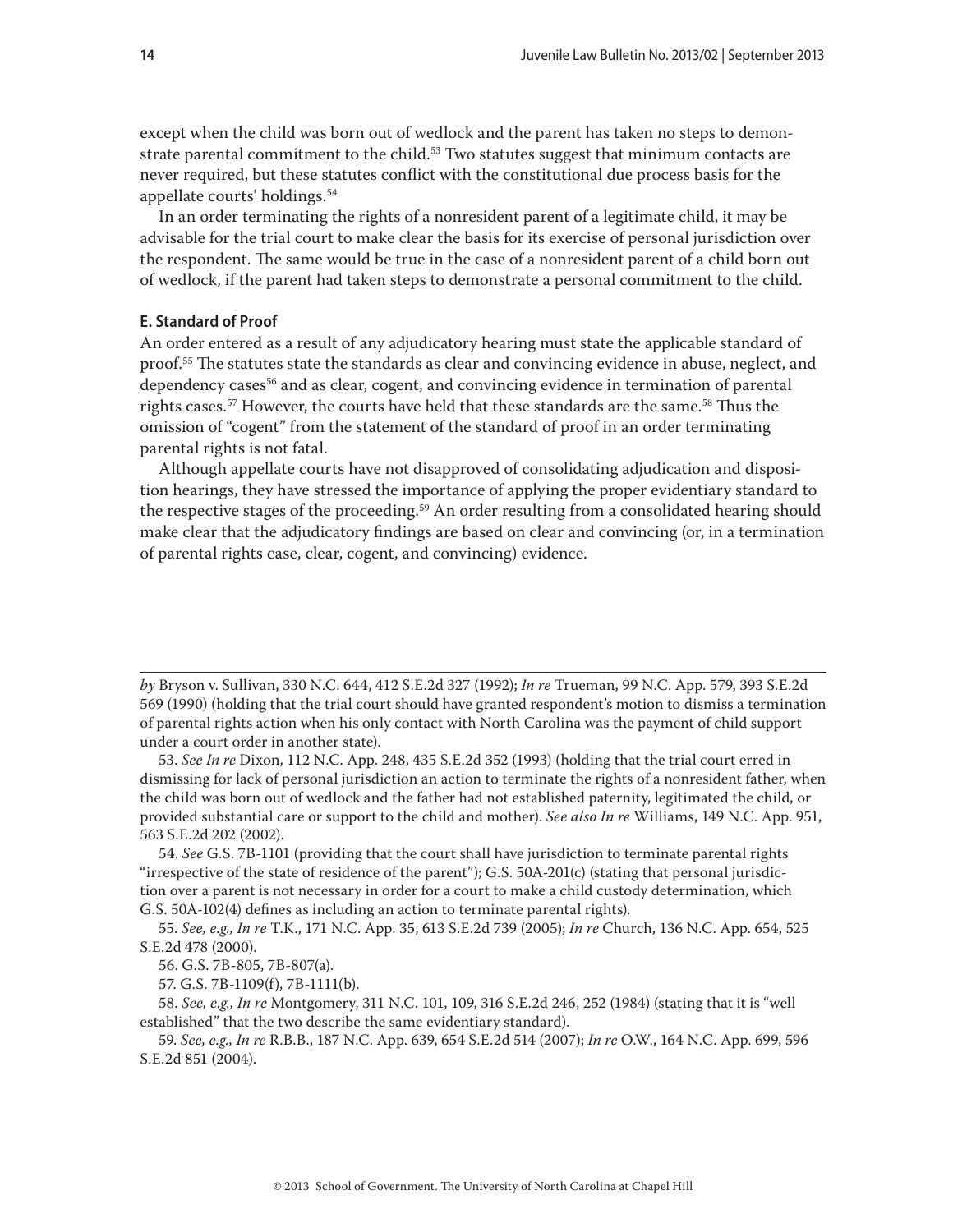<span id="page-14-0"></span>Logically the statement of the standard of proof would immediately precede the findings to which the standard applies. The court of appeals has said, though, that "there is no requirement as to where or how such a recital of the standard should be included" in the order.<sup>60</sup>

The standard of proof also should be stated in orders from any other hearings for which the Juvenile Code requires clear and convincing (or clear, cogent, and convincing) evidence. These include orders

- finding that a respondent, without lawful excuse, obstructed or interfered with a required assessment;<sup>61</sup>
- finding that a child's continued nonsecure custody is necessary and continuing nonsecure custody;<sup>62</sup> or
- waiving further review hearings, requiring written reports in lieu of review hearings, or ordering that review hearings be held less often than every six months.<sup>63</sup>

Case law has made clear that the court may not apply the best interest standard to order a permanent plan of guardianship or custody with someone other than a parent without first finding that the parents are unfit or have acted inconsistently with their constitutionally protected parental status.<sup>64</sup> This critical finding also must be based on clear and convincing evidence.<sup>65</sup>

# **F. Findings of Fact**

Rule 52 of the Rules of Civil Procedure provides that in all civil cases tried without a jury the court must "find the facts specially."66 Appellate courts have held that this rule applies in termination of parental rights cases<sup>67</sup> and have applied and discussed it in abuse, neglect, and dependency cases.<sup>68</sup>

In addition to this general requirement, the Juvenile Code includes numerous, and often very specific, requirements for making findings of fact in particular types of orders in juvenile cases.<sup>69</sup>

65. *See* Adams v. Tessener, 354 N.C. 57, 63, 550 S.E.2d 499, 503 (2001).

66. G.S. 1A-1, Rule 52(a)(1).

67. *See In re* T.P., 197 N.C. App. 723, 729, 678 S.E.2d 781, 786 (2009). *See also In re* B.S.O., \_\_\_ N.C. App. \_\_\_, 740 S.E.2d 483 (2013).

68. *See, e.g., In re* J.L., 183 N.C. App. 126, 130, 643 S.E.2d 604, 607 (2007).

<sup>60.</sup> *See O.W.*, 164 N.C. App. at 702, 654 S.E.2d at 853 (holding that the requirement was met by a statement in the order that the court "concluded through clear, cogent and convincing evidence" that the child was abused and neglected).

<sup>61.</sup> G.S. 7B-303(c).

<sup>62.</sup> G.S. 7B-506(b).

<sup>63.</sup> G.S. 7B-906.1(n).

<sup>64.</sup> *See, e.g., In re* T.P., \_\_\_ N.C. App. \_\_\_, \_\_\_, 718 S.E.2d 716, 719 (2011); *In re* B.G*.,* [197 N.C. App. 570,](http://web2.westlaw.com/find/default.wl?mt=NorthCarolina&db=711&rs=WLW13.04&tc=-1&rp=%2ffind%2fdefault.wl&findtype=Y&ordoc=2026511767&serialnum=2019117843&vr=2.0&fn=_top&sv=Split&tf=-1&referencepositiontype=S&pbc=1A1C2CEB&referenceposition=552&utid=2)  [574, 677 S.E.2d 549, 552 \(2009\)](http://web2.westlaw.com/find/default.wl?mt=NorthCarolina&db=711&rs=WLW13.04&tc=-1&rp=%2ffind%2fdefault.wl&findtype=Y&ordoc=2026511767&serialnum=2019117843&vr=2.0&fn=_top&sv=Split&tf=-1&referencepositiontype=S&pbc=1A1C2CEB&referenceposition=552&utid=2) (citing Price v. Howard*,* [346 N.C. 68, 79, 484 S.E.2d 528, 534 \(1997\)\)](http://web2.westlaw.com/find/default.wl?mt=NorthCarolina&db=711&rs=WLW13.04&tc=-1&rp=%2ffind%2fdefault.wl&findtype=Y&ordoc=2026511767&serialnum=1997106162&vr=2.0&fn=_top&sv=Split&tf=-1&referencepositiontype=S&pbc=1A1C2CEB&referenceposition=534&utid=2). It is not clear whether this finding is required when the court orders guardianship or custody to a nonparent as a disposition that is not a permanent plan.

<sup>69.</sup> *See, e.g.,* G.S. 7B-506(d) and (h) (order continuing nonsecure custody); 7B-507(a) (order placing or continuing placement of child in DSS custody); 7B-507(b) (order ceasing reunification efforts); 7B-906.1 (review and permanency planning orders).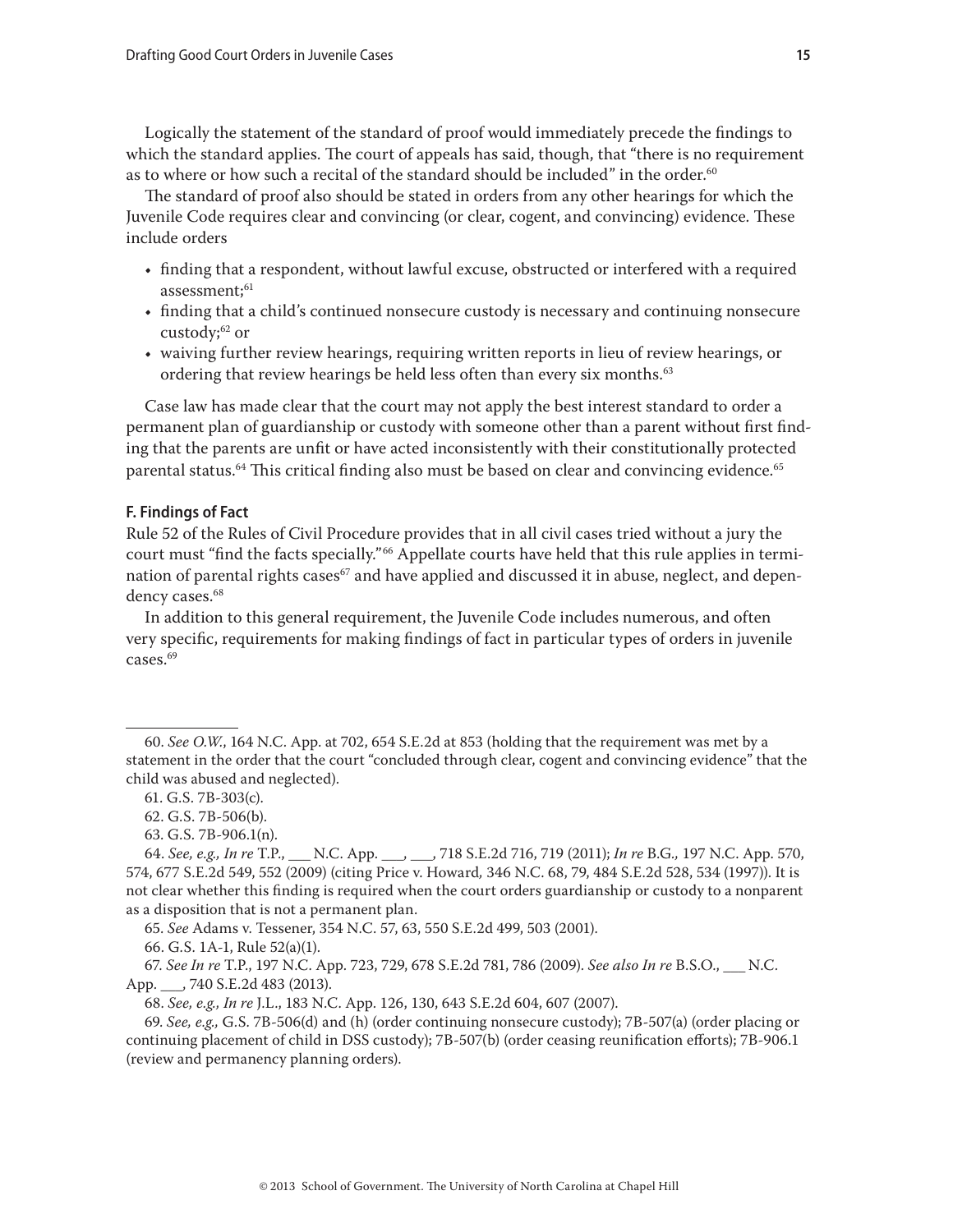The sufficiency of the findings of fact in an order may be assessed in several related ways. Four of these are discussed below.

# *1. Are the Findings Actually Findings?*

A finding of fact must be a *definite* statement of something the court determines to be true.70 Neither recitations of witnesses' testimony nor descriptions of evidence constitute findings of fact.<sup>71</sup> A finding is what the court determines to be true, after considering the testimony of witnesses and other evidence.72

The following "findings" would not be helpful or support a conclusion of law:

- "Dr. Lee testified that the child's injuries could/could not have been caused accidentally."
- "Ms. Ray testified that DSS arranged weekly visits that the respondents attended/failed to attend."
- "DSS introduced a mental health report stating that the respondent suffered/did not suffer from a personality disorder."

These statements merely describe the evidence before the court. If in an adjudicatory hearing the court finds the evidence to be credible, clear, and convincing, the court can make the following proper findings of fact:

- "The child's injuries could/could not have been caused accidentally."
- "DSS arranged weekly visits that the respondents attended/failed to attend."
- "The respondent suffered/did not suffer from a personality disorder."

A judge, of course, is not qualified to make medical determinations and cannot know firsthand whether the parents attended visits. What the judge is deciding (in an adjudicatory hearing) is whether the evidence is credible and sufficiently clear and convincing to permit the court to say that something is a fact with a level of certainty that need not be beyond a reasonable doubt but that is more than just the greater weight of the evidence. The court of appeals has explained that verbatim recitations of testimony are not findings of fact "because they do not reflect a conscious choice between the conflicting versions of the incident in question which emerged from all the evidence presented." <sup>73</sup>

A report or other document, by itself, does not constitute findings of fact. The court of appeals held in one case that it was not error for the trial court to incorporate into its order by reference reports by the social services department and the child's guardian ad litem (GAL) for the purpose of summarizing the evidence on which the court was relying.<sup>74</sup> However, the court

<sup>70.</sup> *See, e.g.,* Anderson v. Century Data Sys., Inc., 71 N.C. App. 540, 547, 322 S.E.2d 638, 642 (1984) (holding that a statement in an order was "so equivocal as to be of no legal significance").

<sup>71.</sup> *See, e.g., In re* H.J.A. \_\_\_ N.C. App. \_\_\_, \_\_\_, 735 S.E.2d 359, 363 (2012) (holding that the trial court's findings of fact were insufficient, although "the trial court recited a good deal of testimony which might support" the required findings); *In re* O.W., 164 N.C. App. 699, 703, 596 S.E.2d 851, 854 (2004) (holding that a purported finding was not really a finding of fact because it merely recited a social worker's testimony).

<sup>72.</sup> Technically, descriptions of evidence or recitations of testimony may be findings but only about what a witness said or what evidence was presented—not about what the court found to be true.

<sup>73.</sup> *In re* L.B., 184 N.C. App. 442, 450, 646 S.E.2d 411, 415 (2007) (quoting *In re* Green, 67 N.C. App. 501, 505 n.1, 313 S.E.2d 193, 195 (1984)).

<sup>74.</sup> *In re* A.S., 190 N.C. App. 679, 693–94, 661 S.E.2d 313, 322 (2008).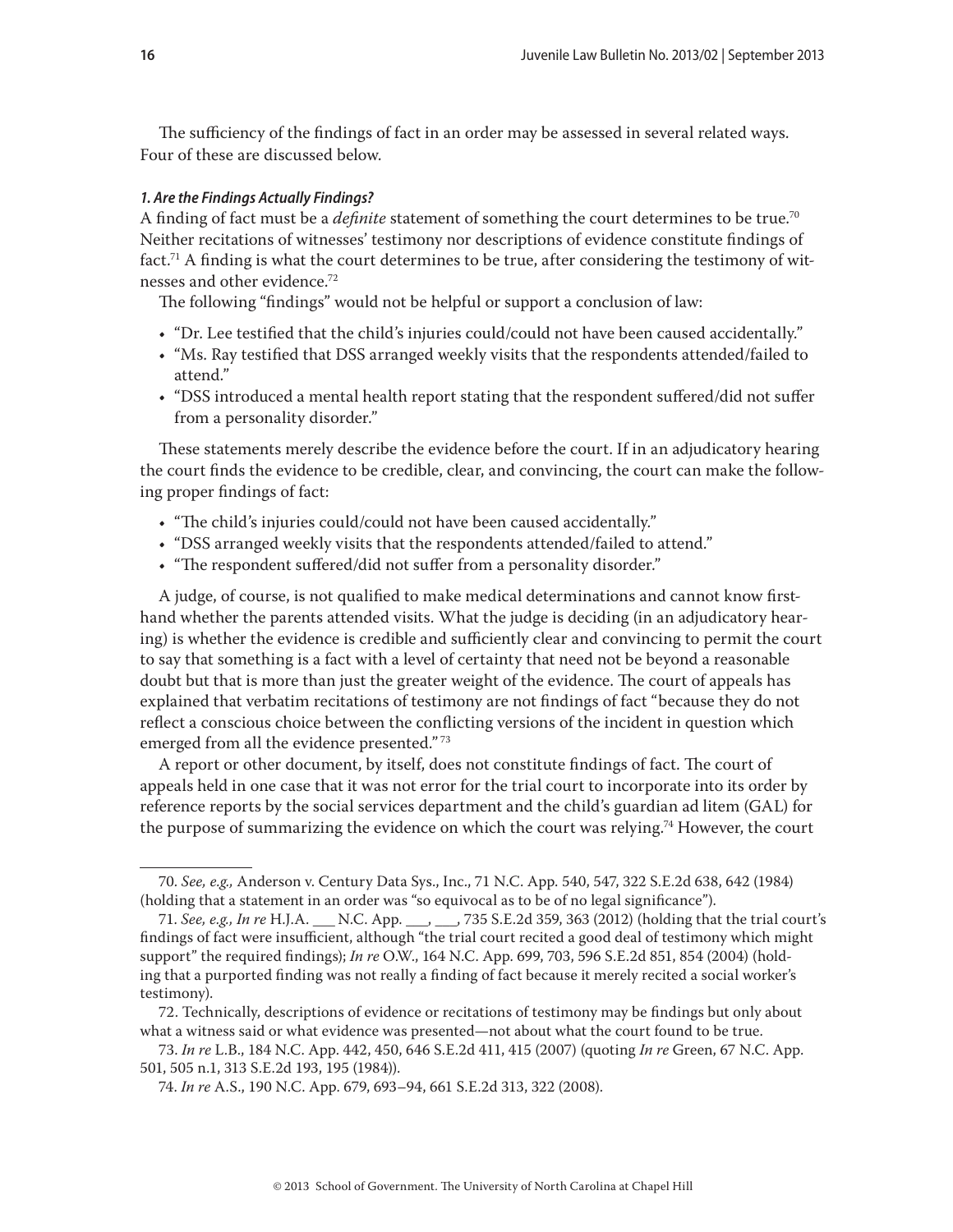went on to say that the trial court was "required to make its own findings of fact based on those reports and any testimonial evidence presented. The trial court's bare finding that 'the statements set forth' in the reports 'are true' does not tell this Court upon which assertions in those reports the trial court was relying." <sup>75</sup>

There is no requirement that a court order describe or summarize the evidence on which the court is relying, and it is rarely necessary or helpful to attach evidence to an order. An appellate court will be concerned not with the trial court's description of the evidence, but with whether the evidence in the record supports the trial court's findings and whether those findings are relevant to and sufficient to support the trial court's conclusions.

In general, the court should incorporate by reference sparingly, if at all, in its orders. The court of appeals has stated that "merely incorporating . . . reports by reference without making specific findings is not sufficient." 76 Similarly, adopting as findings anything external to the order itself is rarely advisable. The court of appeals has held numerous times that the trial court may not delegate its duty to make findings of fact.<sup>77</sup> Appellate courts are most likely to find an improper delegation of the trial court's fact-finding responsibility when the trial court either

- adopts or recites the allegations in the petition as its findings of fact<sup>78</sup> or
- incorporates by reference, as its findings, entire reports or other documents prepared by someone else.79

Especially when a record is lengthy, references in the order to particular evidence may aid an appellate court in its review by directing the court to the evidence on which the trial court's findings are based. $80$  But the trial court must ensure that summaries or descriptions of evidence are not presented as or substituted for findings of fact.

#### *2. Are the Findings Based on Competent Evidence in the Record?*

An appellate court will be looking for a connection between the trial court's findings of fact and competent evidence in the record. On appeal, a party may raise the issue of the sufficiency of the evidence to support the findings, regardless of whether the party made any objection or motion regarding the findings in the trial court.<sup>81</sup> In one case, the court of appeals concluded that "significant portions" of the trial court's findings of fact were "wholly unsupported by the evidence

79. *See, e.g., A.S.*, 190 N.C. App. at 692–93, 661 S.E.2d at 322 (vacating and remanding a disposition order and directing the trial court to specify the facts and reasoning on which the order was based, where the trial court had incorporated by reference exhibits, a DSS court report, a family reunification assessment, a family assessment of strengths and needs, and a GAL court report); *In re* J.S., 165 N.C. App. 509, 511, 598 S.E.2d 658, 660 (2004) (holding that "the trial court may not delegate its fact finding duty" and stating that "the trial court should not broadly incorporate . . . written reports from outside sources as its findings of fact.").

<sup>75.</sup> *Id*. at 694, 661 S.E.2d at 322.

<sup>76.</sup> *H.J.A.*, \_\_\_ N.C. App. at \_\_\_, 735 S.E.2d at 363.

<sup>77.</sup> *In re* Z.J.T.B., 183 N.C. App. 380, 386–87, 645 S.E.2d 206, 211–12 (2007).

<sup>78.</sup> *See, e.g., In re* S.C.R., \_\_\_ N.C. App. \_\_\_, \_\_\_, 718 S.E.2d 709, 713 (2011) (reversing and remanding adjudication and disposition orders because "the trial court erred in adopting the petition allegations as its findings of fact"); *In re* O.W., 164 N.C. App. 699, 702, 596 S.E.2d 851, 853 (2004) (remanding adjudication and disposition orders for appropriate findings of fact and stating that "the trial court's findings must consist of more than a recitation of the allegations.").

<sup>80.</sup> *H.J.A.*, \_\_\_ N.C. App. at \_\_\_, 735 S.E.2d 359 at 363. 81. G.S. 1A-1, Rule 52(c).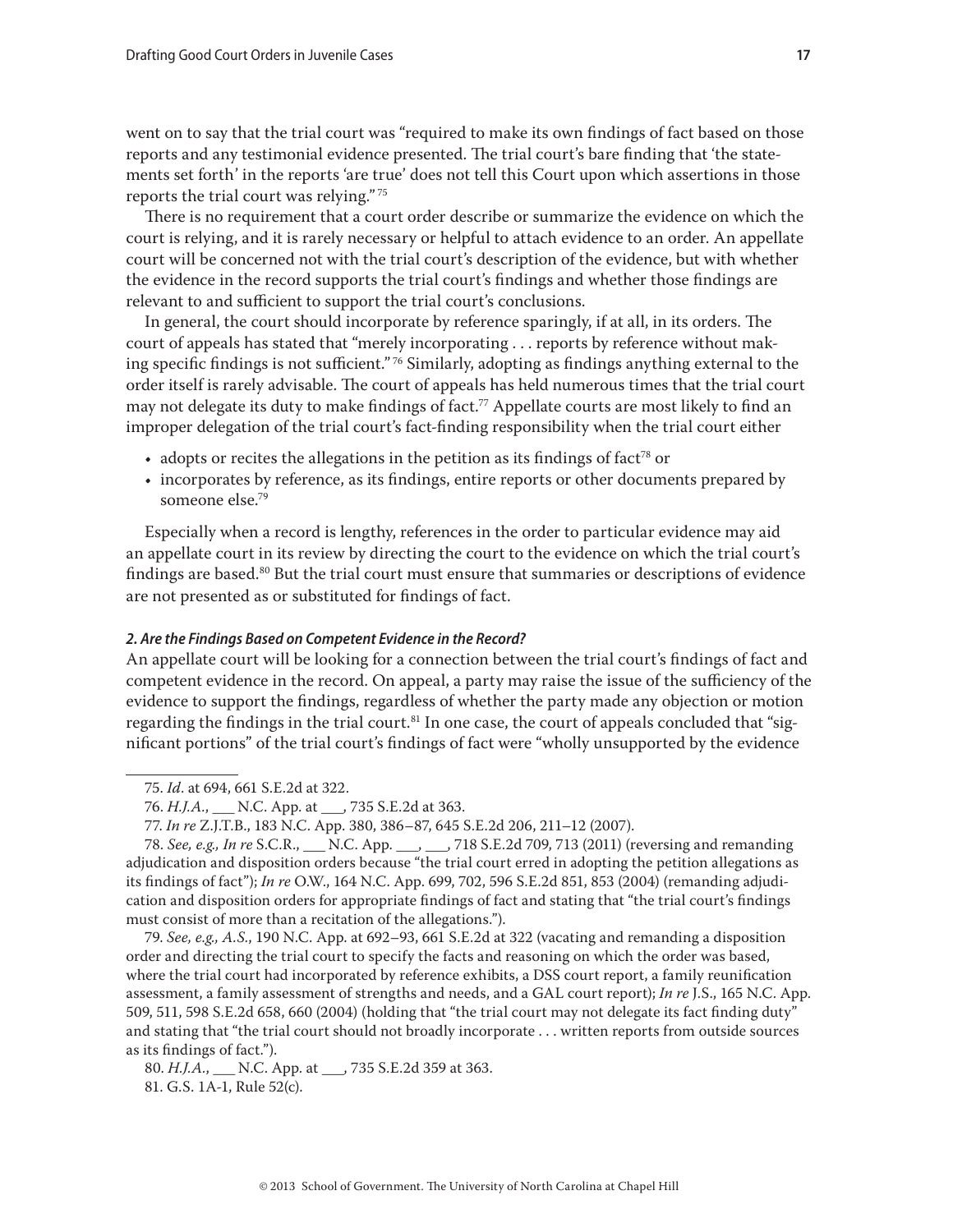presented during the termination proceeding."<sup>82</sup> The appellate court found it "curious that the trial court order contain[ed] information that was neither introduced nor admitted at trial."83 So, first and foremost, findings of fact must be based on the evidence.

This bulletin does not attempt to cover questions about the competence and admissibility of evidence in juvenile proceedings.84 It is important to note, however, that while competent evidence may take a variety of forms, statements by counsel are not evidence and will not support findings of fact.85

Proper findings may be based on stipulations by a party or parties but only pursuant to specific provisions of the Juvenile Code. The record must show that any stipulations of adjudicatory facts were either

- a. reduced to writing, signed by each stipulating party, and submitted to the court or
- b. read into the record, followed by an oral statement of agreement from each stipulating party.86

When a court bases a finding of fact on a stipulation, the court should ensure that the finding reflects the parties' intended construction of the stipulation.<sup>87</sup> Stipulations are judicial admissions and should be limited to statements of fact. Attempted stipulations to questions of law generally are "'invalid and ineffective, and not binding upon the courts, either trial or appellate."<sup>88</sup> Thus parties may not stipulate that a ground for termination of parental rights exists or that a child is abused, neglected, or dependent. Instead, stipulations can establish facts from which the court could conclude that a ground for termination exists or that a child is an abused, neglected, or dependent juvenile. Similarly, parties may stipulate that a social services department has taken specified actions to facilitate reunification, but they may not stipulate that the department has made "reasonable efforts." <sup>89</sup>

85. *See, e.g., In re* D.L. 166 N.C. App. 574, 582, 603 S.E.2d 376, 382 (2004) (reversing a permanency planning order and holding that "[s]tatements by an attorney are not considered evidence.").

86. *See* G.S. 7B-807(a).

87. *See, e.g., In re* A.K.D., \_\_\_ N.C. App. \_\_\_, 745 S.E.2d 7 (2013) (reversing and remanding a termination of parental rights order when the adjudication of the ground of willful abandonment was based on respondent's stipulation that he had abandoned the children, but not that his abandonment was willful); *In re* I.S.*,* 170 N.C. App. 78, 87, 611 S.E.2d 467, 473 (2005) (reversing a termination of parental rights order where the trial court's findings were more extensive than the stipulation on which they were based).

88. *A.K.D.*, \_\_\_ N.C. App. at \_\_\_, 745 S.E.2d at 9 (quoting State v. Prush, 185 N.C. App. 472, 480, 648 S.E.2d 556, 561 (2007)).

89. *In re* Helms, 127 N.C. App. 505, 510–11, 491 S.E.2d 672, 675–76 (1997) (stating that both "reasonable efforts and best interest determinations are conclusions of law").

<sup>82.</sup> *In re* C.W., 182 N.C. App. 214, 224, 641 S.E.2d 725, 732 (2007).

<sup>83.</sup> *Id*. at 224 n.2, 641 S.E.2d at 732.

<sup>84.</sup> A thorough discussion of evidence issues in juvenile cases can be found in chapter 11 of *Abuse, Neglect, Dependency, and Termination of Parental Rights Proceedings in North Carolina* (Hatcher, Mason, & Rubin, *supra* note 12). This manual, along with periodic updates, can be accessed free of charge at [shopping.netsuite.com/s.nl/c.433425/it.A/id.4228/.f.](shopping.netsuite.com/s.nl/c.433425/it.A/id.4228/.f) *See also* Jessica Smith, *Evidence Issues in Criminal Cases Involving Child Victims and Child Witnesses, ADMIN. JUST. BULL. No. 2008/07 (Dec.* 2008),<http://shopping.netsuite.com/s.nl/c.433425/it.I/id.369/.f>.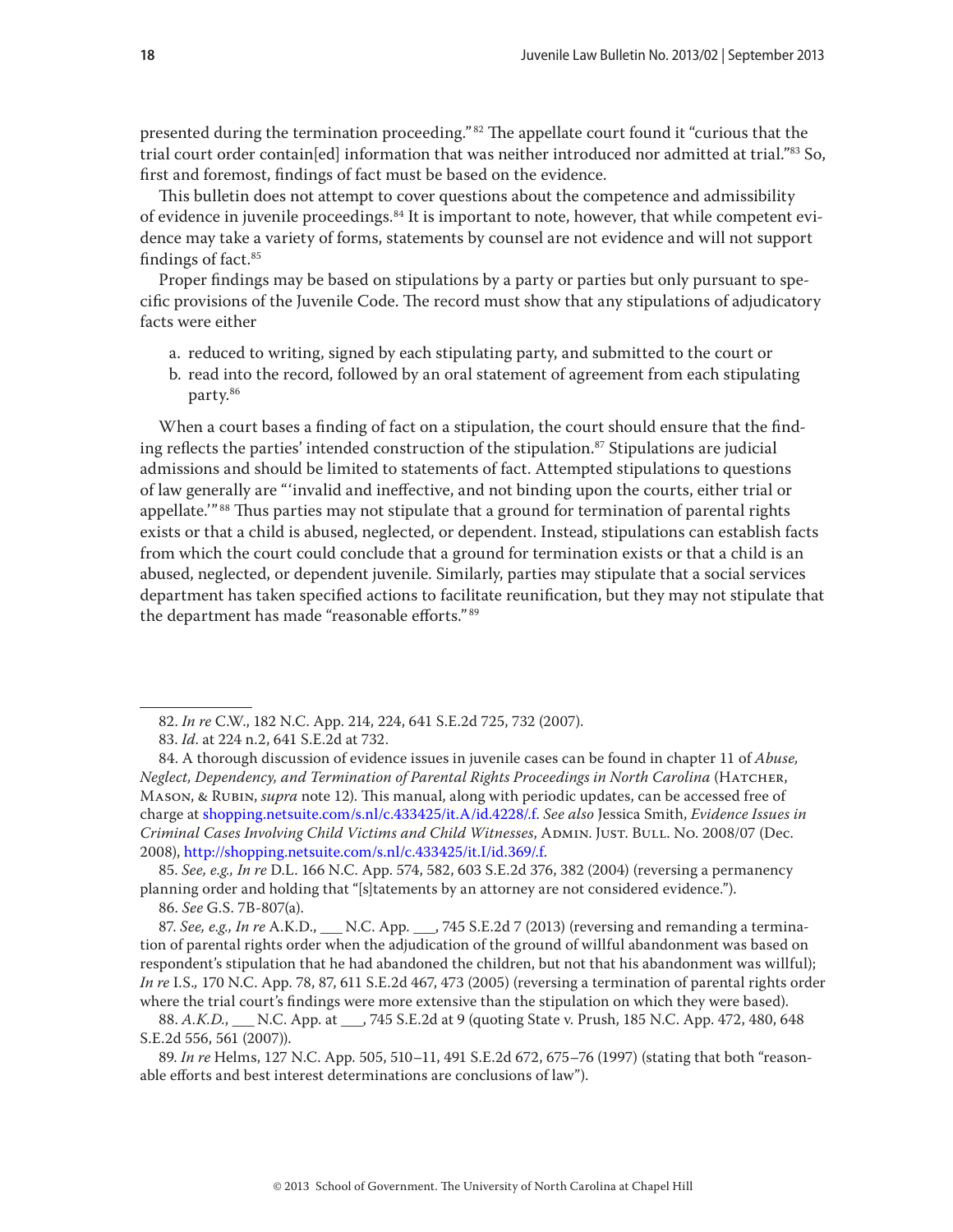Stipulations to support findings of fact may be made in connection with consent orders. In abuse, neglect, and dependency proceedings, the court may enter consent orders for adjudication, disposition, review, or permanency planning hearings but only if

- a. each party is either present in court or is represented by an attorney who is present and authorized to consent on behalf of the party,
- b. the child is represented by counsel, and
- c. the court makes sufficient findings of fact.<sup>90</sup>

Before entry of a typical consent order the trial court would not be hearing evidence. The findings would be based on the parties' consent. The wording of the statute suggests that the signature or oral statement of a party's attorney, who is authorized to consent on behalf of the party, could substitute for that of the party when facts are stipulated in the context of a consent order. If a party is not present when a consent order is entered, however, the better practice is for his or her attorney to provide written stipulations or a copy of the proposed consent order signed by the party.

#### *3. Does the Order Include Findings That Are Required for the Type of Order Being Entered?*

Using AOC or local form orders can help ensure that findings required by statute are included in an order. Nevertheless, parties and the court should be aware of the requirements for specific findings and make sure that they are included not as boilerplate, but based on evidence in the record. An attempt to create a detailed listing of every kind of finding required for every type of order would inevitably omit something and would not be very useful. Not all required findings are identified in the Juvenile Code, and sometimes findings about factors listed in the code must be included only if they are relevant in a particular case.<sup>91</sup>

When a statute requires the court to consider certain factors or criteria but does not require the court to make findings about them,<sup>92</sup> making findings of fact nevertheless is the surest way to demonstrate to an appellate court that the trial court did consider the relevant factors.<sup>93</sup> When a termination of parental rights order addressed only some of the statutory best interest factors, the court of appeals remanded for additional findings of fact.<sup>94</sup> The court said that although the record included evidence from which the trial court could have made findings about the other factors, the order did not reflect that the court had considered them.<sup>95</sup>

93. *See, e.g., In re* S.T.P., 202 N.C. App. 468, 689 S.E.2d 223 (2010) (holding that the trial court's uncontested findings of fact demonstrated that the court had properly considered the required statutory factors.) (Note that *S.T.P*., which involved the disposition stage of a termination of parental rights action, was decided under prior law, before G.S. 7B-1110(a) was rewritten to require the trial court to make written findings about listed criteria. *See* S.L. 2011-295, sec. 16, which became effective October 1, 2011.)

94. *In re* E.M., 202 N.C. App. 761, 762, 692 S.E.2d 629, 629 (2010). This case, too, was decided before G.S. 7B-1110(a) was amended to require findings of fact about relevant disposition factors in termination of parental rights cases.

95. *Id*. at 764–65, 692 S.E. 2d at 631.

<sup>90.</sup> G.S. 7B-801(b1).

<sup>91.</sup> *See, e.g.*, G.S. 7B-906.1(d) and (e), which list criteria the court must consider at review and permanency planning hearings and require the court to make written findings about "those that are relevant."

<sup>92.</sup> *See, e.g.,* G.S. 7B-900.1(e), which requires the court to consider "relevant factors" before ordering a post-adjudication change of venue and lists nine factors that may be relevant but includes no requirement for findings of fact about relevant factors.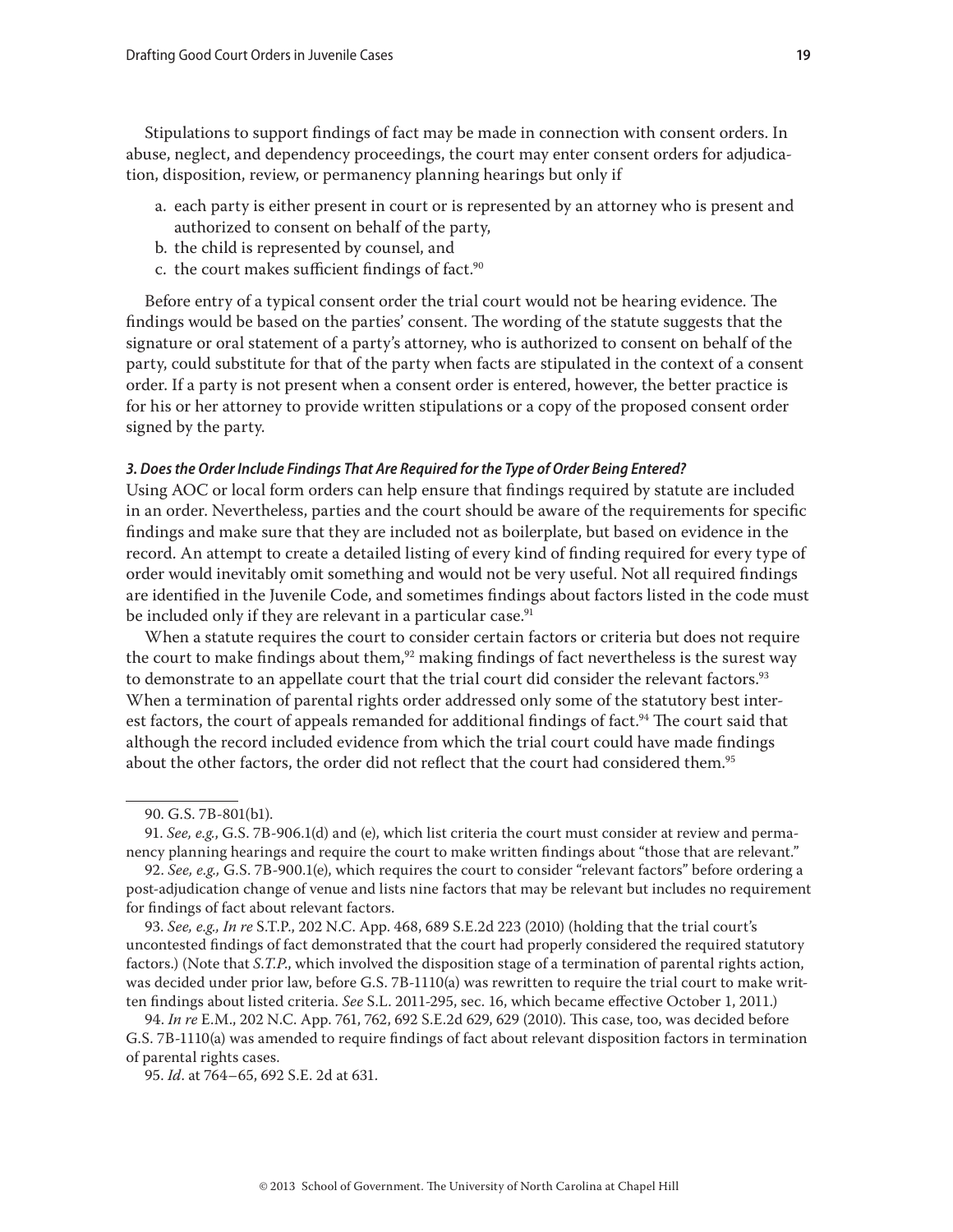The statutes themselves are the best guide to what must be in an order. Even when a statute does not explicitly require specific findings, the wording of the statute may imply that certain findings are required. For example, G.S. 7B-903(a)(2) lists dispositional options that are available to the court after adjudicating a child to be abused, neglected, or dependent. It provides that "[i]n the case of any juvenile who needs more adequate care or supervision or who needs placement, the court may," among other things, place the child in the custody of the county department of social services. The court of appeals, reversing a disposition order, held that before placing neglected children in the custody of the department of social services, the trial court was required to make an explicit finding that the children "needed more adequate care or supervision." <sup>96</sup> Presumably that finding also would be required before the court, under the same statute, ordered that a child be supervised by the social services department in the child's home or placed a child in the custody of a parent, relative, or other suitable person.<sup>97</sup>

Orders that are particularly susceptible to failing to include statutorily required findings include

- orders ceasing reunification efforts pursuant to G.S.  $7B-507(b)$ ,<sup>98</sup>
- review and permanency planning orders following hearings under G.S. 7B-906.1 (formerly G.S. 7B-906 and 7B-907),<sup>99</sup> and
- orders waiving further review hearings, as authorized by G.S. 7B-906.1(n) (formerly G.S. 7B-906(b)).100

Orders for continued nonsecure custody are similarly susceptible, given the extent of the inquiries and findings the court must make pursuant to G.S. 7B-506. Because these orders are not final orders for purposes of appeal, however, compliance with those statutory requirements is rarely the subject of appellate court decisions.<sup>101</sup>

#### *4. Are the Findings Sufficient to Support the Conclusions of Law?*

Even when all of the findings required by statute are included, are properly worded, and are supported by the evidence, an order will fail if those findings do not support the court's conclusions of law. When appellate courts review orders in juvenile cases, after considering whether the

<sup>96.</sup> *In re* S.H., \_\_\_ N.C. App. \_\_\_, \_\_\_, 719 S.E.2d 157, 160 (2011). See also *In re* V.M., 211 N.C. App. 389, 712 S.E.2d 213 (2011), one of a number of cases holding that a disposition order in a delinquency case must include findings to show that the court considered the five factors on which G.S. 7B-2501(c) says the court's selection of a disposition must be based, although the statute itself does not require findings.

<sup>97.</sup> G.S. 7B-903(a)(2)a., b.

<sup>98.</sup> *See, e.g., In re* A.P.W. \_\_\_ N.C. App. \_\_\_, 741 S.E.2d 388 (2013) (holding that the statutory findings were required when the order implicitly ceased reunification efforts by changing the plan to adoption and ordering social services to file a petition to terminate parental rights); *In re* I.R.C., \_\_\_ N.C. App. \_\_\_, 714 S.E.2d 495 (2011).

<sup>99.</sup> See, e.g., *In re* J.B., 197 N.C. App. 497, 508, 677 S.E.2d 532, 539 (2009) (reversing and remanding a combined review and permanency planning hearing order that "lack[ed] numerous requisite findings to establish what precisely the custody plan" for the juvenile was).

<sup>100.</sup> *See*, *e.g.*, *In re* A.Y., \_\_\_ N.C. App. \_\_\_, 737 S.E.2d 160 (2013); *In re* V.A., \_\_\_ N.C. App. \_\_\_, 727 S.E.2d 901 (2012).

<sup>101.</sup> *See* G.S. 7B-1001(a)(4).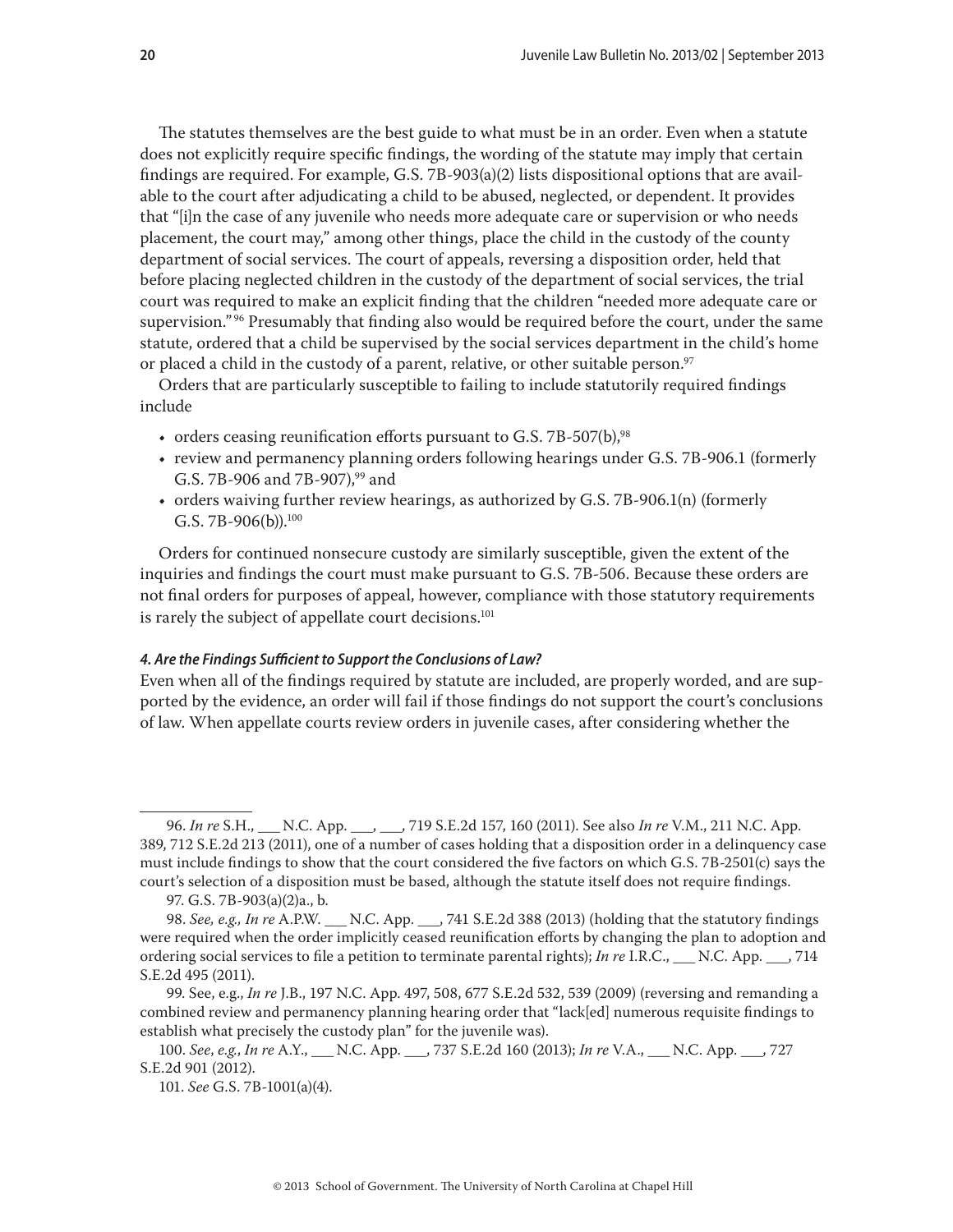findings are supported by evidence in the record, they consider whether the findings support the trial court's conclusions of law.102

Appellate courts distinguish between "evidentiary findings" and "ultimate findings," and many orders require both. In juvenile cases some findings required by statute are considered the ultimate findings, while the "evidentiary facts are those subsidiary facts required to prove the ultimate facts. Ultimate facts are the final resulting effect reached by processes of logical reasoning from the evidentiary facts."<sup>103</sup> While the distinction is not always crystal clear, it is not necessary that the order label a finding as one or the other.

Reversing and remanding a permanency planning order that ceased reunification efforts, the court of appeals said that the order lacked ultimate findings "that it [was] not possible for the juveniles to be returned to their mother's home within six months and *why* returning the juveniles to their mother [was] not in their best interest." 104 These findings were specifically required by (former) G.S. 7B-907(b). Evidentiary findings would be those relating to the mother's circumstances and progress or lack of progress in specific areas and to other facts derived from witnesses' testimony and other evidence presented.

In another case in which the court of appeals reversed and remanded an order ceasing reunification efforts, the trial court had made findings about social services' reunification efforts and about the respondent's failure to complete her case plan. However, the court of appeals said, the trial court "did not ultimately find, as required by the statute, that: (1) attempted reunification efforts would be futile, or (2) reunification would be inconsistent with the juvenile's health, safety, and need for a safe, permanent home within a reasonable period of time."<sup>105</sup> Therefore, the court said, the findings did not support the conclusion that reunification efforts should cease.

Findings also may fail to support a conclusion if they are simply inconsistent with it. For example, the court of appeals reversed an order that ceased reunification efforts with the father and awarded guardianship to a relative, where the trial court found both that there was an "appreciable risk that respondent father would physically or sexually abuse" the child and that the father should have unsupervised visitation with the child.106 The court held that the finding as to the "appreciable risk" was not supported by the evidence and that other findings, which included reference to many positive steps taken by the father, did not support a conclusion that reunification efforts should cease.

Whether findings are sufficient may depend in part on their specificity. Reversing an order terminating parental rights, the court of appeals characterized the trial court's findings as

<sup>102.</sup> *See, e.g., In re* W.V., 204 N.C. App. 290, 293, 693 S.E.2d 383, 386 (2010) (reviewing adjudication and disposition orders); *In re* P.O., 207 N.C. App. 35, 41, 698 S.E.2d 525, 530 (2010) (reviewing permanency planning order); *In re* J.D.L., 199 N.C. App. 182, 681 S.E.2d 485 (2009) (reviewing termination of parental rights order).

<sup>103.</sup> *In re* H.J.A., *\_\_\_ N.C. App. \_\_\_, \_\_, 735 S.E.2d 359, 363 (2012)* (quoting Appalachian Poster Adver. Co., Inc. v. Harrington, 89 N.C. App. 476, 479, 366 S.E.2d 705, 707 (1988) (citations, quotation marks, and brackets omitted)). *See also, e.g., In re* Webber, 201 N.C. App. 212, 227, 689 S.E.2d 468, 478–79 (2009) (stating that ultimate facts are the "final facts required to establish the plaintiff's cause of action or the defendant's defense" and that "evidentiary facts are those subsidiary facts required to prove the ultimate facts" (quoting [Woodard v. Mordecai, 234 N.C. 463, 470, 67 S.E.2d 639, 644 \(1951\)\)](http://web2.westlaw.com/find/default.wl?mt=NorthCarolina&db=711&rs=WLW13.04&tc=-1&rp=%2ffind%2fdefault.wl&findtype=Y&ordoc=2020967629&serialnum=1951104086&vr=2.0&fn=_top&sv=Split&tf=-1&referencepositiontype=S&pbc=BD70B0DD&referenceposition=644&utid=2)).

<sup>104.</sup> *H.J.A.*, \_\_\_ N.C. App. at \_\_\_, 735 S.E.2d at 363.

<sup>105.</sup> *In re* I.R.C., \_\_\_ N.C. App. \_\_\_, 714 S.E.2d 495, 498 (2011).

<sup>106.</sup> *In re* I.K., \_\_\_ N.C. App. \_\_, \_\_, 742 S.E.2d 588, 592 (2013).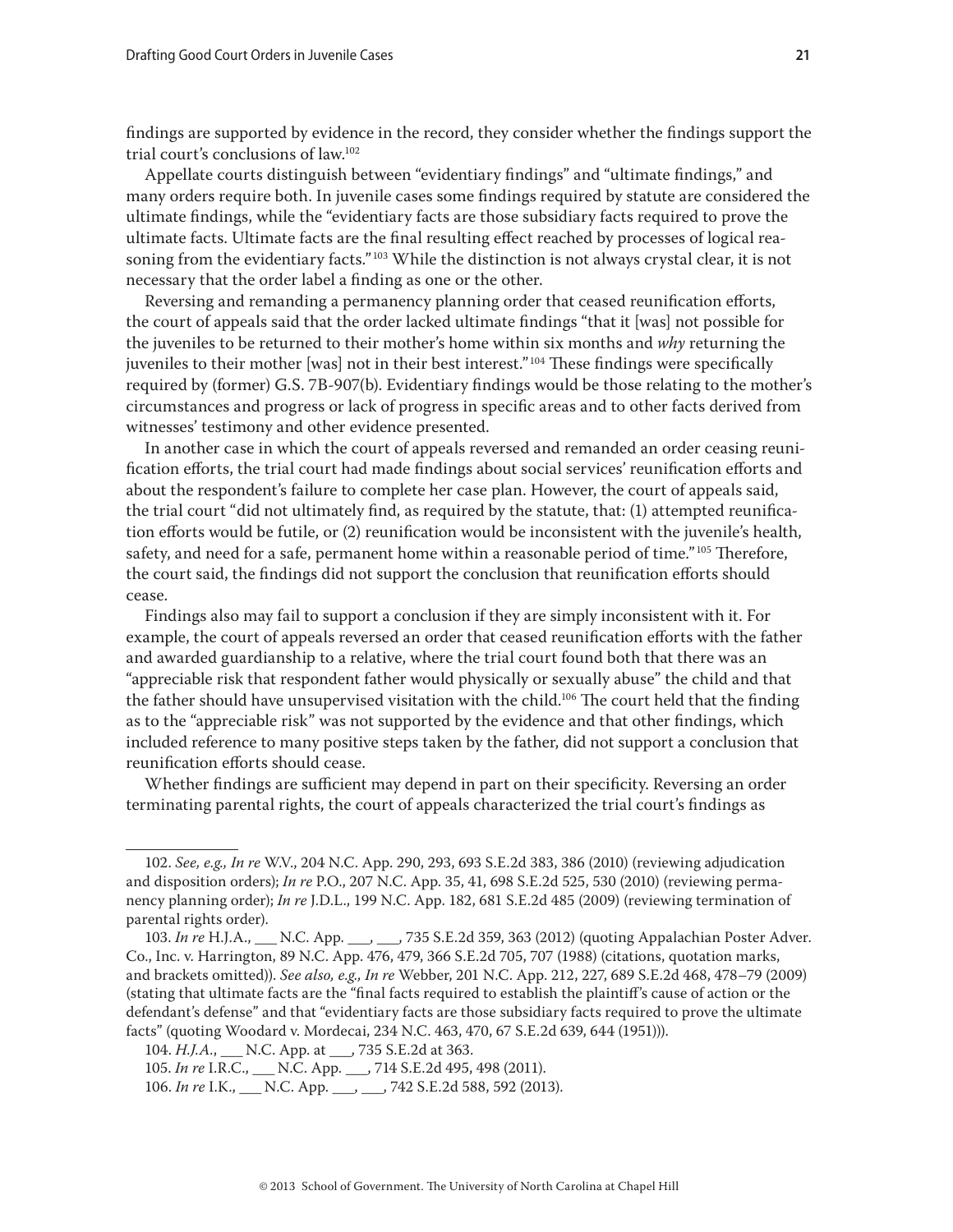"vague and insufficient to show neglect" and "inadequate to demonstrate willfulness." 107 The trial court had found

- that the respondent continued to have issues in criminal court (without saying what "issues" meant, referring to any particular charges, or indicating whether respondent had been convicted),
- that respondent's employment circumstances "seem to be sporadic," and
- that respondent had several addresses and that DSS was not sure where she was living.<sup>108</sup>

Instead of finding that a parent has a drinking problem, an order should describe what that problem is, how it is manifested, and whether and how it affects the children.109 A finding that a parent has refused to cooperate with DSS or that a parent has failed to comply with a case plan, without more descriptive detail, provides weak support for any conclusion of law. Similarly, a finding that a parent has made some progress in addressing the problems that led to the child's placement should describe what those problems were and the precise nature of the parent's progress.

# **G. Conclusions of Law**

Distinguishing between ultimate findings of fact and conclusions of law can be difficult, $110$ and some appellate court decisions have treated various determinations as both. For example, reversing an order that ceased reunification efforts, the court of appeals referred to the trial court's failure to make the "ultimate finding" that "(1) attempted reunification efforts would be futile, or (2) reunification would be inconsistent with the juvenile's health, safety, and need for a safe, permanent home within a reasonable period of time." 111 (The opinion characterized as conclusions the trial court's determinations that reunification efforts should cease and that the permanent plan should be adoption.112) Elsewhere in the opinion the court referred to that same determination as a conclusion of law and even an "ultimate conclusion." <sup>113</sup>

Fortunately, appellate courts do not punish trial courts for mischaracterizing a finding as a conclusion or vice versa. In one case a trial court included in its order, as both findings and conclusions, statements that the child was a neglected juvenile, that social services had made reasonable efforts to prevent removal, and that it was in the child's best interest to remain in the custody of social services.114 The court of appeals stated that all of these were "more properly designated conclusions of law," and the court treated them that way for purposes of appellate review.115

114. *In re* Helms, 127 N.C. App. 505, 510, 491 S.E.2d 672, 675 (1997). 115. *Id*.

<sup>107.</sup> *In re* E.A.C., \_\_\_ N.C. App. \_\_\_, \_\_\_, 727 S.E.2d 405, \*7 (2012) (unpublished).

<sup>108.</sup> *E.A.C.,* \_\_\_ N.C. App. at \_\_\_, 727 S.E.2d at \*2–3.

<sup>109.</sup> *See, e.g*., Carpenter v. Carpenter, \_\_\_ N.C. App. \_\_\_, \_\_\_, 737 S.E.2d 783, 788 (2013) (reversing and remanding a civil custody order, noting that none of the trial court's eighty findings of fact resolved a central issue of whether one party abused alcohol to an extent that might adversely affect the child).

<sup>110.</sup> The court of appeals appeared to equate them in an appeal from a voluntary commitment order when it stated that the "trial court must . . . record the facts that support its 'ultimate findings,' i.e., conclusions of law, that the respondent is mentally ill and dangerous to himself or others." *In re* Whatley,

\_\_\_ N.C. App. \_\_\_, \_\_\_, 736 S.E.2d 527, 530 (2012).

<sup>111.</sup> *In re* I.R.C., \_\_\_ N.C. App. \_\_\_, \_\_, 714 S.E.2d 495, 498 (2011).

<sup>112.</sup> *Id*.

<sup>113.</sup> *Id*. The court said, "We recognize that . . . this Court has upheld dispositional orders where the trial court made findings of fact that supported an ultimate conclusion of law by the trial court that reunification efforts would be futile or inconsistent with the juveniles [sic] health, safety, and need for a safe, permanent home."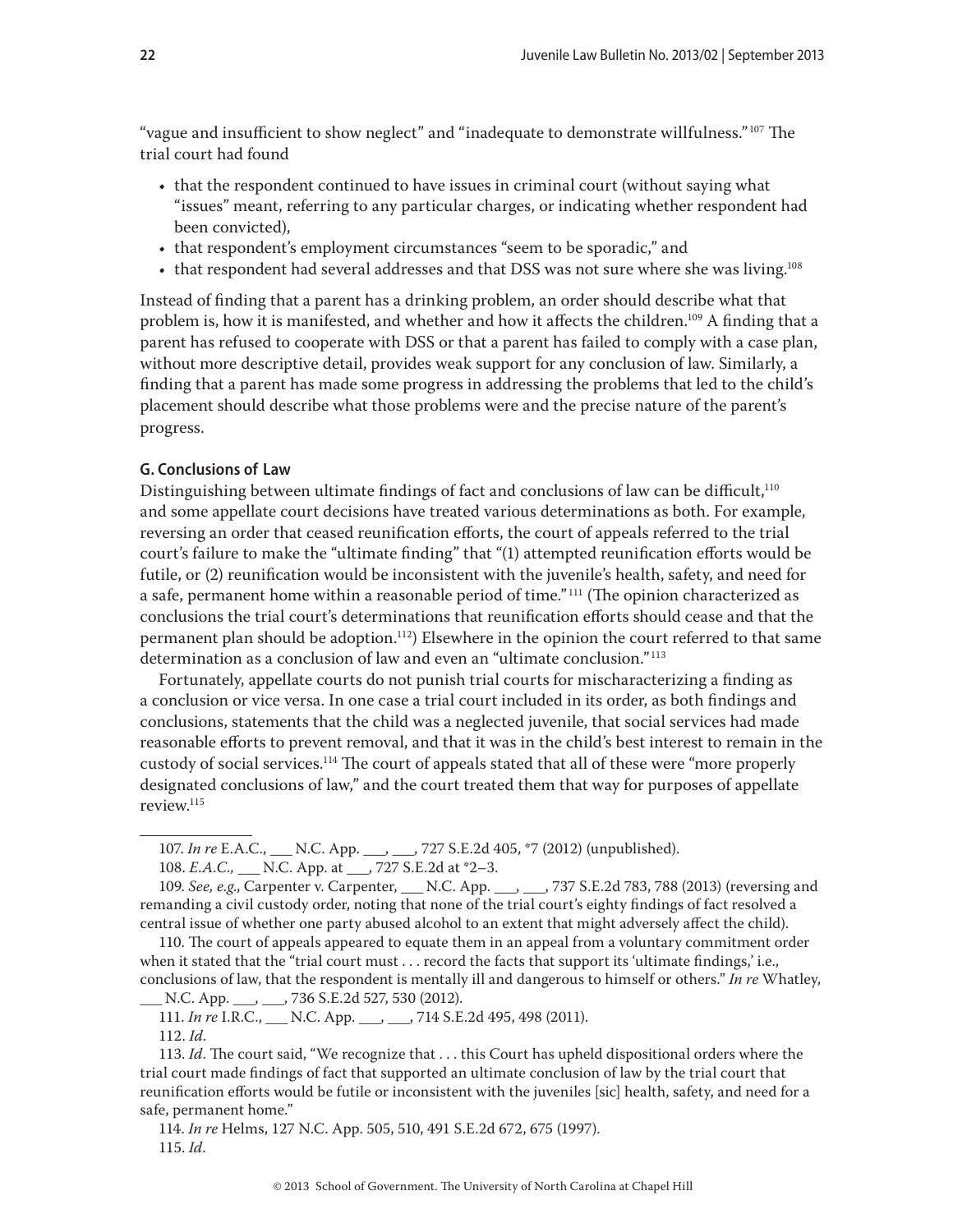<span id="page-22-0"></span>After acknowledging the difficulty of classifying determinations as findings of fact or conclusions of law, the court explained the difference between findings and conclusions as follows:

As a general rule . . . any determination requiring the exercise of judgment . . . or the application of legal principles . . . is more properly classified a conclusion of law. Any determination reached through "logical reasoning from the evidentiary facts" is more properly classified a finding of fact. . . . The determination of neglect requires the application of the legal principles set forth in [the statutory definition of *neglected juvenile*] and is therefore a conclusion of law. The reasonable efforts and best interest determinations are conclusions of law because they require the exercise of judgment.<sup>116</sup>

The court reviewed various findings and related them to the conclusions of law they supported. In so doing, the court referred to "the conclusion of law that [the child] lived in an environment injurious to her welfare."<sup>117</sup> This language, coming directly from the statutory definition of a neglected juvenile, might as easily be characterized as an "ultimate finding" that allowed the court to proceed to a conclusion of law that the child was a neglected juvenile.

Making proper conclusions is the step that allows the court to exercise its dispositional and other statutory authority. Regardless of the extent of a trial court's findings of fact, an appellate court will not infer a conclusion of law that is not stated in the order.

#### **H. Decretal Section**

Assuming that the findings and conclusions are sufficient, the decretal section of an order should flow from and be consistent with those. A lack of internal consistency in an order may leave the parties and an appellate court confused, unsure, or mistaken regarding the trial court's intention. In one case the court of appeals, after affirming an adjudication of neglect, vacated the disposition and remanded for additional findings and clarification of the decretal portion of the order.<sup>118</sup> Apparently the trial court's findings appeared to support changing the plan from reunification to guardianship, while elsewhere the order appeared to require continued reunification efforts, and the decretal portion of the order was silent with respect to reunification efforts. The court of appeals stated that it was unable to "determine from the order the precise disposition of the trial court  $\dots$  or its reasoning in making that disposition."<sup>119</sup>

Careful selection and use of key terms in the decretal section of an order can avert confusion and unintended consequences. In a civil custody action in which the trial court had awarded "primary care, custody and control" to one parent and "secondary care, custody, and control" to the other parent, the court of appeals stated that on remand it might "be advisable for the trial court to define its grant of . . . custody . . . more clearly, as failure to do so may increase the opportunities for discord between the parties." 120 Noting that the custody statutes do not define *custody*, the appellate court found the trial court's use of the term "care, custody, and control," without more detail, to be confusing and imprecise.<sup>121</sup>

Occasionally a trial court's order will conclude by stating that the case is "closed." Since "closed" is not a statutory term, assumptions about the effect of the order may differ. In several

<sup>116.</sup> *Id.* at 510–11, 491 S.E.2d at 675–76 (citations omitted).

<sup>117.</sup> *Id.* at 513, 491 S.E.2d at 677.

<sup>118.</sup> *In re* A.S., 190 N.C. App. 679, 661 S.E.2d 313 (2008), *aff'd per curiam*, 363 N.C. 254, 675 S.E.2d 361 (2009).

<sup>119.</sup> *Id.* at 681, 661 S.E.2d at 315.

<sup>120.</sup> Carpenter v. Carpenter, \_\_\_ N.C. App. \_\_, \_\_, 737 S.E.2d 783, 791 (2013).

<sup>121.</sup> *Carpenter*, \_\_\_ N.C. App. at \_\_\_, 737 S.E.2d at 791 n.7.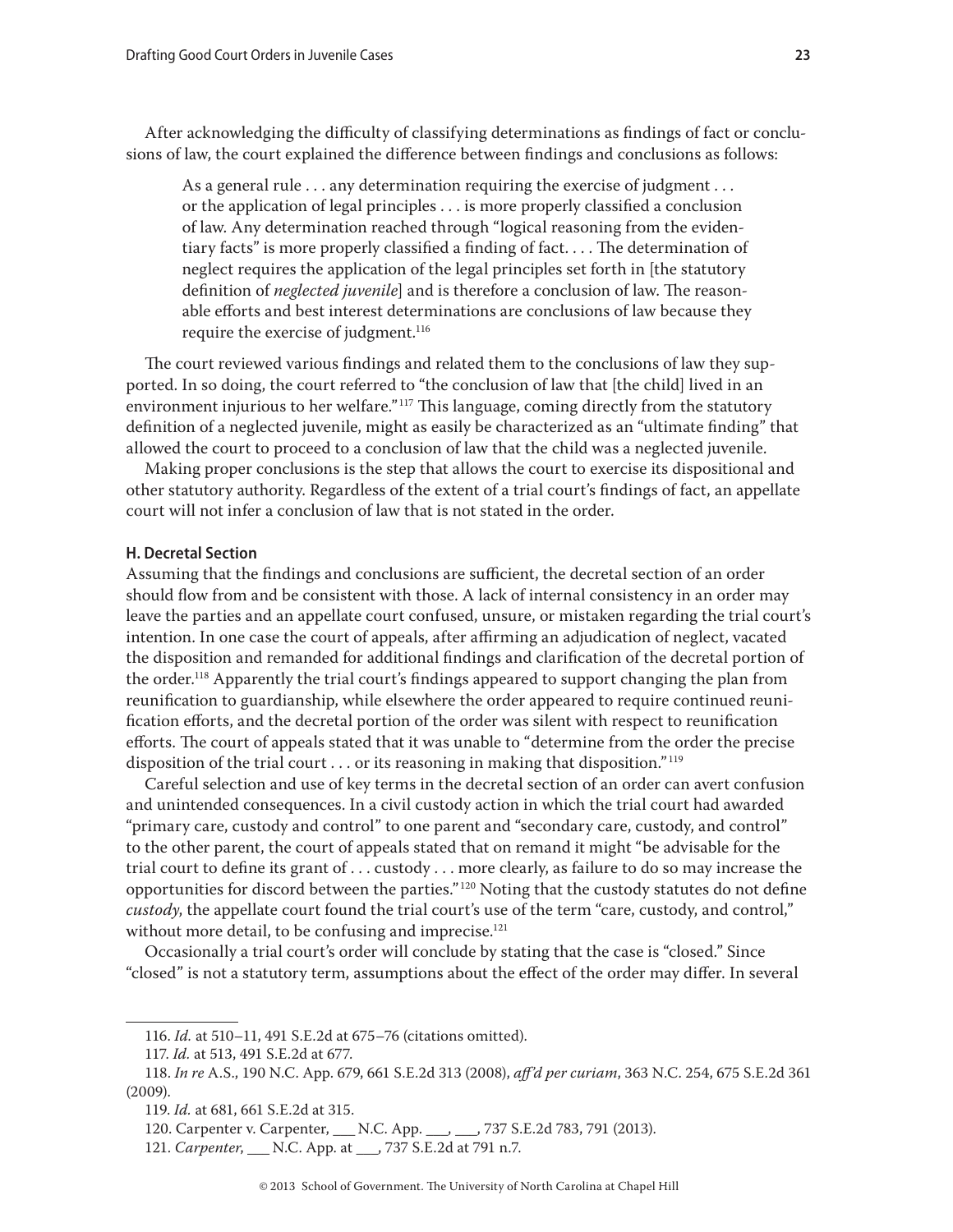cases the appellate courts have equated a trial court's closing a case with the court's terminating its jurisdiction.<sup>122</sup> In a more recent case, however, the court of appeals began its opinion by saying, "Closing a case file is not the equivalent of the trial court terminating its jurisdiction."<sup>123</sup> The court looked beyond the use of the word "closed," noted that the court's order had not restored the parties to their previous positions,<sup>124</sup> and rejected the respondents' assertion that use of the phrase "case closed" reflected the trial court's intent to terminate its jurisdiction.<sup>125</sup>

In addition to being consistent with the preceding parts of the order (the nature of the hearing, the findings of fact, and the conclusions of law) and using clear and precise language, portions of the order that require parties to do or not do specific things should be assessed in terms of the following:

- $\bullet\;$  the court's authority to require or prohibit the conduct, $^{126}$
- *the reasonableness of the requirements* (ordering a party to do something the party is not realistically able to do, or more than the party can do, reduces the likely effectiveness of the order; the party may misjudge the relative importance of items in a long list of directives or feel that it is hopeless to even attempt to comply with everything in the order; in some cases it may be more effective to order only a few critical things, leaving other desirable but not immediately essential actions to be addressed later, and to bring the case back for review more quickly than the Juvenile Code requires), and
- *whether the party understands the possible consequences of failing to comply*. (Is compliance with particular terms of the order a necessary prerequisite to or a strong consideration in the child's returning home? Could failing to comply with a particular term result in a finding of contempt? If neither of those is true, or if the court will not consider a party's failure to comply with a part of the order as particularly significant, the purpose of including the directive should be questioned.)

Finally, this portion of the order must comply with some specific statutory requirements. For example, a disposition order must "state with particularity . . . the precise terms of the disposition including the kind, duration, and the person who is responsible for carrying out the disposition and the person or agency in whom custody is vested." 127 If the order places the child outside the home, it must include provisions for "appropriate visitation." 128 And if the child is in

<sup>122.</sup> *See, e.g., In re* P.L.P., 173 N.C. App. 1, 6, 618 S.E.2d 241, 245 (2005) (holding that the trial court's jurisdiction terminated when it entered an order stating that the juvenile file was "closed"), *aff'd per curiam*, 360 N.C. 360, 625 S.E.2d 779 (2006). *See also In re* A.P., 179 N.C. App. 425, 634 S.E.2d 561 (2006) (Levinson, J., dissenting), *rev'd per curiam for reasons stated in dissenting opinion*, 361 N.C. 344, 643 S.E.2d 588 (2007) (holding that the trial court's jurisdiction had terminated when it closed the case); *In re* D.D.J., 177 N.C. App. 441, 628 S.E.2d 808 (2006).

<sup>123.</sup> *In re* S.T.P., 202 N.C. App. 468, 468, 689 S.E.2d 223, 224 (2010) (holding that the trial court had jurisdiction to consider DSS's motion to reassume custody and its later petition to terminate parental rights, although an earlier dispositional order had stated that the case was "closed.").

<sup>124.</sup> See G.S. 7B-201, which describes the effect of terminating jurisdiction in a juvenile case. 125. *S.T.P.*, 202 N.C. App. at 472, 689 S.E.2d at 226.

<sup>126.</sup> *See, e.g., In re* W.V., 204 N.C. App. 290, 693 S.E.2d 383 (2010) (holding that the trial court did not have authority to order respondent to obtain and maintain steady employment, when there was no indication that employment issues were related to the adjudication or to the child's removal from the home); *In re* A.S., 181 N.C. App. 706, 640 S.E.2d 817 (2007) (holding that the trial court lacked authority to order respondent to contact the child support enforcement agency).

<sup>127.</sup> G.S. 7B-905(a).

<sup>128.</sup> G.S. 7B-905.1.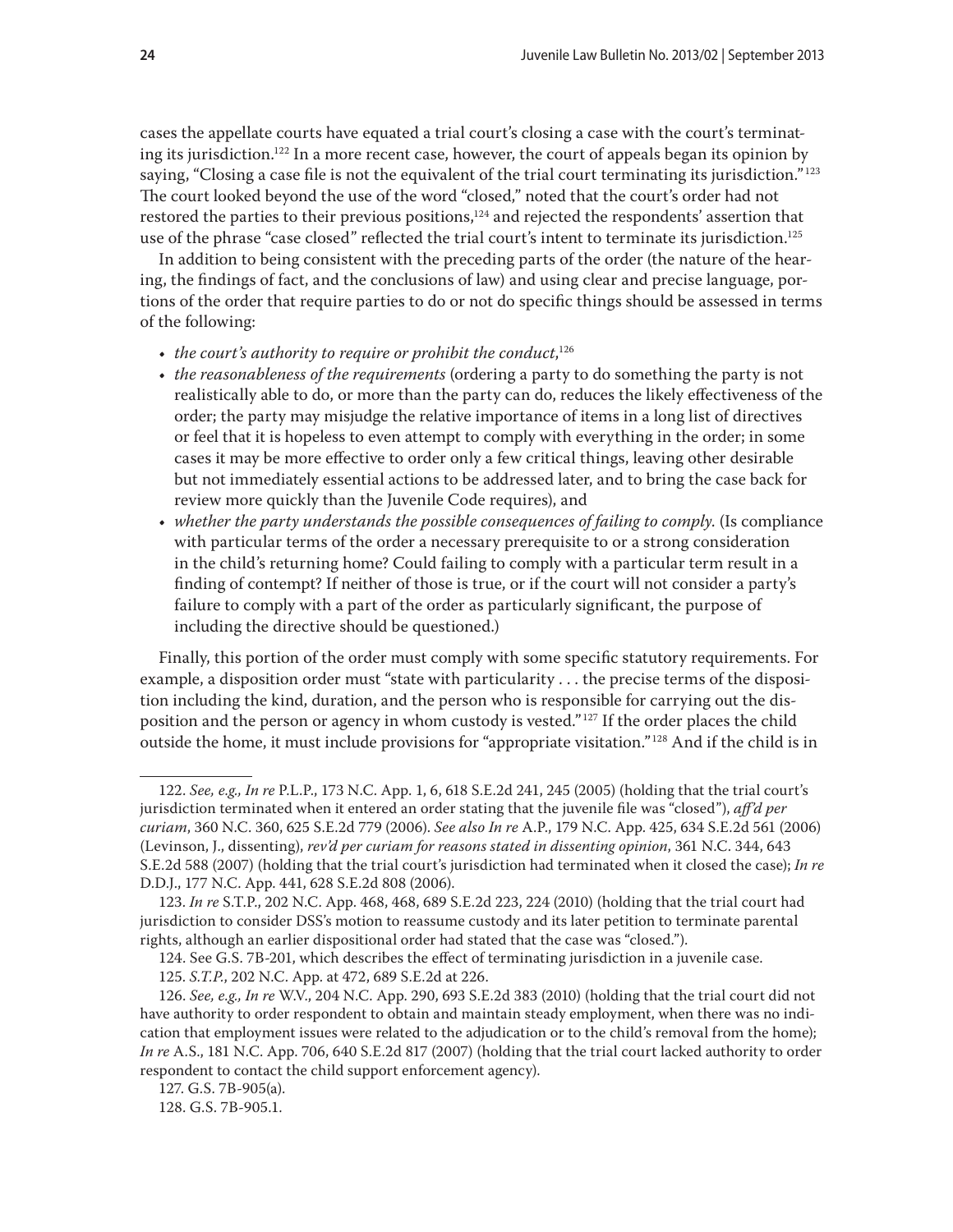<span id="page-24-0"></span>the custody of social services, any visitation plan arranged by social services must be "expressly approved or ordered" by the court.<sup>129</sup> Appellate courts have held repeatedly that the trial court must provide precise details of any visitation plan it orders and may not delegate decisions about visitation to social services or to a guardian, custodian, or other person.<sup>130</sup>

An adjudication order in a termination of parental rights case must "adjudicate the existence or nonexistence" of each of the grounds alleged in the petition or motion.<sup>131</sup> Failure to address a ground that is alleged operates as a judicial determination that the ground does not exist.<sup>132</sup> Thus, when a trial court's order adjudicated the abandonment ground and was silent as to two other alleged grounds and that order was reversed and remanded, the trial court could not adjudicate the existence of either of the other grounds.<sup>133</sup>

# **Conclusion**

Regardless of who drafts an order, it is the judge's order. It needs to clearly reflect the judge's understanding and assessment of the evidence and the law and to accomplish what the judge intends. A paper on drafting orders for district court, by Judge Martha Geer of the North Carolina Court of Appeals, includes a section titled "If It's Not in the Order, It Didn't Happen," <sup>134</sup> which says, in a nutshell, why the careful drafting and reviewing of court orders by attorneys and judges is critical. A reversal caused by an error or omission in drafting an order can be frustrating, costly, and time consuming in any case. In a juvenile case, it may also delay or disrupt a child's adoption, postpone a child's reunification with his or her family, or simply leave a child's status and a parent's rights in a state of limbo for an extended period.

In juvenile cases the challenges of drafting good orders are enhanced by the legislature's unusually prescriptive approach to orders required in abuse, neglect, dependency, and termination of parental rights cases. Despite the challenges, getting it right the first time is to everyone's benefit.

133. *Id.*

134. Judge Martha Geer, Drafting Orders for District Court Bench Trials (June 2011), [www.sog.unc.edu/sites/www.sog.unc.edu/files/Geer\\_DraftingOrdersHandout.pdf.](www.sog.unc.edu/sites/www.sog.unc.edu/files/Geer_DraftingOrdersHandout.pdf)

This bulletin is copyrighted and subject to "fair use" as permitted by federal copyright law. No portion of this publication may be reproduced or transmitted in any form or by any means—including but not limited to copying, distributing, selling, or using commercially—without the express written permission of the publisher. Commercial distribution by third parties is prohibited. Prohibited distribution includes, but is not limited to, posting, e-mailing, faxing, archiving in a public database, installing on intranets or servers, and redistributing via a computer network or in printed form. Unauthorized use or reproduction may result in legal action against the unauthorized user.

To browse a complete catalog of School of Government publications, please visit the School's website at <www.sog.unc.edu> or contact the Publications Division, School of Government, Campus Box 3330, Knapp-Sanders Building, UNC-Chapel Hill, Chapel Hill, NC 27599-3330; e-mail [sales@sog.unc.edu](mailto:sales%40sog.unc.edu?subject=); telephone 919.966.4119; or fax 919.962.2709.

<sup>129.</sup> *Id*.

<sup>130.</sup> *See, e.g*., *In re* S.C.R., \_\_\_ N.C. App. \_\_\_, \_\_\_, 718 S.E.2d 709, 713 (2011) (reversing and remanding a disposition order that did not include a minimum outline of visitation specifying the time, place, and conditions of visitation and that did not even indicate whether visitation was granted); *In re* T.T., 182 N.C. App. 145, 149, 641 S.E.2d 344, 346 (2007) (describing the award of visitation as a judicial function that the court may not delegate).

<sup>131.</sup> G.S. 7B-1109(e).

<sup>132.</sup> *In re* S.R.G., 200 N.C. App. 594, 598, 684 S.E.2d 902, 905 (2009).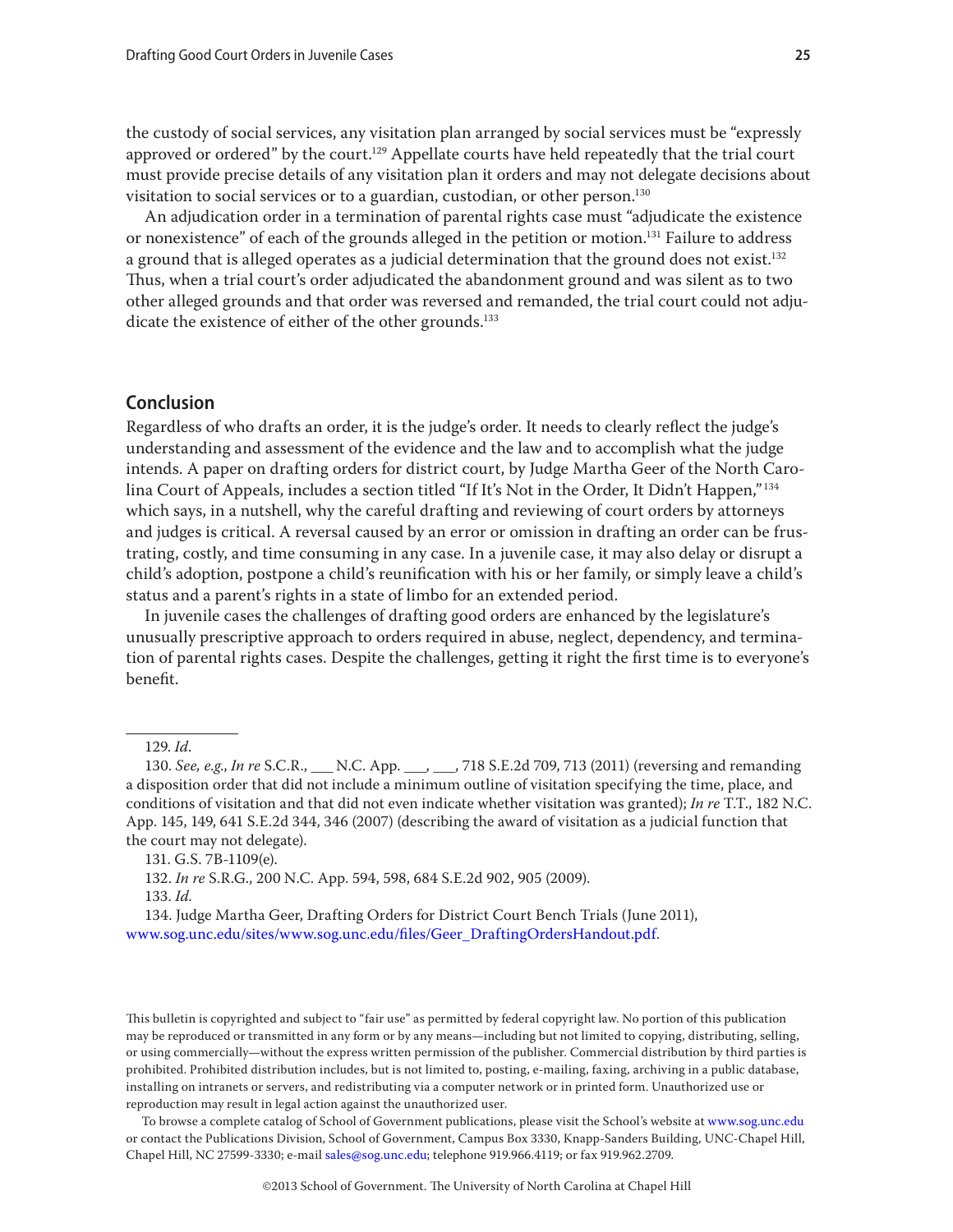# <span id="page-25-0"></span>**Appendix: Checklists for Certain Juvenile Court Hearings and Orders**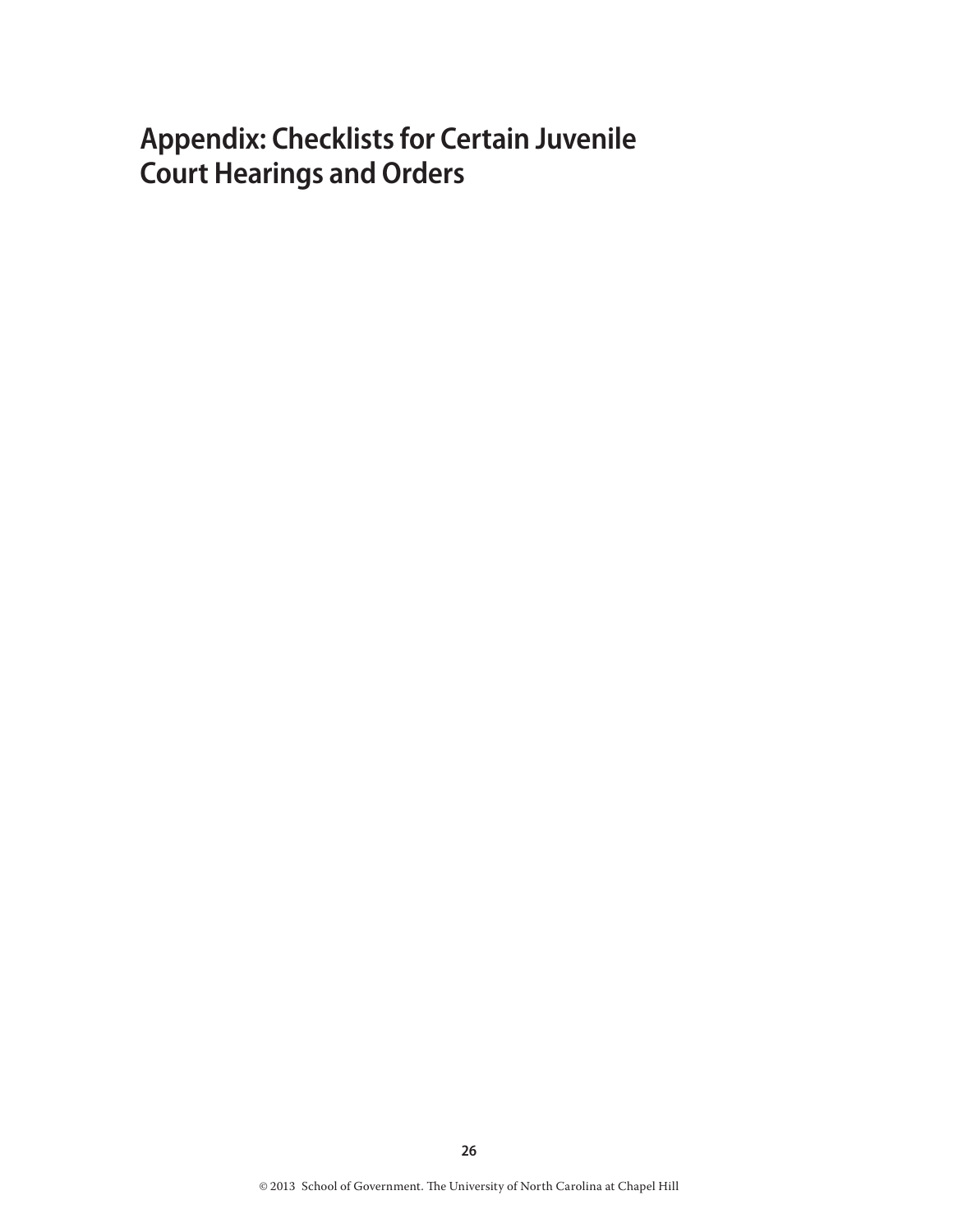<span id="page-26-0"></span>

| Checklist 1. Hearing on the Need for<br><b>Continued Nonsecure Custody</b>                                                                                                                                                                                                                                                                                                                                                                                                                                                                                                                                                                                                                                                                                                                                                                                                            | <b>Applicable</b><br><b>Statutes and</b><br><b>Forms</b>                                    |
|---------------------------------------------------------------------------------------------------------------------------------------------------------------------------------------------------------------------------------------------------------------------------------------------------------------------------------------------------------------------------------------------------------------------------------------------------------------------------------------------------------------------------------------------------------------------------------------------------------------------------------------------------------------------------------------------------------------------------------------------------------------------------------------------------------------------------------------------------------------------------------------|---------------------------------------------------------------------------------------------|
| <b>Purpose</b><br>To determine whether a child who has been placed in nonsecure custody should<br>remain in nonsecure custody pending the adjudication hearing.                                                                                                                                                                                                                                                                                                                                                                                                                                                                                                                                                                                                                                                                                                                       | 7B-506<br>AOC-J-151                                                                         |
| <b>Timing</b><br>First hearing:<br>When initial nonsecure order was entered by a judge—within 7 calendar days of<br>the time the juvenile is taken into nonsecure custody; may be continued up to 10<br>business days with consent of parents and child's GAL; may not be waived.<br>When initial order was entered by person with delegated authority—on day of next<br>$\bullet$<br>regularly scheduled session of court but within 7 calendar days; may not be waived.<br>Second hearing: within 7 business days of the first hearing.<br>Subsequent hearings: at least every 30 calendar days thereafter.<br>Waivers and continuances: after the first hearing, waiver allowed with consent of<br>child's parent, guardian, or custodian and GAL; court may require consent of additional<br>parties and may schedule a hearing even if parties consent to waiver or continuance. | 7B-506<br>7B-502                                                                            |
| Preliminary Inquiries and Determinations (if not already addressed)<br>Proper petition and jurisdiction<br>Have the parties been properly served or waived service?<br>Is the petition properly verified?<br>Is the information required by G.S. 50A-209 contained in the petition or an<br>attached affidavit?<br>Does the court have jurisdiction under the UCCJEA on the basis that:<br>N.C. is the juvenile's home state?<br>N.C. has exclusive continuing jurisdiction?<br>N.C. has jurisdiction to modify another state's order?<br>N.C. has temporary emergency jurisdiction?<br>Is venue proper? If petition is not filed in county of the child's legal residence,<br>has DSS in that county been given notice as required by G.S. 7B-402?<br>Representation                                                                                                                 | 7B-400<br>7B-402<br>7B-406<br>7B-407<br>50A (UCCJEA)<br>AOC-J-141<br>AOC-J-142<br>AOC-J-130 |
| If a parent has provisional counsel, should the appointment be confirmed or<br>should counsel be dismissed?<br>If a parent is present and does not have counsel, does the parent want counsel<br>and, if so, is the parent indigent?<br>If a parent is under age 18 and not emancipated, has a Rule 17 GAL for the<br>parent been appointed as required by G.S. 7B-602(b)?<br>Is there a need to conduct a hearing to determine whether a Rule 17 GAL<br>should be appointed for a parent due to incompetence, as authorized by<br>$G.S. 7B-602(c)?$<br>If abuse and/or neglect is alleged, have a GAL and attorney advocate been<br>appointed for the juvenile?<br>If only dependency is alleged, should a GAL and attorney advocate be<br>appointed for the juvenile?                                                                                                               | 7B-601<br>7B-602<br>AOC-J-143<br>AOC-J-207<br>AOC-CR-226                                    |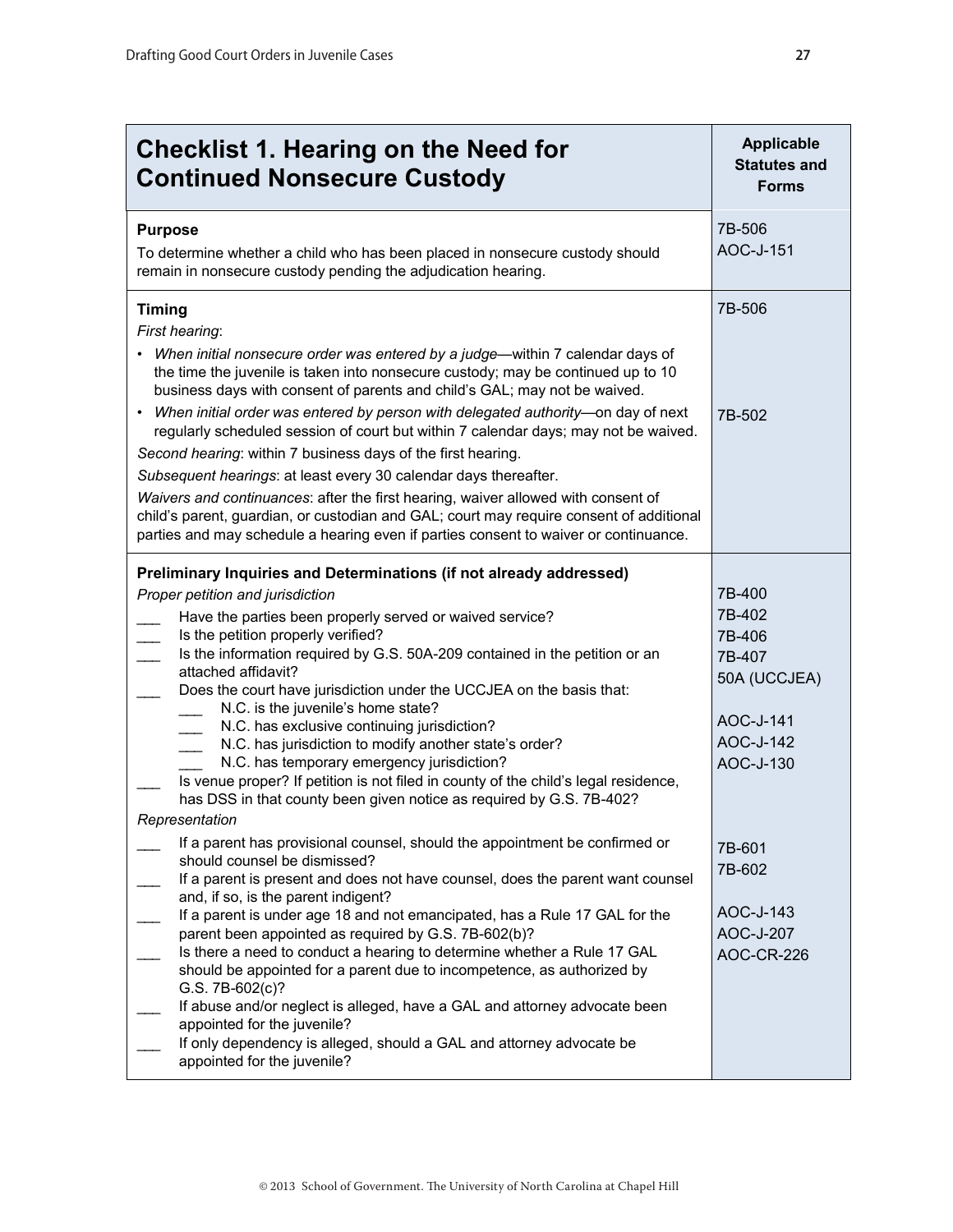| <b>Evidence and Burden of Proof</b><br>DSS has the burden of proving by clear and convincing evidence that the juvenile's<br>$\bullet$<br>continued placement in nonsecure custody is necessary.<br>Court is not bound by usual rules of evidence but must receive testimony and allow<br>$\bullet$<br>parties to introduce evidence and cross-examine witnesses; evidence should be<br>limited to that which relates to the need for continued custody pending adjudication.                                                                                                                                                                                                                                                                                                                                                                                                                                                                                                                                                                                                                                                                                                                                                                                                                                                              | 7B-506                               |
|--------------------------------------------------------------------------------------------------------------------------------------------------------------------------------------------------------------------------------------------------------------------------------------------------------------------------------------------------------------------------------------------------------------------------------------------------------------------------------------------------------------------------------------------------------------------------------------------------------------------------------------------------------------------------------------------------------------------------------------------------------------------------------------------------------------------------------------------------------------------------------------------------------------------------------------------------------------------------------------------------------------------------------------------------------------------------------------------------------------------------------------------------------------------------------------------------------------------------------------------------------------------------------------------------------------------------------------------|--------------------------------------|
| Required Inquiries and Determinations for all Nonsecure Custody Hearings<br>Is there a reasonable factual basis to believe that the matters alleged in the<br>petition are true?<br>Do one or more of the conditions specified in G.S. 7B-503(a) exist?<br>$\equiv$<br>Are other reasonable means available to protect the juvenile?<br>Is paternity at issue? If so, what efforts have been made to establish paternity?<br>If a parent is absent, what is known about the identity and location of that<br>parent, and what efforts have been undertaken to locate and serve that parent?<br>Are there other juveniles in the home and, if so, what are DSS's assessment<br>findings relating to those children, and what if any actions has DSS taken or<br>services has DSS provided to protect those children?<br>Has a petition been filed pursuant to G.S. 7B-303(d1) (caregiver with history of<br>violence)? If so, what are the results of any resulting mental health evaluation?                                                                                                                                                                                                                                                                                                                                               | 7B-503<br>7B-506                     |
| <b>Outcomes</b><br>The court may order that the child remain in nonsecure custody with DSS or a<br>person designated in the order for temporary residential placement (in a licensed<br>foster home or home authorized to provide foster care, a DSS facility, or any other<br>home or facility approved by the court and designated in the order).<br>The court may return custody of the child to the parent.<br>The court may not dismiss the petition, award permanent custody to a parent or<br>$\bullet$<br>other person, or direct orders to the parents under G.S. 7B-904, which applies only<br>after adjudication.                                                                                                                                                                                                                                                                                                                                                                                                                                                                                                                                                                                                                                                                                                               | 7B-505<br>7B-506                     |
| <b>Required Findings and Considerations if Court</b><br><b>Orders Child to Remain in Nonsecure Custody</b><br>Has DSS made reasonable efforts to prevent or eliminate the need for the<br>child's placement? (See Checklist 2. Any Order Placing Child in DSS Custody.)<br>What efforts have been made to identify and notify relatives as potential<br>resources for placement or support?<br>Is a relative willing and able to provide care for the child, and if so, is placement<br>with the relative consistent with or contrary to the child's best interest?<br>If the court does not place the juvenile with a relative, is any "nonrelative kin"<br>willing and able to provide care and supervision of the juvenile in a safe home?<br>(Nonrelative kin is defined in G.S. 7B-505(c).)<br>If the juvenile is a member of a state-recognized Indian tribe as set forth in<br>G.S. 143B-407(a), should the court order DSS to notify the juvenile's state-<br>recognized tribe of the need for nonsecure custody for the purpose of locating<br>relative or kinship placement resources?<br>If the child is (or is eligible to be) a member of a federally recognized Indian<br>tribe, does the placement comply with the Indian Child Welfare Act (ICWA)?<br>Does the placement comply with the Multiethnic Placement Act (MEPA)? | 7B-503<br>7B-505<br>7B-506<br>7B-507 |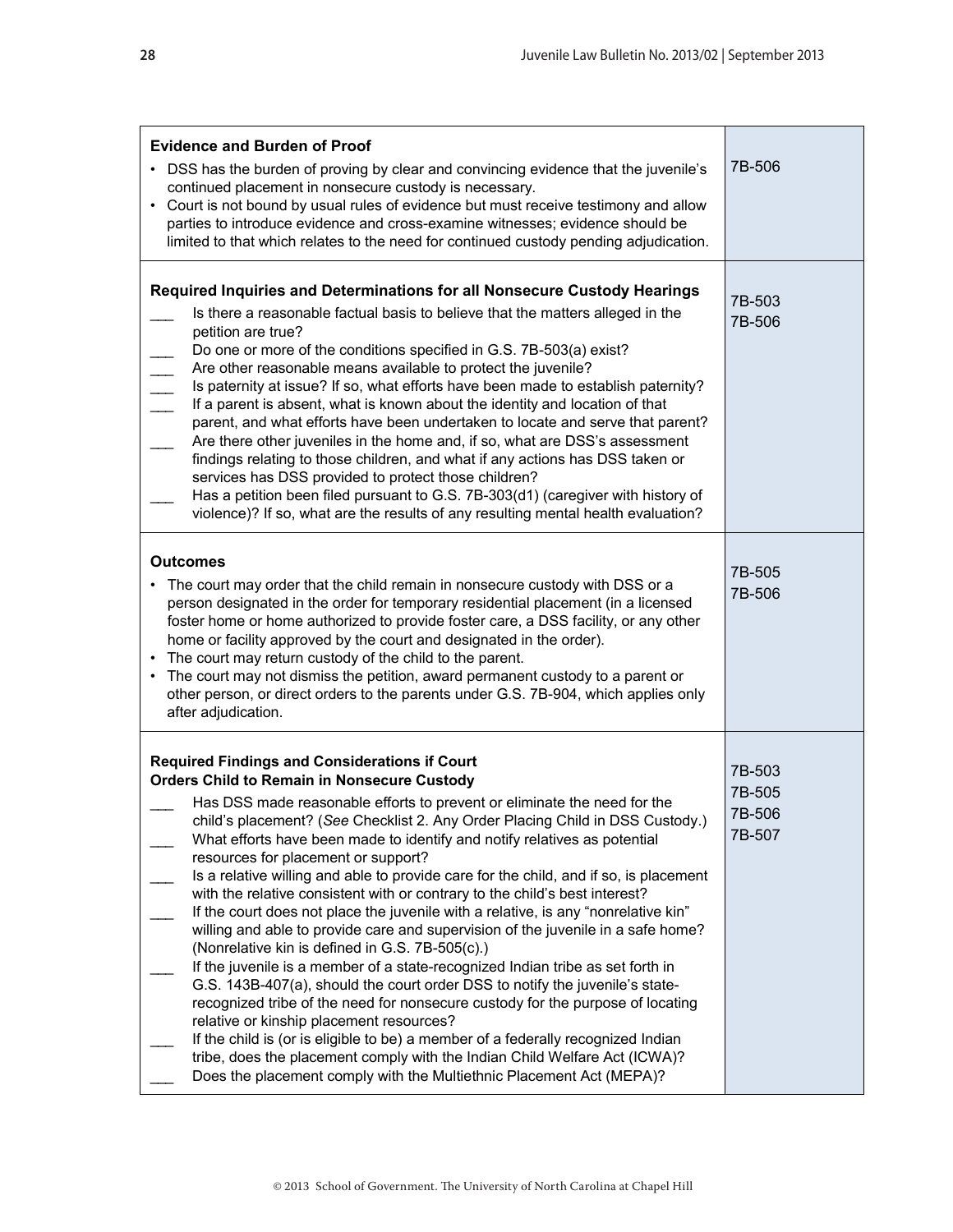| <b>Required Findings and Considerations if Court</b><br><b>Orders Child to Remain in Nonsecure Custody (continued)</b>                                                                                                                                                                                                                       |           |
|----------------------------------------------------------------------------------------------------------------------------------------------------------------------------------------------------------------------------------------------------------------------------------------------------------------------------------------------|-----------|
| If the placement is out of state, does it comply with the Interstate Compact on                                                                                                                                                                                                                                                              |           |
| the Placement of Children (Art. 38, G.S. Ch. 7B) if applicable?                                                                                                                                                                                                                                                                              |           |
| Is it in the child's best interest to remain in the community? Have the child's                                                                                                                                                                                                                                                              |           |
| community ties, e.g., to siblings, relatives, friends, school, church, activities,<br>special services, etc., been considered in making placement determinations?                                                                                                                                                                            |           |
|                                                                                                                                                                                                                                                                                                                                              |           |
| Other Considerations when Child Remains in Nonsecure Custody                                                                                                                                                                                                                                                                                 |           |
| The court also may consider and address the following issues as appropriate:                                                                                                                                                                                                                                                                 |           |
| visitation (for parents and siblings);                                                                                                                                                                                                                                                                                                       |           |
| efforts to ensure that the child is not required to change schools;                                                                                                                                                                                                                                                                          |           |
| services the child and parents should be receiving prior to adjudication and                                                                                                                                                                                                                                                                 |           |
| how, when, and by whom the services should be provided or arranged;                                                                                                                                                                                                                                                                          |           |
| financial support for the child;                                                                                                                                                                                                                                                                                                             |           |
| authorization for caregiver to consent to health care or other treatment.                                                                                                                                                                                                                                                                    |           |
| <b>Requirements for Order Continuing Nonsecure Custody</b>                                                                                                                                                                                                                                                                                   |           |
| An order for continued nonsecure custody must be in writing and must be entered                                                                                                                                                                                                                                                              | 7B-506    |
| (signed and filed with the clerk) within 30 days after the hearing.                                                                                                                                                                                                                                                                          | 7B-507    |
| The order must include findings                                                                                                                                                                                                                                                                                                              |           |
| based on clear and convincing evidence, to support a conclusion that continued<br>nonsecure custody is necessary;                                                                                                                                                                                                                            | AOC-J-151 |
| to support a conclusion that criteria in G.S. 7B-503 for nonsecure custody are<br>$\bullet$<br>satisfied;                                                                                                                                                                                                                                    |           |
| about the evidence relied on in reaching the decision;<br>$\bullet$                                                                                                                                                                                                                                                                          |           |
| about the purposes of continued nonsecure custody.                                                                                                                                                                                                                                                                                           |           |
| If the order places the juvenile in the nonsecure custody of DSS, the order must<br>include                                                                                                                                                                                                                                                  |           |
| a finding that continuation in or return to the child's own home would be contrary<br>$\bullet$<br>to the child's best interest;                                                                                                                                                                                                             |           |
| reasonable efforts findings-both<br>$\bullet$                                                                                                                                                                                                                                                                                                |           |
| whether such efforts have been made (unless the court has ordered that<br>O<br>they are not required) and                                                                                                                                                                                                                                    |           |
| whether they should continue;<br>$\circ$                                                                                                                                                                                                                                                                                                     |           |
| a statement that the child's placement and care are the responsibility of DSS.<br>٠                                                                                                                                                                                                                                                          |           |
| If the court provides for a specific placement that differs from DSS's recommendation,<br>the order should reflect that the court gave bona fide consideration to DSS's<br>recommendation.                                                                                                                                                   |           |
| If the order terminates DSS's obligation to make reunification efforts, it must include<br>one of the findings specified in G.S. 7B-507(b). (Most often, the finding is that efforts<br>clearly would be futile or inconsistent with the child's health, safety, and need for a<br>safe, permanent home within a reasonable period of time.) |           |
| Whenever possible, the order should address visitation consistent with G.S. 7B-905.1.                                                                                                                                                                                                                                                        |           |
| (Revised August 2013)                                                                                                                                                                                                                                                                                                                        |           |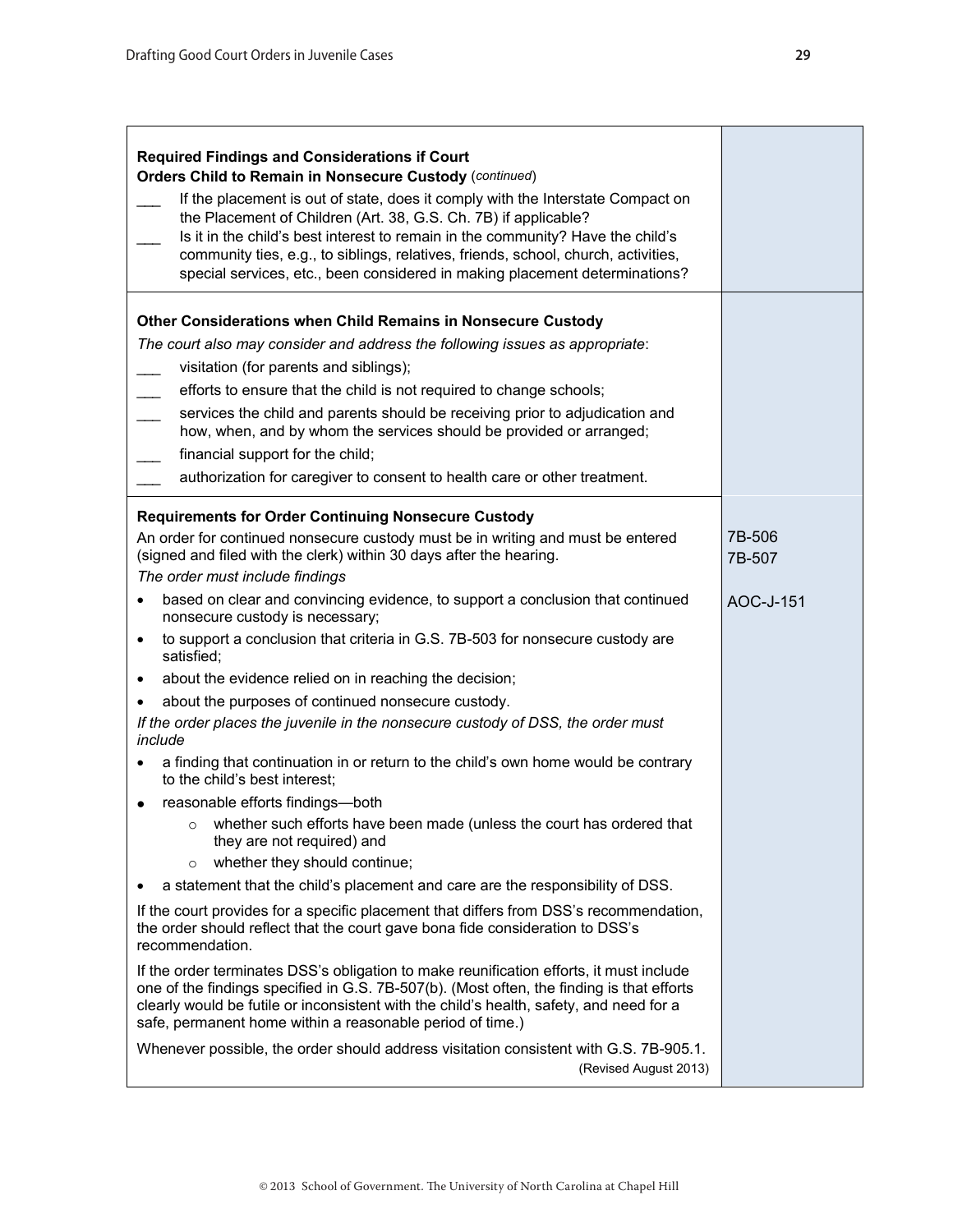# <span id="page-29-0"></span>**Checklist 2. Any Order Placing Child in DSS Custody**

(G.S. 7B-507 Requirements)

When the court orders a child to be placed in DSS custody or to remain in DSS custody (or gives DSS "placement responsibility"), the hearing and the resulting order must address the following: \_\_\_ **Best interest**. The order must include a finding that the child's continuation in or return to his or her own home would be contrary to the child's best interest. \_\_\_ **Reasonable efforts—past**. The order must include specific findings to support a conclusion as to whether DSS has made reasonable efforts to prevent or eliminate the need for placement (unless the court has determined that efforts are not required). Where efforts to prevent the need for placement were precluded by an immediate threat of harm to the child, the court may find that placement in the absence of such efforts was reasonable. \_\_\_ **Reasonable efforts—future**. The order must address whether DSS should continue to make reunification efforts. • The court may order that efforts to reunify the family be made concurrently with efforts to plan for another permanent arrangement. • The court may order that reunification efforts are not required or shall cease, but *only if* the court makes written findings  $\circ$  that efforts would be futile or inconsistent with the child's health, safety, and need for a safe permanent home within a reasonable period of time; or o that a court has terminated involuntarily the parent's rights to another child; or o that a court has determined that the parent has subjected the child to "aggravated circumstances," as defined by G.S. 7B-101; or o that a court has determined that the parent committed murder or voluntary manslaughter of another child of the parent; aided, abetted, attempted, conspired, or solicited to commit murder or voluntary manslaughter of the child or another child of the parent; committed a felony assault resulting in serious bodily injury to the child or another child of the parent; committed sexual abuse against the child or another child of the parent; or has been required to register as a sex offender on any government-administered registry. **Schedule permanency planning hearing.** If the court ceases reunification efforts, it must direct that a permanency planning hearing be held within 30 days and schedule the hearing if practicable. **DSS responsibility**. The order must state that the child's placement and care are the responsibility of DSS. (If the court directs a specific placement that differs from DSS's recommendation, DSS must be given an opportunity to be heard and the order should reflect that the court gave bona fide consideration to DSS's recommendation.) • **Health and safety**. The child's health and safety must be the paramount concern in determining reasonable efforts. • **Other services and efforts**. The court may order services or other efforts aimed at returning the child home or achieving another permanent plan. • **Required finding**. If custody to DSS is ordered or continued pursuant to G.S. 7B-903(a)(2) at a disposition or review hearing, the order must contain a finding that the child needs more adequate care or supervision or needs placement. *See In re* S.H., \_\_\_ N.C. App. , 719 S.E.2d 157 (2011).

(Revised August 2013)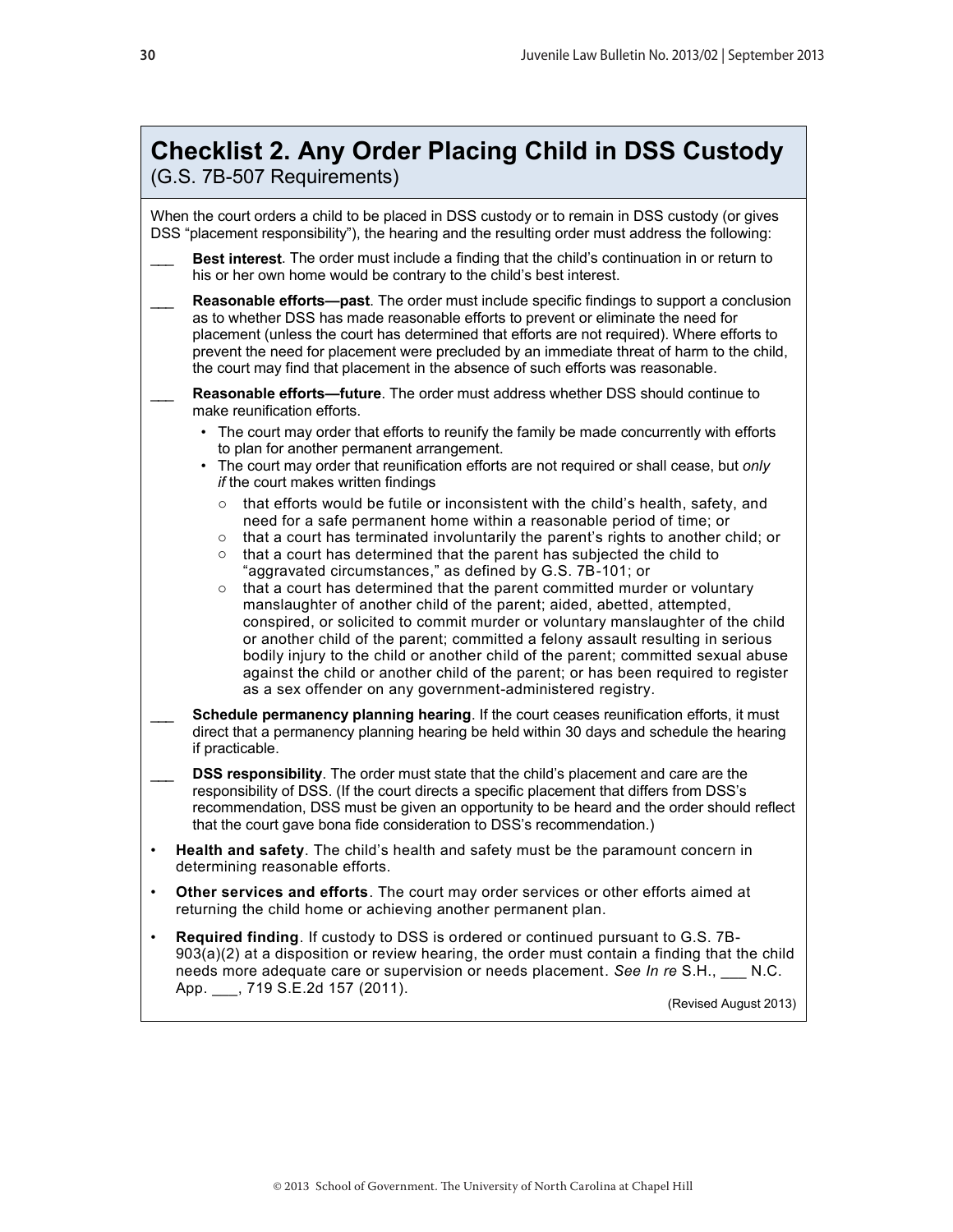<span id="page-30-0"></span>

| <b>Checklist 3. Adjudication Hearing</b>                                                                                                                                                                                                                                                                                                                                                                                                                                                                                                                                                                                                                                                                                                                                                                                  | <b>Applicable</b><br><b>Statutes and</b><br><b>Forms</b>                                                        |
|---------------------------------------------------------------------------------------------------------------------------------------------------------------------------------------------------------------------------------------------------------------------------------------------------------------------------------------------------------------------------------------------------------------------------------------------------------------------------------------------------------------------------------------------------------------------------------------------------------------------------------------------------------------------------------------------------------------------------------------------------------------------------------------------------------------------------|-----------------------------------------------------------------------------------------------------------------|
| <b>Purpose</b><br>To adjudicate the existence or nonexistence of the conditions alleged in a petition for<br>abuse, neglect, or dependency.                                                                                                                                                                                                                                                                                                                                                                                                                                                                                                                                                                                                                                                                               | 7B-802                                                                                                          |
| <b>Timing</b><br>Must be held within 60 days from the time the petition is filed.<br>A continuance is permissible only<br>• for good cause, for as long as is reasonably required to receive additional<br>evidence, reports, or assessments the court has requested, or other information<br>needed in the best interests of the child; or<br>• to allow a reasonable time for the parties to conduct expeditious discovery; or<br>• in extraordinary circumstances when necessary for the proper administration of<br>justice or in the best interests of the child.                                                                                                                                                                                                                                                    | 7B-801<br>7B-803                                                                                                |
| Preliminary Inquiries and Determinations (if not already addressed)<br>(Note the Requirements in G.S. 7B-800.1 for a Pre-adjudication Hearing.)<br>Proper petition and jurisdiction<br>Have the parties been properly served or waived service?<br>Is the petition properly verified?<br>Is the information required by G.S. 50A-209 contained in the petition or an<br>attached affidavit?<br>Does the court have jurisdiction under the UCCJEA on the basis that<br>N.C. is the child's home state?<br>N.C. has exclusive continuing jurisdiction?<br>N.C. has jurisdiction to modify another state's order?<br>N.C. has temporary emergency jurisdiction?<br>Is venue proper? If petition is not filed in the county of the child's residence,<br>has DSS in that county been given notice as required by G.S. 7B-402? | 7B-400<br>7B-402<br>7B-406<br>7B-407<br>50A (UCCJEA)<br>AOC-J-141<br>AOC-J-142<br>AOC-J-130<br>7B-601<br>7B-602 |
| Representation<br>If a parent has provisional counsel, should the appointment be confirmed or<br>should counsel be dismissed?<br>If the parent is present and does not have counsel, does the parent want<br>counsel? If so, is the parent indigent?<br>If a parent is under age 18 and not emancipated, has a Rule 17 GAL for the<br>parent been appointed as required by G.S. 7B-602(b)?<br>Is there a need to conduct a hearing to determine whether a Rule 17 GAL<br>should be appointed for a parent due to incompetence, as authorized by<br>G.S. 7B-602(c)?                                                                                                                                                                                                                                                        | AOC-J-143<br>AOC-J-207<br>AOC-CR-226                                                                            |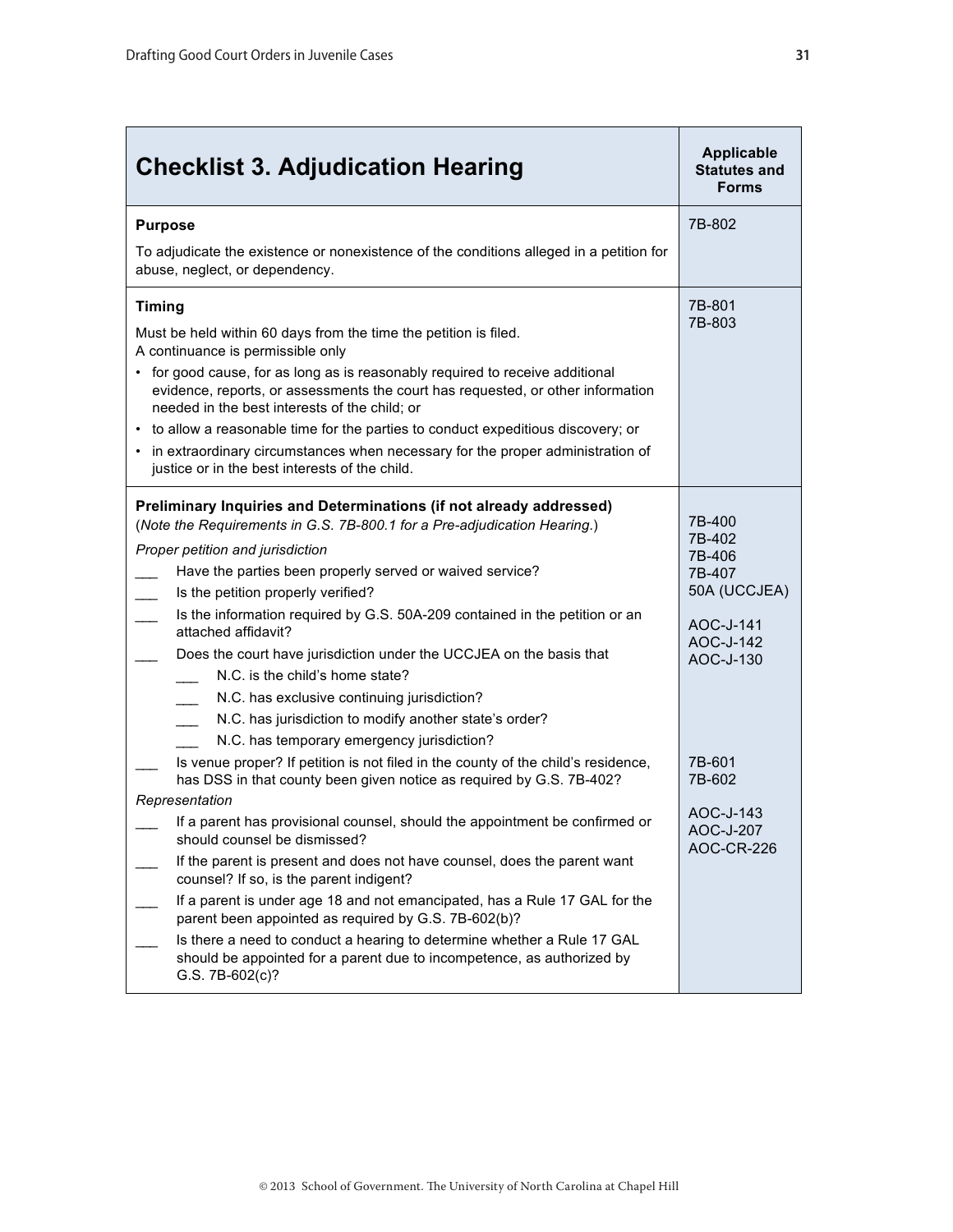| Representation (continued)<br>If abuse and/or neglect is alleged, have a GAL and attorney advocate been<br>appointed for the child?<br>If only dependency is alleged, should a GAL and attorney advocate be<br>appointed for the child?                                                                                                                                                                                                                                                                                                                              |                            |
|----------------------------------------------------------------------------------------------------------------------------------------------------------------------------------------------------------------------------------------------------------------------------------------------------------------------------------------------------------------------------------------------------------------------------------------------------------------------------------------------------------------------------------------------------------------------|----------------------------|
| <b>Evidence and Burden of Proof</b><br>DSS has the burden of proving the allegations in the petition by clear and<br>convincing evidence.<br>The rules of evidence apply.<br>$\bullet$<br>No default judgment or judgment on the pleadings is permitted; the court must<br>hold a hearing.<br>All parties have the right to present evidence and cross-examine witnesses.<br>Evidence is limited to that which relates to the allegations in the petition.<br>Predisposition reports may not be submitted to or considered by the court until<br>after adjudication. | 7B-802<br>7B-804<br>7B-805 |
| <b>Outcomes</b><br>The court must adjudicate the existence or nonexistence of the condition(s)<br>alleged in the petition.<br>If the court does not adjudicate the child to be abused, neglected, or dependent,<br>the court must dismiss the petition and release a child who is in nonsecure<br>custody to his or her parents.<br>If the court adjudicates the child to be abused, neglected, or dependent, the court<br>must immediately proceed to a disposition hearing or set a date for the disposition<br>hearing within 30 days.                            | 7B-802<br>7B-807<br>7B-901 |
| Additional Issues for Hearing and Order<br>If the court adjudicates the child to be abused, neglected, or dependent but does not<br>proceed immediately to disposition, the court should address the following:<br>Custody and placement of the child pending disposition.<br>Visitation and communication between the child and parent or siblings<br>pending disposition.<br>In effect, the court should enter a "temporary disposition" order pending a full<br>hearing on disposition. (See Checklist 4. Disposition Hearing.)                                   |                            |
| <b>Requirements for Adjudication Order</b><br>An adjudication order must<br>be in writing;<br>contain appropriate findings of fact (supported by evidence in the record);<br>$\bullet$<br>contain appropriate conclusions of law (supported by the findings of fact); and<br>$\bullet$<br>be entered (reduced to writing, signed, and filed with the clerk) no later than 30<br>days following completion of the hearing.                                                                                                                                            | 7B-807<br>AOC-J-153        |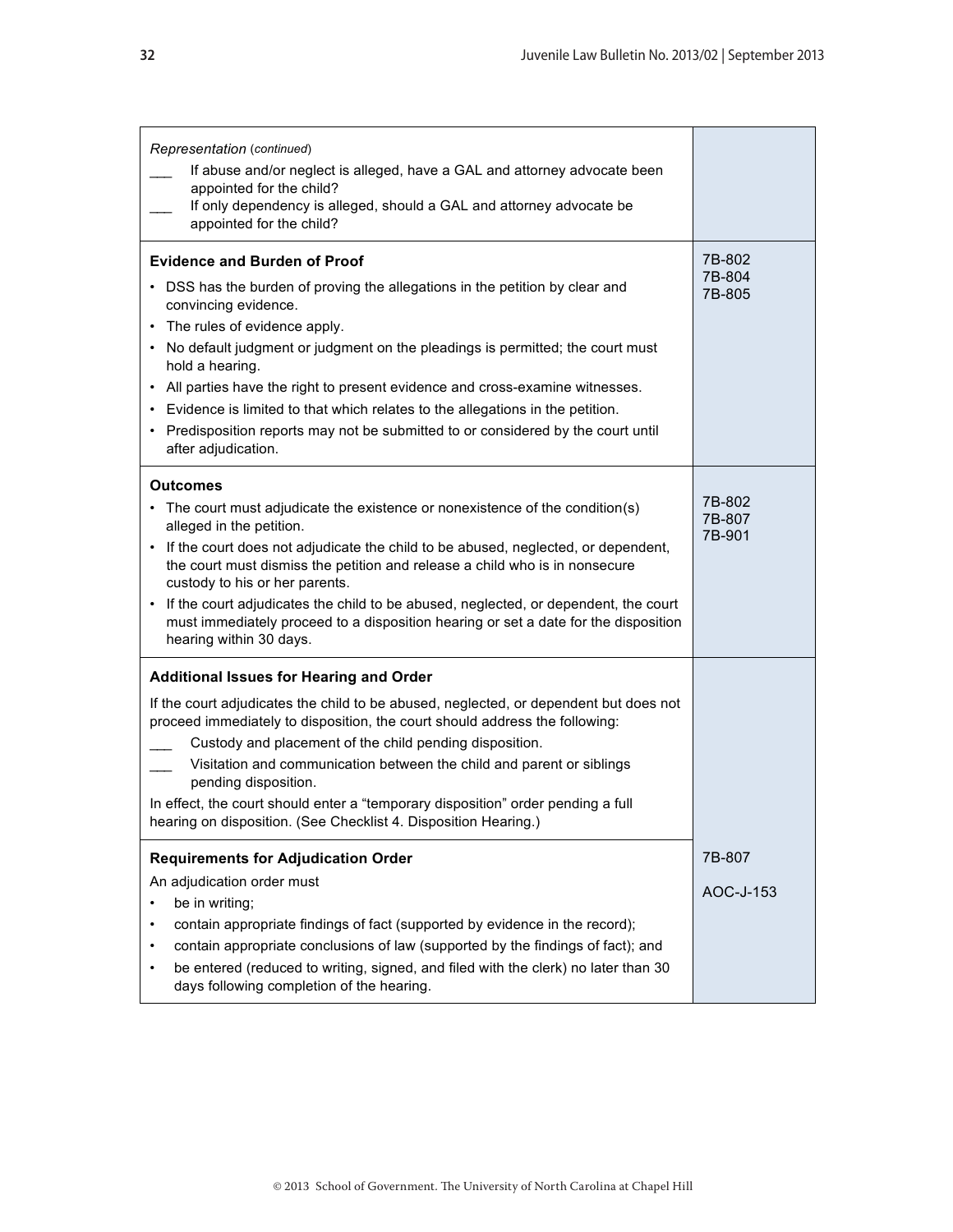| If the order adjudicates abuse, neglect, or dependency, it must state that the facts<br>were found by clear and convincing evidence.<br>If the petition alleged more than one condition (abuse, neglect, dependency), the<br>order should make findings and conclusions about each. The order may not<br>adjudicate a condition that was not alleged in the petition.<br><b>Consent Order</b><br>7B-801<br>A consent order is permissible only if all parties are present or represented by<br>counsel who is present and authorized to consent, the child is represented by<br>counsel, and the court makes sufficient findings of fact. The order must comply with | Requirements for Adjudication Order (continued) |  |
|----------------------------------------------------------------------------------------------------------------------------------------------------------------------------------------------------------------------------------------------------------------------------------------------------------------------------------------------------------------------------------------------------------------------------------------------------------------------------------------------------------------------------------------------------------------------------------------------------------------------------------------------------------------------|-------------------------------------------------|--|
|                                                                                                                                                                                                                                                                                                                                                                                                                                                                                                                                                                                                                                                                      |                                                 |  |
|                                                                                                                                                                                                                                                                                                                                                                                                                                                                                                                                                                                                                                                                      |                                                 |  |
| all other requirements for adjudication orders.<br>(Revised August 2013)                                                                                                                                                                                                                                                                                                                                                                                                                                                                                                                                                                                             |                                                 |  |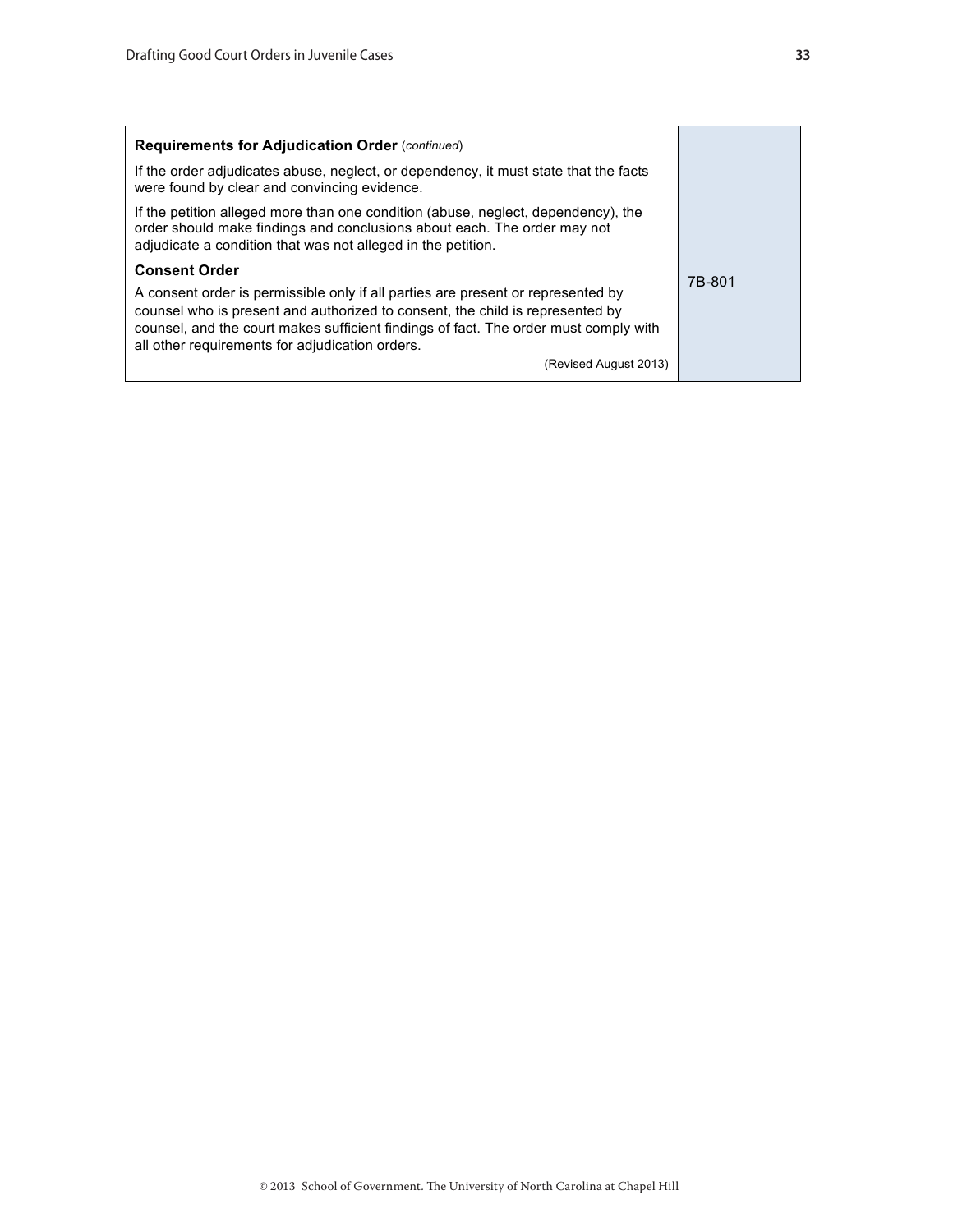<span id="page-33-0"></span>

| <b>Checklist 4. Disposition Hearing</b><br>(Initial disposition hearing following adjudication)                                                                                                                                                                                                                                                                                                                                                                                                                                                                                                                                                                                                                                                                                                                                                                                                                                                                                                                                                                                                                                                                                                                                                                                                                                                                          | <b>Applicable</b><br><b>Statutes and</b><br><b>Forms</b> |
|--------------------------------------------------------------------------------------------------------------------------------------------------------------------------------------------------------------------------------------------------------------------------------------------------------------------------------------------------------------------------------------------------------------------------------------------------------------------------------------------------------------------------------------------------------------------------------------------------------------------------------------------------------------------------------------------------------------------------------------------------------------------------------------------------------------------------------------------------------------------------------------------------------------------------------------------------------------------------------------------------------------------------------------------------------------------------------------------------------------------------------------------------------------------------------------------------------------------------------------------------------------------------------------------------------------------------------------------------------------------------|----------------------------------------------------------|
| <b>Purpose</b><br>To design an appropriate plan to meet the needs of the child that takes into<br>account the child's need for safety, continuity, and permanence while respecting<br>family autonomy and avoiding unnecessary separation of children and parents.                                                                                                                                                                                                                                                                                                                                                                                                                                                                                                                                                                                                                                                                                                                                                                                                                                                                                                                                                                                                                                                                                                       | 7B-100<br>7B-900                                         |
| <b>Timing</b><br>Immediately following adjudication or when the court receives sufficient social,<br>medical, psychiatric, psychological, and educational information but must be<br>concluded within 30 days after the adjudication hearing.                                                                                                                                                                                                                                                                                                                                                                                                                                                                                                                                                                                                                                                                                                                                                                                                                                                                                                                                                                                                                                                                                                                            | 7B-901<br>7B-808(a)                                      |
| <b>Evidence and Burden of Proof</b><br>Hearing may be informal, and the rules of evidence are relaxed.<br>Any evidence, including hearsay, is allowed if reliable, relevant, and<br>$\bullet$<br>necessary to determine the child's needs and best interests. Cumulative<br>testimony may be excluded.<br>No burden of proof on any party, but sufficient evidence must be presented<br>$\bullet$<br>to allow the court to make required determinations.<br>All parties may present evidence. DSS must prepare and submit a report,<br>$\bullet$<br>and other parties may submit reports.                                                                                                                                                                                                                                                                                                                                                                                                                                                                                                                                                                                                                                                                                                                                                                                | 7B-901<br>7B-808                                         |
| <b>Available Dispositions</b><br>The following dispositional options are available to the court:<br>Dismissal: appropriate when no purpose would be served by continuing to<br>exercise jurisdiction; legal status of the child and parents reverts to the<br>status that existed prior to the filing of the petition.<br>Continuance:<br>to allow the parent, guardian, custodian, caretaker, or others to take<br>appropriate action;<br>to receive additional evidence, reports, assessments, or other<br>information needed in the best interests of the child; or<br>to address extraordinary circumstances when necessary for the<br>proper administration of justice or in the best interest of the child.<br>In-home supervision and services (requires a finding that the child needs<br>more adequate care or supervision or needs placement): The court may<br>require that the child be supervised by DSS (or other personnel available<br>to the court but not the GAL) while remaining at home, subject to any<br>conditions placed on the parent, guardian, custodian, or caretaker. (If an<br>alleged abuser had a history of violent behavior, the court must consider<br>the opinion of the mental health professional who performed an evaluation<br>required by G.S. 7B-302(d1) before returning the child to the custody of<br>the alleged abuser.) | 7B-903<br>7B-803                                         |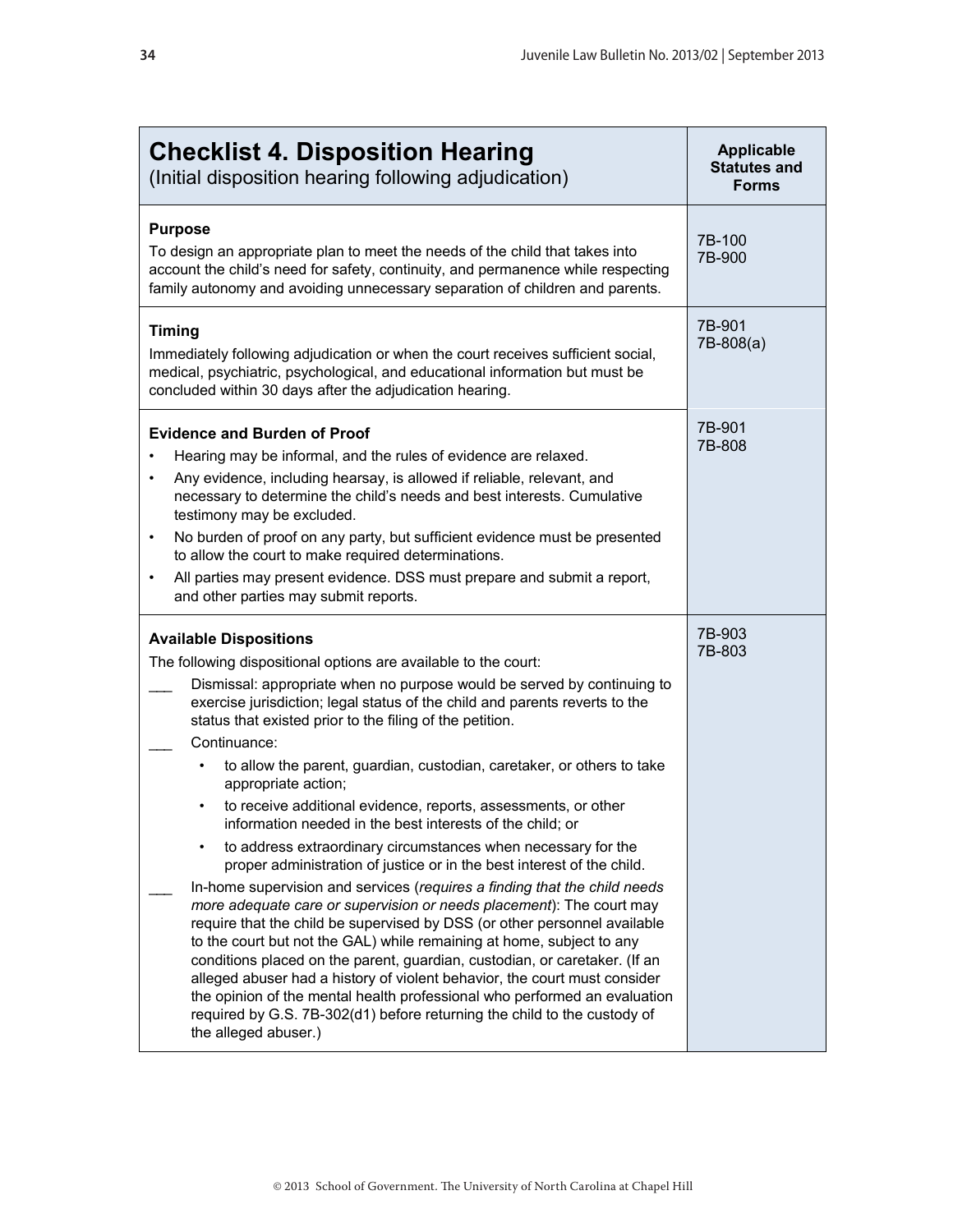| <b>Available Dispositions (continued)</b> | Out-of-home placement (requires a finding that the child needs more                                                                                                                                                                                                                                      | 7B-903           |
|-------------------------------------------|----------------------------------------------------------------------------------------------------------------------------------------------------------------------------------------------------------------------------------------------------------------------------------------------------------|------------------|
|                                           | adequate care or supervision or needs placement):                                                                                                                                                                                                                                                        | 7B-904<br>7B-905 |
| Specific placement alternatives:          |                                                                                                                                                                                                                                                                                                          | 7B-507           |
| in the child's home state);               | placement in the custody of DSS in the county of the child's<br>residence (or, if the child's residence is in another state, in the<br>county where the child is found for return to appropriate authorities                                                                                             | 7B-600           |
|                                           | placement in the custody of a parent, relative, agency offering<br>placement services, or other suitable person;                                                                                                                                                                                         |                  |
| placement).                               | appointment of a guardian (this option is in G.S. 7B-600, not the<br>dispositional statutes, and technically does not require a finding that<br>the child needs more adequate care or supervision or needs                                                                                               |                  |
|                                           | Considerations and findings for all out-of-home placements:                                                                                                                                                                                                                                              |                  |
| $\bullet$<br>interest.                    | If a relative is willing and able to provide care, the child must be placed<br>with the relative unless the placement is contrary to child's best                                                                                                                                                        |                  |
| $etc.$ )                                  | The court must consider whether it is in the child's best interest to<br>remain in his or her community. (Factors may include ties related to<br>siblings, relatives, friends, school, church, activities, special services,                                                                             |                  |
|                                           | • If the child is (or is eligible to be) a member of a federally recognized<br>Indian tribe, compliance with the Indian Child Welfare Act (ICWA) is<br>required. If the child is a member of a state-recognized tribe, the court<br>may contact the tribe as a means of identifying placement resources. |                  |
| (MEPA).                                   | • The placement must comply with the Multiethnic Placement Act                                                                                                                                                                                                                                           |                  |
| $\bullet$                                 | An out-of-state placement must comply with the Interstate Compact on<br>the Placement of Children (Art. 38, G.S. Ch. 7B) when applicable.                                                                                                                                                                |                  |
| $\bullet$<br>appropriately.               | The court must verify that any person (other than a parent or DSS)<br>receiving custody or guardianship understands the legal significance of<br>the placement and will have adequate resources to care for the child                                                                                    |                  |
| appropriate.                              | If placement is in another county, in some cases the court should<br>consider whether a transfer of venue under G.S. 7B-900.1 is                                                                                                                                                                         |                  |
|                                           | The court should consider whether the parent is able and should be<br>ordered to pay a reasonable portion of the cost of the child's care.                                                                                                                                                               |                  |
|                                           | Note: An award of custody or guardianship may be designated the "permanent<br>plan" only if the parent was given the notice required by G.S. 7B-906.1(b) that<br>the court would be considering a permanent plan for the child at the hearing.                                                           |                  |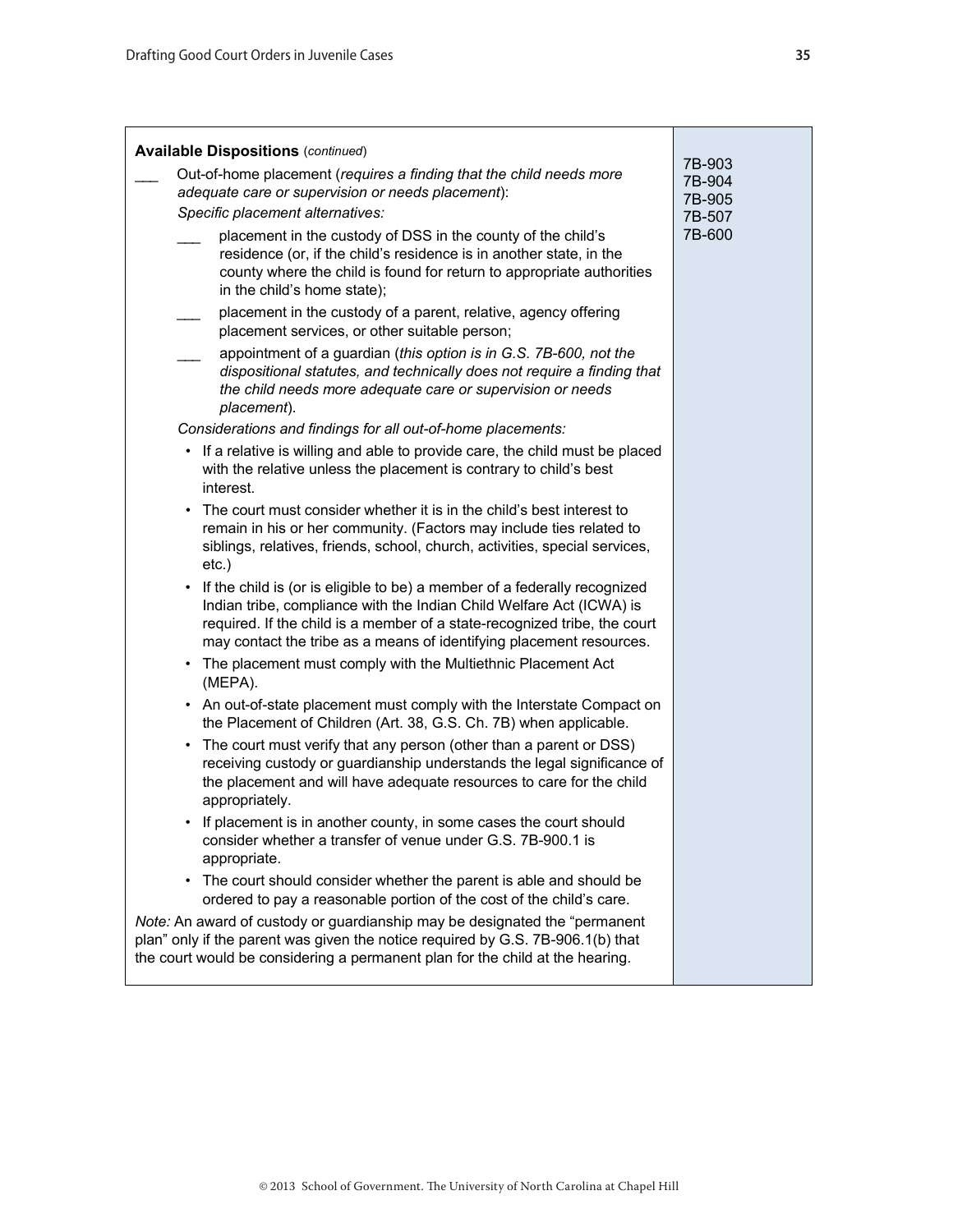| <b>Available Dispositions (continued)</b><br>Evaluation and Treatment for Children and Parents<br>The court may order the following:<br>evaluation of the child by a physician, psychiatrist, psychologist, or<br>other qualified expert, to determine the needs of the child;<br>treatment for the child, after a hearing for which notice has been<br>given to the county manager or person designated by the chair of<br>the board of county commissioners;<br>participation in child's treatment by a parent, guardian, custodian,<br>stepparent, adult member of the child's household, or an adult<br>relative caring for the child, if found to be in the child's best interest;<br>evaluation and treatment for parents (or guardian, custodian,<br>stepparent, adult member of the child's household, or an adult<br>relative caring for the child), if found to be in the child's best interest;<br>custody or placement conditioned on parent's (or other person's)<br>receipt of treatment;<br>Payment of cost of evaluation or treatment<br>• for treatment of child (and participating adult), by the parent or<br>other responsible parties or, if the parent is unable to pay, by the<br>county;<br>• for treatment of the parent or other adult, by that person or, if<br>unable to pay, court may order treatment currently available from<br>local mental health program;<br>• if court has conditioned custody on receipt of treatment, by the<br>adult receiving treatment or, if unable to pay, by the county. | 7B-903<br>7B-904                          |
|--------------------------------------------------------------------------------------------------------------------------------------------------------------------------------------------------------------------------------------------------------------------------------------------------------------------------------------------------------------------------------------------------------------------------------------------------------------------------------------------------------------------------------------------------------------------------------------------------------------------------------------------------------------------------------------------------------------------------------------------------------------------------------------------------------------------------------------------------------------------------------------------------------------------------------------------------------------------------------------------------------------------------------------------------------------------------------------------------------------------------------------------------------------------------------------------------------------------------------------------------------------------------------------------------------------------------------------------------------------------------------------------------------------------------------------------------------------------------------------------------------------------------------------|-------------------------------------------|
| <b>Orders Directed to Parents or Others</b><br>The court may order a parent, guardian, custodian, or caretaker who has been<br>served with a summons (or has otherwise submitted to the court's jurisdiction) to:<br>attend and participate in parenting classes if classes are available in the<br>judicial district where he or she lives;<br>provide transportation for the child to keep appointments for any treatment<br>ordered by the court (if the child is in the home and to the extent the<br>person is able to provide transportation);<br>take appropriate steps to remedy conditions in the home that led or<br>contributed to the adjudication or to removal of the child from the home.                                                                                                                                                                                                                                                                                                                                                                                                                                                                                                                                                                                                                                                                                                                                                                                                                             | 7B-904                                    |
| <b>Disposition Order</b><br>A disposition order:<br>must be entered (reduced to writing, signed, and filed with the clerk) within<br>30 days of completion of the disposition hearing;<br>must contain appropriate findings of fact and conclusions of law;<br>٠<br>must address the required findings (detailed above in checklist) for the<br>$\bullet$<br>specific dispositional options the court orders;<br>must state the precise terms of the disposition, including the person(s)<br>$\bullet$<br>responsible for carrying out whatever is required in the disposition, as well as<br>the person or agency in whom custody is vested;                                                                                                                                                                                                                                                                                                                                                                                                                                                                                                                                                                                                                                                                                                                                                                                                                                                                                        | 7B-905<br>7B-507<br>AOC-J-154<br>7B-905.1 |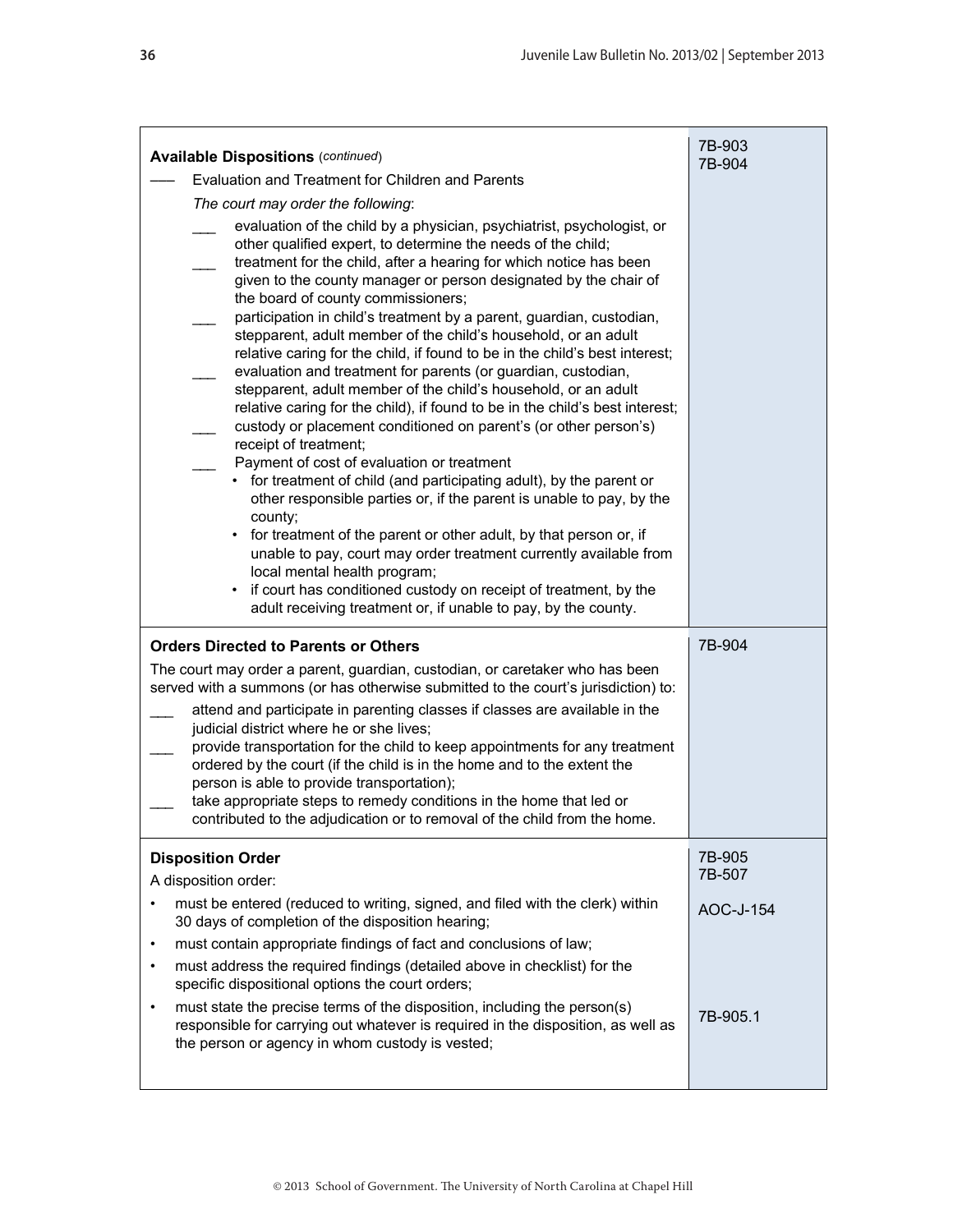| <b>Disposition Order (continued)</b>                                                                                                                                                                                                                                                                        |        |
|-------------------------------------------------------------------------------------------------------------------------------------------------------------------------------------------------------------------------------------------------------------------------------------------------------------|--------|
| if the child is removed from the home, must include the terms of an<br>appropriate visitation plan, consistent with the provisions of G.S. 7B-905.1;                                                                                                                                                        |        |
| must include the findings required by G.S. 7B-507 if the order places or<br>$\bullet$<br>continues placement of the child in the custody or placement responsibility of<br>DSS (see Checklist 2. Any Order Placing Child in DSS Custody);                                                                   |        |
| must set the date of any required review hearing if practicable;                                                                                                                                                                                                                                            |        |
| if the court orders that reunification efforts cease.<br>$\bullet$                                                                                                                                                                                                                                          |        |
| must include findings required by G.S. 7B-507(b) and<br>$\circ$                                                                                                                                                                                                                                             |        |
| must direct that a permanency planning hearing be held within 30 days<br>$\circ$<br>(and should set the date for the hearing if practicable).                                                                                                                                                               | 7B-801 |
| <b>Consent Order</b>                                                                                                                                                                                                                                                                                        |        |
| A consent order is permissible only if all parties are present or represented by<br>counsel who is present and authorized to consent, the child is represented by<br>counsel, and the court makes sufficient findings of fact. The order must comply<br>with all other requirements for disposition orders. |        |
| (Revised August 2013)                                                                                                                                                                                                                                                                                       |        |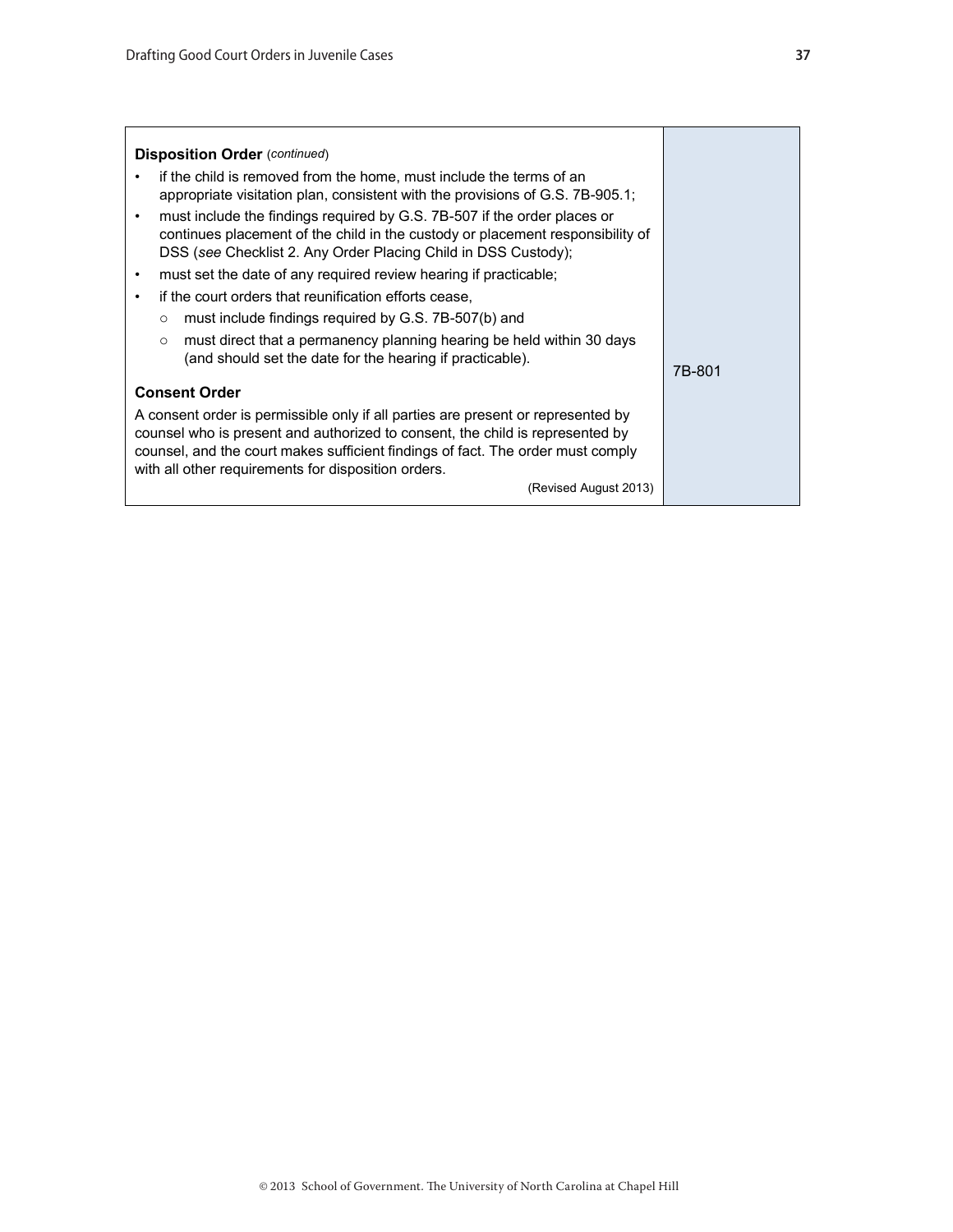<span id="page-37-0"></span>

| <b>Checklist 5: Review and Permanency</b><br><b>Planning Hearings</b>                                                                                                                                                                                                                                                                                                                                                                                                                                                                                                                                                                                                                                                                                                                                                                                                                                                                                                                                                                                                                                                                                                                                                                                                                                                                               | <b>Applicable</b><br><b>Statutes and</b><br><b>Forms</b> |
|-----------------------------------------------------------------------------------------------------------------------------------------------------------------------------------------------------------------------------------------------------------------------------------------------------------------------------------------------------------------------------------------------------------------------------------------------------------------------------------------------------------------------------------------------------------------------------------------------------------------------------------------------------------------------------------------------------------------------------------------------------------------------------------------------------------------------------------------------------------------------------------------------------------------------------------------------------------------------------------------------------------------------------------------------------------------------------------------------------------------------------------------------------------------------------------------------------------------------------------------------------------------------------------------------------------------------------------------------------|----------------------------------------------------------|
| <b>Purpose</b><br>At review hearings, including permanency planning hearings, the court reviews and<br>evaluates the child's circumstances and makes any needed changes to prior disposition<br>or review orders. A permanency planning hearing is a review hearing that may be held at<br>any time, but an initial permanency planning hearing must be held within one year after<br>the child's removal from the home. Parties must be given notice that the court will be<br>making or reviewing a permanent plan for the child. After the initial permanency planning<br>hearing, all subsequent review hearings are permanency planning hearings.<br>Note: Most review hearings are held pursuant to G.S. 7B-906.1. However, reviews also<br>may be held on motion of a party pursuant to G.S. 7B-1000. If guardianship has been<br>made the permanent plan for the child, G.S. 7B-600(b) also will apply. The court should<br>specify at the hearing and in its order the statute(s) under which the review is held.                                                                                                                                                                                                                                                                                                                          | 7B-906.1<br>7B-1000<br>7B-600                            |
| <b>Timing</b><br>First review hearing: When custody is removed from the parent at disposition, a review<br>hearing must be held within 90 days from the date of the disposition.<br>Subsequent review hearings: At least every six months.<br>First permanency planning review hearing: Within one year after child's initial removal<br>from the home, even if removal was before disposition, pursuant to nonsecure custody.<br>Waiver of review hearings: The court may waive further review hearings, require written<br>reports in lieu of review hearings, or have review hearings less frequently than every six<br>months but only if the court finds all of the following by clear, cogent, and convincing<br>evidence:<br>1. The child has lived with a relative or been in the custody of another<br>suitable person for at least one year;<br>2. The placement is stable and continuation of the placement is in the child's<br>best interests;<br>3. Neither the child's best interests nor any party's rights require that review<br>hearings be held every six months;<br>4. All parties are aware that the matter may be brought before the court for<br>review at any time by the filing of a motion for review or on the court's<br>own motion; and<br>5. The court order has designated the relative or other suitable person as | 7B-906.1<br>7B-1000<br>AOC-J-140                         |
| the child's permanent caretaker or guardian of the person.<br>A review hearing must be held if a party files a motion seeking review.<br>$\bullet$<br>Review hearings are no longer required if custody is placed with a parent; however,<br>$\bullet$<br>the court has discretion to continue to conduct reviews as long as it retains<br>jurisdiction.<br>Placement of the child in the custody or guardianship of someone other than a<br>parent, even if the placement is the permanent plan, does not affect the requirement<br>for review hearings. They must continue unless waived as described above.                                                                                                                                                                                                                                                                                                                                                                                                                                                                                                                                                                                                                                                                                                                                      |                                                          |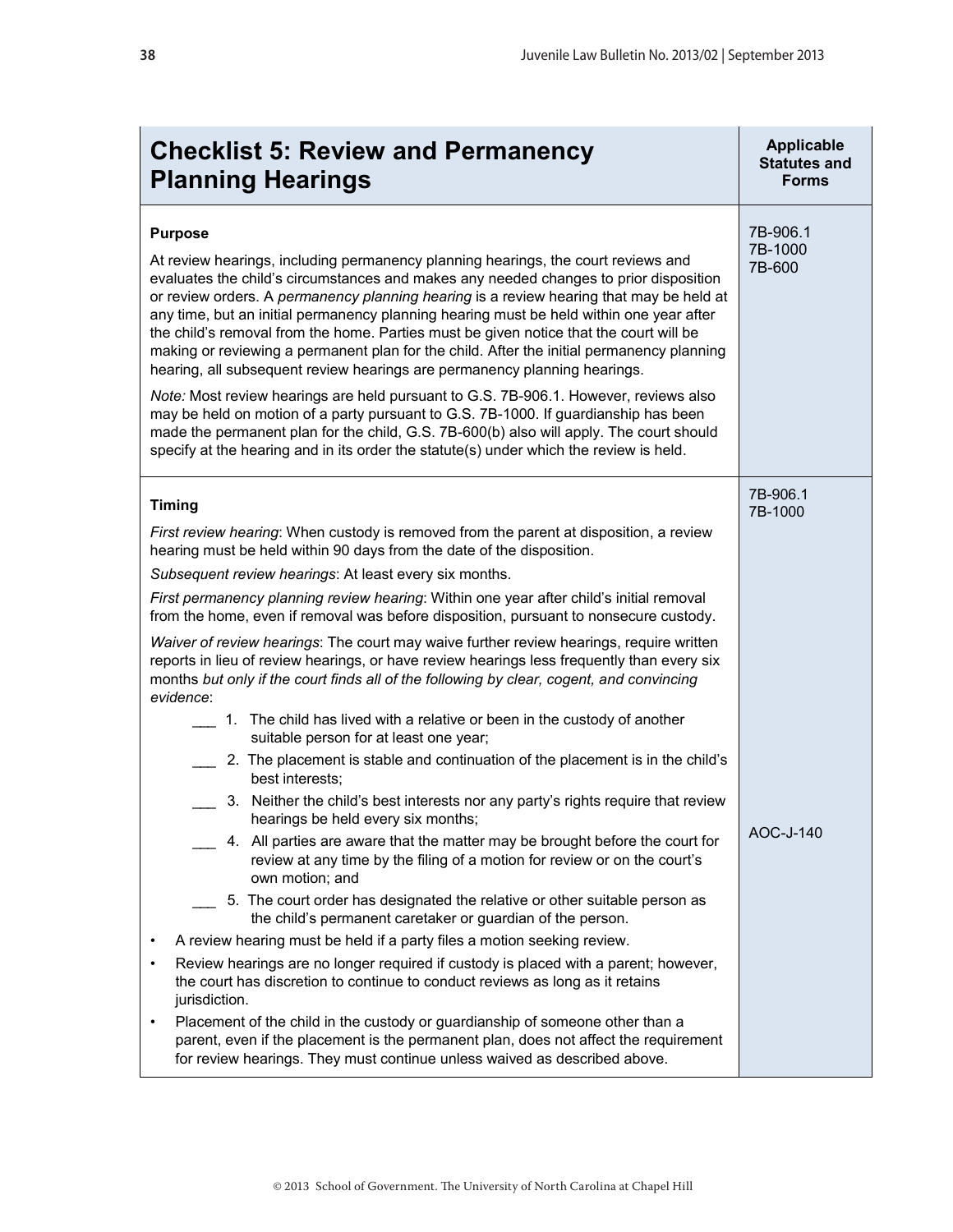| The Hearing; Evidence; and Burden of Proof                                                                                                                                                                                                                                                                                                                                                                                                                                            | 7B-906.1           |
|---------------------------------------------------------------------------------------------------------------------------------------------------------------------------------------------------------------------------------------------------------------------------------------------------------------------------------------------------------------------------------------------------------------------------------------------------------------------------------------|--------------------|
| The clerk must give notice to the parents, the child if 12 or older, the guardian, the<br>person providing care for the child (who may be given notice by DSS), the custodian<br>or agency with custody, the guardian ad litem, and anyone else the court specifies.                                                                                                                                                                                                                  |                    |
| The hearing may be informal, and the rules of evidence are relaxed.<br>$\bullet$                                                                                                                                                                                                                                                                                                                                                                                                      |                    |
| Any evidence, including hearsay, is allowed if relevant, reliable, and necessary to<br>determine the child's needs and the most appropriate disposition. Cumulative<br>testimony may be excluded.                                                                                                                                                                                                                                                                                     |                    |
| The court may consider evidence or testimony from any person or agency that will<br>$\bullet$<br>aid the court in its review.                                                                                                                                                                                                                                                                                                                                                         |                    |
| No burden of proof on any party, but sufficient evidence must be presented to allow<br>$\bullet$<br>the court to make required determinations.                                                                                                                                                                                                                                                                                                                                        |                    |
| All parties must have an opportunity to present evidence.                                                                                                                                                                                                                                                                                                                                                                                                                             |                    |
| <b>Specific Criteria</b>                                                                                                                                                                                                                                                                                                                                                                                                                                                              |                    |
| At every hearing. The court is required to consider the following criteria and to make<br>written findings concerning any that are relevant:                                                                                                                                                                                                                                                                                                                                          | 7B-906.1<br>7B-507 |
| 1. Services that have been offered to reunite the child with either parent, regardless<br>of whether the child resided with the parent at the time of removal, or with the<br>guardian or custodian from whom the child was removed.                                                                                                                                                                                                                                                  |                    |
| 2. Reports on visitation and whether there is a need to create, modify, or enforce<br>an appropriate visitation plan in accordance with G.S. 7B-905.1.                                                                                                                                                                                                                                                                                                                                |                    |
| 3. Whether efforts to reunite the child with either parent clearly would be futile or<br>inconsistent with the child's safety and need for a safe, permanent home within<br>a reasonable period of time. The court must consider reunification efforts. If the<br>court determines further efforts would be futile or inconsistent with the child's<br>welfare, the court must consider a permanent plan of care for the child or<br>schedule a permanency planning hearing to do so. |                    |
| 4. Reports on placements the child has had, the appropriateness of the child's<br>current placement, and the goals of the child's foster care plan, including the<br>role the current foster parent will play in the planning for the child.                                                                                                                                                                                                                                          |                    |
| 5. If the child is 16 or 17 years of age, a report on an independent living<br>assessment and, if appropriate, an independent living plan.                                                                                                                                                                                                                                                                                                                                            |                    |
| 6. Whether termination of parental rights should be considered and, if so, when.                                                                                                                                                                                                                                                                                                                                                                                                      |                    |
| 7. Any other criteria the court deems necessary.                                                                                                                                                                                                                                                                                                                                                                                                                                      |                    |
| In addition, at any permanency planning hearing where the child is not placed with a<br>parent. The court must consider the following criteria and make written findings about<br>those that are relevant:                                                                                                                                                                                                                                                                            |                    |
| 1. Whether it is possible for the child to be placed with a parent within the next six<br>months and, if not, why such placement is not in the child's best interests.                                                                                                                                                                                                                                                                                                                |                    |
| 2. Where placement with a parent is unlikely within six months, whether legal<br>guardianship or custody with a relative or some other suitable person should be<br>established and, if so, rights and responsibilities the parents should retain.                                                                                                                                                                                                                                    |                    |
| 3. Where the child's placement with a parent is unlikely within six months, whether<br>adoption should be pursued and, if so, any barriers to the child's adoption.                                                                                                                                                                                                                                                                                                                   |                    |
| 4. Where the child's placement with a parent is unlikely within six months, whether<br>the child should remain in the current placement, or be placed in another<br>permanent living arrangement and why.                                                                                                                                                                                                                                                                             |                    |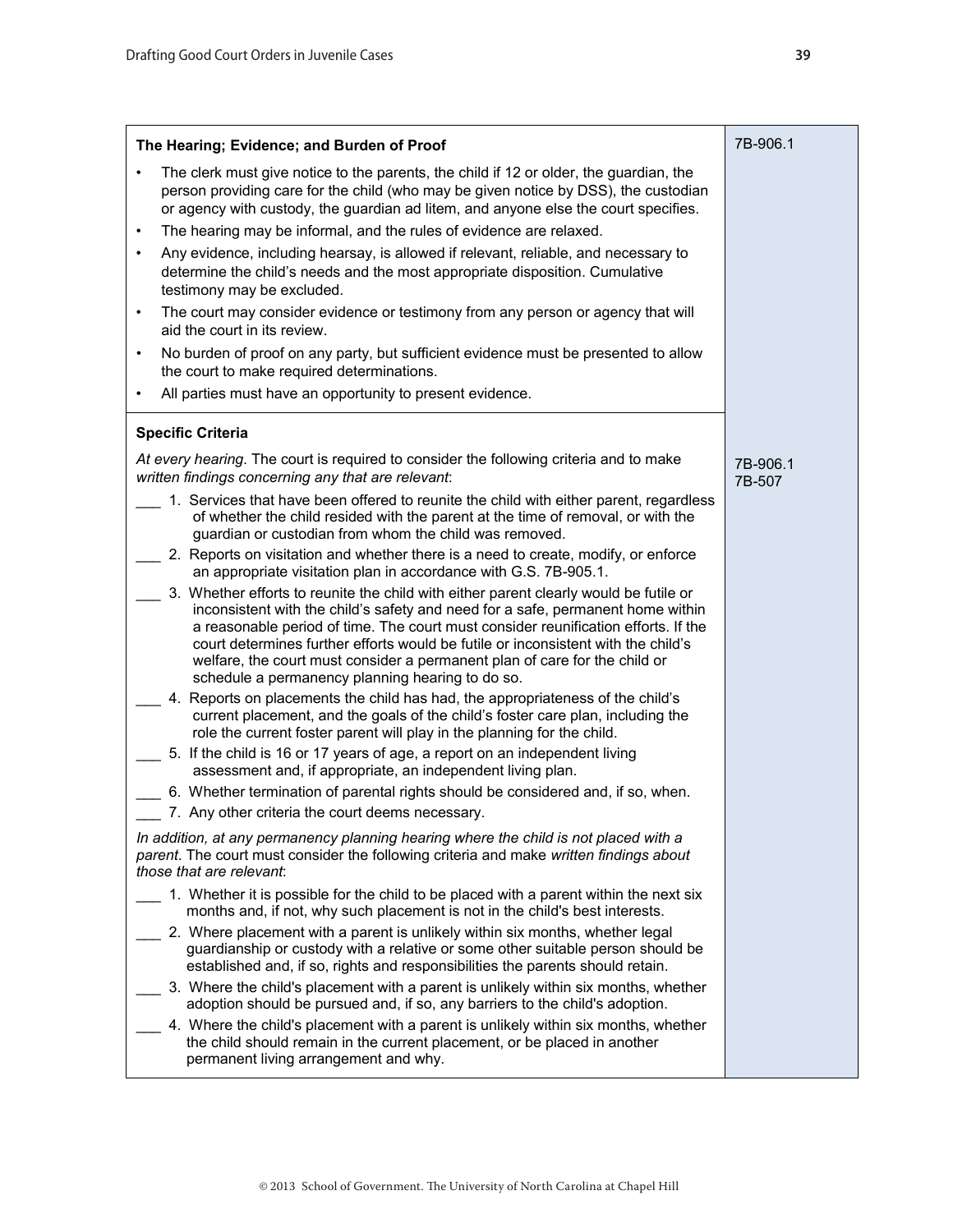$\overline{\phantom{a}}$ 

| 5. Whether the county department of social services, since the initial permanency<br>planning hearing, has made reasonable efforts to implement the permanent plan.                                                                                                 |                              |
|---------------------------------------------------------------------------------------------------------------------------------------------------------------------------------------------------------------------------------------------------------------------|------------------------------|
| 6. Any other criteria the court deems necessary.                                                                                                                                                                                                                    |                              |
| If any of the following circumstances exist, the court must determine whether there is an<br>exception to the requirement that DSS initiate a proceeding to terminate parental rights.<br>See G.S. 7B-906.1(f).                                                     |                              |
| Is the child now in the custody or placement responsibility of DSS, and has the<br>child been in placement outside the home for 12 of the most recent 22 months?<br>Has a court of competent jurisdiction determined that the parent has<br>abandoned the child, or |                              |
| $\bullet$<br>committed murder or voluntary manslaughter of another child of the parent,<br>or                                                                                                                                                                       |                              |
| aided, abetted, attempted, conspired, or solicited to commit murder or<br>$\bullet$<br>voluntary manslaughter of the child or another child of the parent?                                                                                                          |                              |
| If the answer to either question above is yes, DSS is required to initiate a proceeding to<br>terminate parental rights unless the court finds one of the following:                                                                                                |                              |
| The permanent plan for the child is guardianship or custody with a relative or some<br>$\bullet$<br>other suitable person.                                                                                                                                          |                              |
| Filing of a petition for termination of parental rights is not in the child's best interests,<br>$\bullet$<br>based on specific findings of fact and stated reasons.                                                                                                |                              |
| DSS has not provided the child's family with services DSS deems necessary when<br>$\bullet$<br>reasonable efforts are still required to enable the child's return to a safe home.                                                                                   |                              |
| <b>Available Dispositions</b>                                                                                                                                                                                                                                       |                              |
| See Checklist 4. Disposition Hearing. The dispositional options available to the court,<br>along with required considerations and findings for those options, are the same as those<br>available at disposition.                                                    | 7B-903<br>7B-906.1<br>7B-803 |
| Order                                                                                                                                                                                                                                                               | 7B-903                       |
| * If the child is placed or continued in the placement of DSS, see Checklist 2. Any Order<br>Placing Child in DSS Custody.                                                                                                                                          | 7B-904<br>7B-905<br>7B-906.1 |
| * The order must comply with requirements for any disposition order. See Checklist 4.<br>Disposition Hearing.                                                                                                                                                       | 7B-507<br>7B-902             |
| * If the court orders a permanent plan of guardianship or custody to someone other than                                                                                                                                                                             |                              |
| a parent, the order must include a finding that the parents are unfit or have acted<br>inconsistently with their constitutionally protected parental status.                                                                                                        |                              |
| A review hearing or permanency planning review hearing order                                                                                                                                                                                                        |                              |
| must include findings about any of the criteria listed above that are relevant;                                                                                                                                                                                     |                              |
| must include specific findings as to the best plan of care to achieve a safe, permanent<br>home for the child within a reasonable time;                                                                                                                             |                              |
| must include appropriate conclusions of law;                                                                                                                                                                                                                        |                              |
| must be entered (signed and filed with the clerk) within 30 days after the review<br>hearing;                                                                                                                                                                       |                              |
| if another review hearing is required within the next 6 months, must set the date for<br>$\bullet$<br>that hearing if practicable;                                                                                                                                  |                              |

 $\mathsf{r}$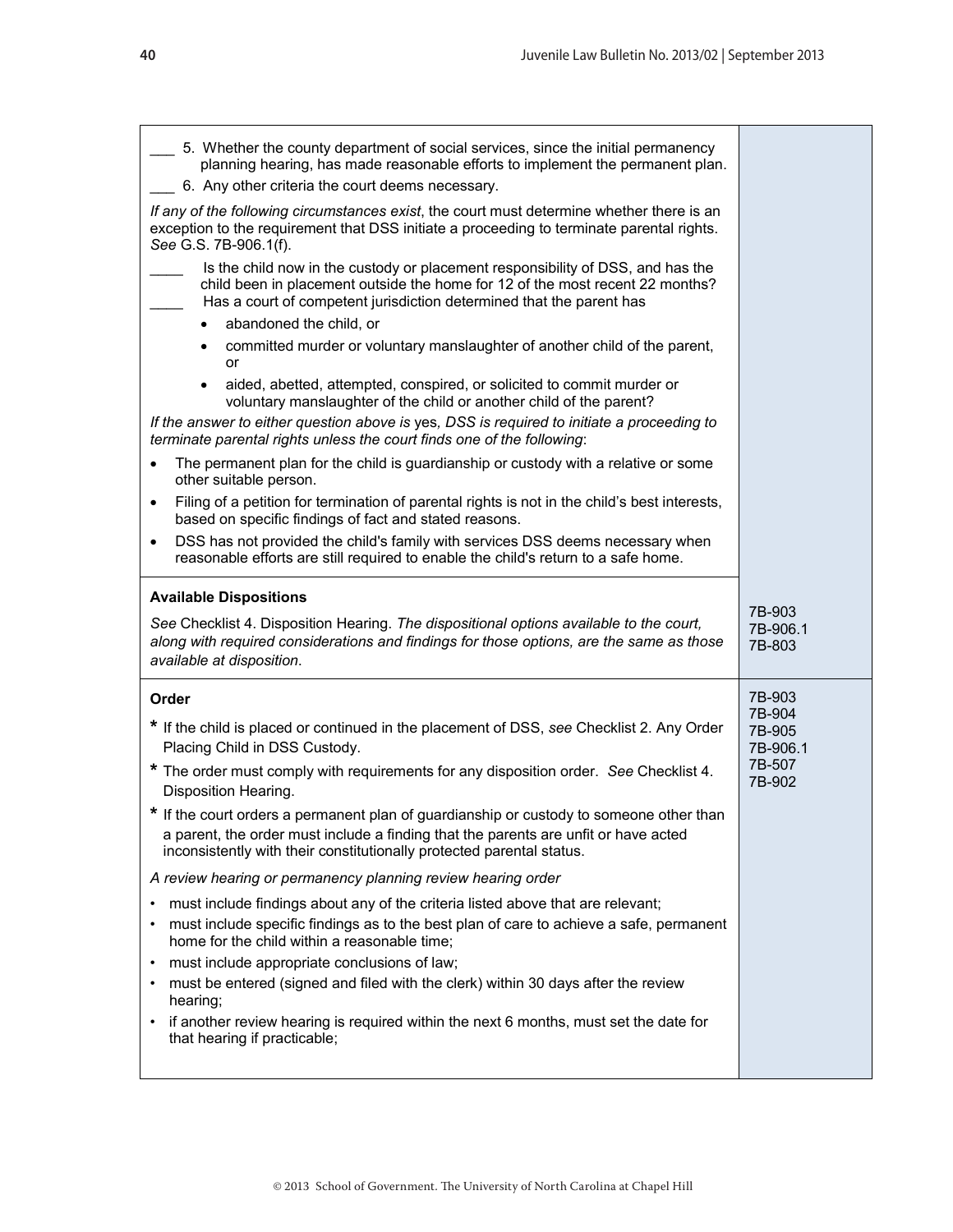# **Order** (*continued*)

- if the court orders that reunification efforts cease, must direct that a permanency planning hearing be held within 30 days and should set the date for the hearing if practicable;
- if custody is restored to a parent, should specify whether the court retains or terminates jurisdiction.

(Revised August 2013)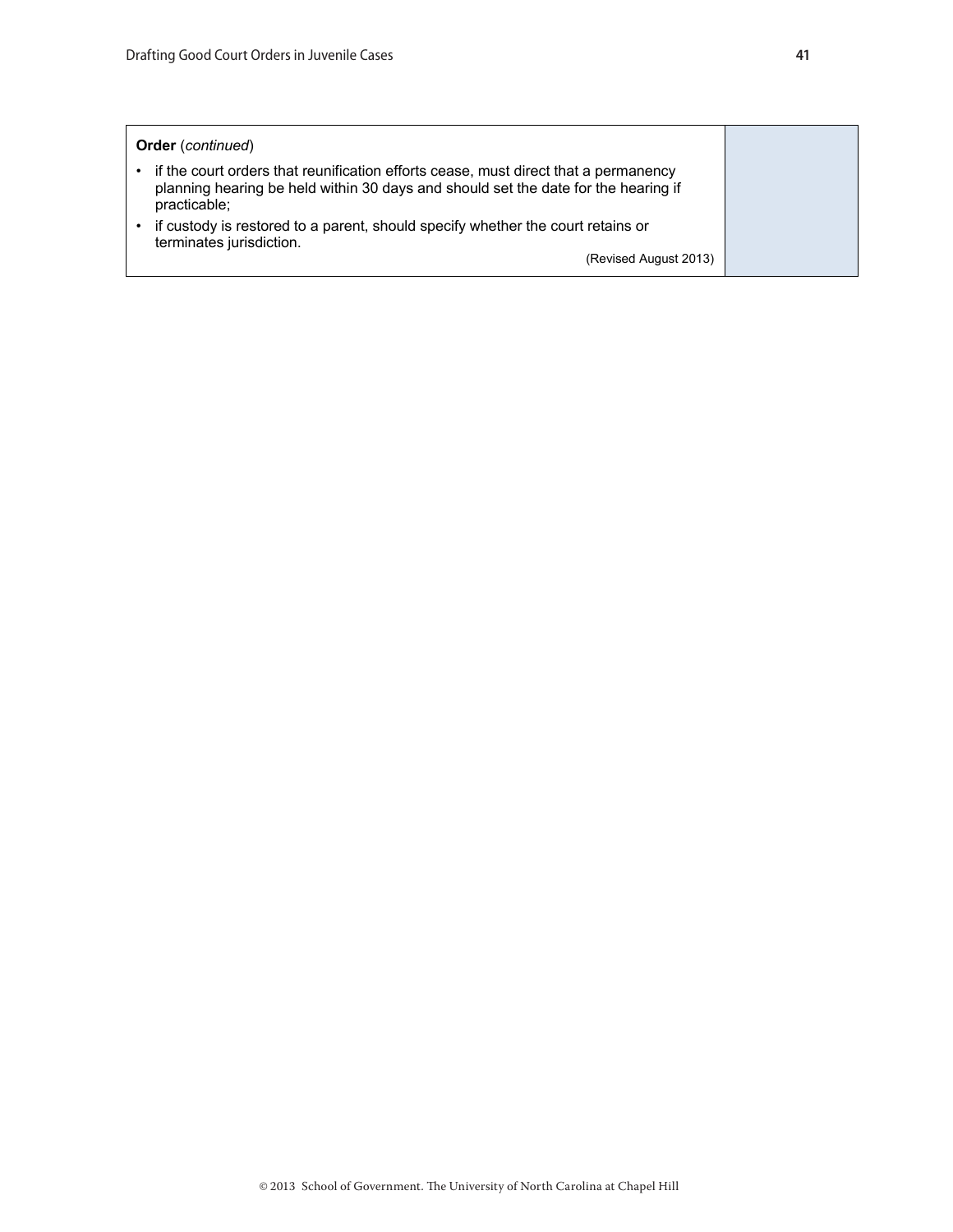<span id="page-41-0"></span>

| <b>Checklist 6. Hearing on Termination of</b><br><b>Parental Rights (TPR)</b>                                                                                                                                                                                                                                                                                                                                                                                                                                                                                                                                                                                                                                                                                                                                                                                                    | <b>Applicable</b><br><b>Statutes</b><br>and Forms                                                   |
|----------------------------------------------------------------------------------------------------------------------------------------------------------------------------------------------------------------------------------------------------------------------------------------------------------------------------------------------------------------------------------------------------------------------------------------------------------------------------------------------------------------------------------------------------------------------------------------------------------------------------------------------------------------------------------------------------------------------------------------------------------------------------------------------------------------------------------------------------------------------------------|-----------------------------------------------------------------------------------------------------|
| <b>Purpose</b><br>To determine whether any of the statutory grounds for termination of parental rights (TPR) as<br>alleged in the petition exist and, if so, whether termination of parental rights is in the child's best<br>interest.                                                                                                                                                                                                                                                                                                                                                                                                                                                                                                                                                                                                                                          | 7B-1109<br>7B-1110                                                                                  |
| <b>Timing</b><br>Must be held within 90 days after the TPR petition or motion is filed, unless the court orders<br>that it be held at a later time.<br>• Continuance up to 90 days from the date of the initial petition may be permitted for good<br>cause, to receive additional evidence, or to allow parties to conduct expeditious discovery.<br>• Continuance beyond 90 days permitted only in extraordinary circumstances, when<br>necessary for the proper administration of justice, and court must enter a written order<br>stating grounds for the continuance.<br>Continuance permitted for reasonable extension of time where counsel for parent is first<br>appointed and needs time to prepare.                                                                                                                                                                   | 7B-1109                                                                                             |
| <b>Evidence and Burden of Proof</b><br>During the adjudication phase, the court must determine the existence or nonexistence of<br>any alleged ground(s) for TPR. The standard of proof is clear, cogent, and convincing<br>evidence, and the burden of proof is on the petitioner or movant. The rules of evidence<br>apply.<br>• At the disposition phase the court may hear additional evidence to make a discretionary<br>determination as to whether TPR is in the child's best interest. There is no burden of proof<br>on any party at disposition.<br>The court may not rely solely on documentary evidence, and default proceedings are not<br>permitted. The court must take evidence, including some live testimony.                                                                                                                                                  | 7B-1109<br>7B-1110                                                                                  |
| <b>Preliminary Inquiries and Determinations</b><br>Pretrial hearings, motions, or agreements<br>Has the pretrial hearing required by G.S. 7B-1108.1 been conducted, or is the pretrial<br>hearing being combined with the adjudication hearing?<br>Do any prehearing motions need to be decided?<br>If the name or identity of a parent is unknown, has there been a hearing pursuant to<br>G.S. 7B-1105 to determine the parent's name or identity?<br>Proper petition and jurisdiction<br>Have the parties been properly served or waived service?<br>Did the respondent file an answer or response to the petition or motion?<br>Did the petitioner/movant have standing to initiate the action?<br>$\overline{\phantom{a}}$<br>Is the petition/motion verified?<br>Is the information required by G.S. 50A-209 contained in the petition/motion or an<br>attached affidavit? | 7B-1108.1<br>7B-1105<br>7B-1103<br>7B-1104<br>7B-1106<br>7B-1106.1<br>7B-1108<br>7B-1101<br>50A-209 |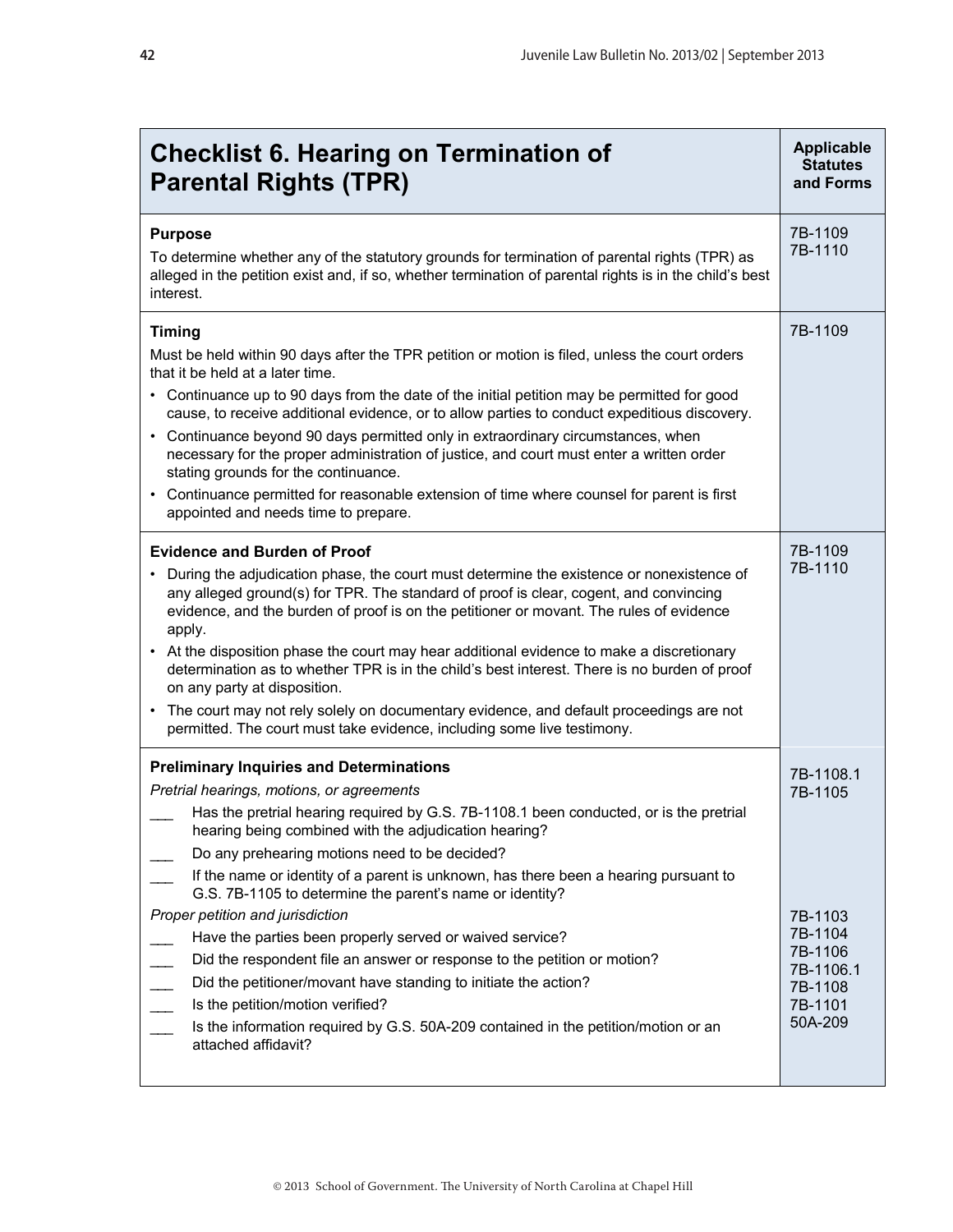| Proper petition and jurisdiction (continued)<br>Does the court have jurisdiction under the UCCJEA on the basis that:<br>N.C. is the child's home state?<br>N.C. has exclusive continuing jurisdiction?<br>N.C. has jurisdiction to modify another state's order?                | AOC-J-208<br>AOC-J-210 |
|---------------------------------------------------------------------------------------------------------------------------------------------------------------------------------------------------------------------------------------------------------------------------------|------------------------|
| Representation and participation                                                                                                                                                                                                                                                |                        |
| If respondent is present, is he or she represented by counsel? If not, does the<br>respondent want counsel? Is respondent indigent?                                                                                                                                             |                        |
| If provisional counsel was appointed, has the appointment been confirmed or should<br>provisional counsel be dismissed pursuant to G.S. 7B-1101.1(a)?                                                                                                                           |                        |
| If respondent wants to waive the right to counsel, has the court examined the respondent<br>on the record and made findings to show that the waiver is knowing and voluntary?                                                                                                   |                        |
| If respondent is under age 18 and not emancipated, has a Rule 17 GAL been appointed<br>as required by G.S. 7B-1101.1(b)?                                                                                                                                                        |                        |
| Is there a need for a hearing to determine whether a Rule 17 GAL should be appointed<br>for a respondent based on incompetence, as authorized by G.S. 7B-1101.1(c)?                                                                                                             |                        |
| If a respondent is incarcerated in North Carolina, does respondent want to attend the<br>hearing? Should the court issue a writ to have the respondent brought to court?                                                                                                        |                        |
| If an answer or response was filed denying material allegations in the petition or motion,<br>have a GAL and attorney advocate been appointed for the child?                                                                                                                    |                        |
| If no answer or response denying material allegations has been filed, should a GAL and<br>attorney advocate be appointed for the child?                                                                                                                                         |                        |
| Adjudication<br>For an adjudication of a ground for termination of parental rights, the petitioner or movant must<br>present clear, cogent, and convincing evidence that supports findings of fact sufficient to<br>support a conclusion of law that the alleged ground exists. | 7B-1109<br>7B-1111     |
| <b>Dispositional Determination of Best Interest</b>                                                                                                                                                                                                                             | 7B-1110                |
| If one or more grounds for termination are adjudicated, is it in the child's best interest to<br>terminate parental rights? The court is required to consider the following factors and<br>make findings of fact about those that are relevant:                                 |                        |
| the child's age;<br>likelihood of the child's being adopted;                                                                                                                                                                                                                    |                        |
| whether termination will help achieve the permanent plan for the child;                                                                                                                                                                                                         |                        |
| the bond between the child and the parent;<br>quality of the relationship between the child and the proposed adoptive parent,                                                                                                                                                   |                        |
| guardian, or custodian; and                                                                                                                                                                                                                                                     |                        |
| any other relevant factor.                                                                                                                                                                                                                                                      |                        |
| Order<br>Dismissal. If the court concludes that grounds have not been proved by clear, cogent,                                                                                                                                                                                  | 7B-1109<br>7B-1110     |
| and convincing evidence OR that it is not in the child's best interest to terminate parental<br>rights, the court must dismiss the petition or deny the motion but must first make findings<br>of fact and conclusions of law.                                                  | 7B-1111<br>7B-1112     |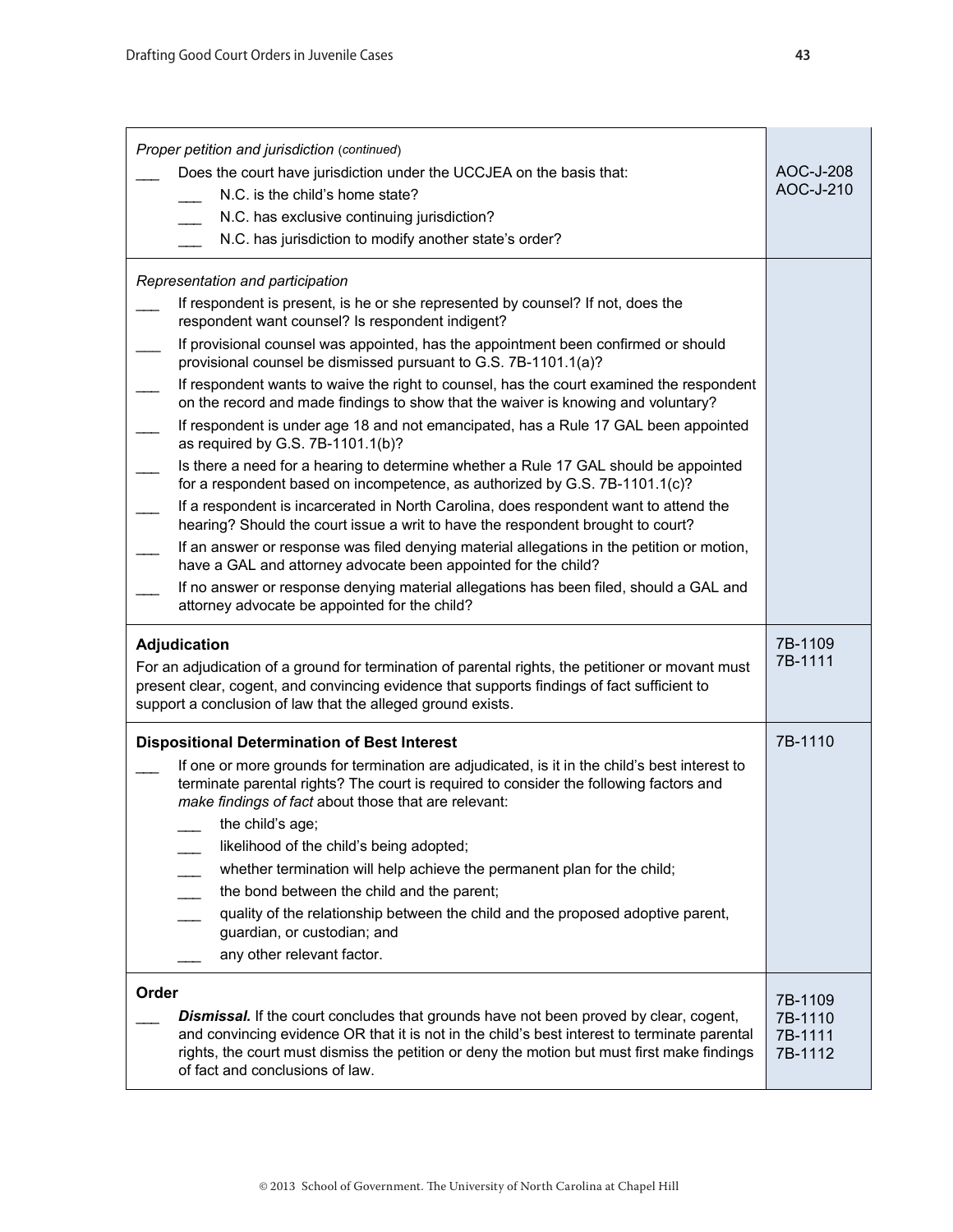#### **Order** (*continued*)

- Address grounds. The court must find facts and adjudicate (i.e., make a conclusion of law regarding) the existence or nonexistence of each ground alleged in the petition or motion.
- **Standard of proof.** Any order that adjudicates a ground must state that the findings are based on clear, cogent, and convincing evidence.
- Address best interest. If one or more grounds are adjudicated, the court must determine whether TPR is in the child's best interest. The order must include findings of fact about relevant dispositional factors listed above.
- *Entry*. The order must be entered (signed by the judge and filed with the clerk) within 30 days following completion of the hearing.

#### **Findings Relating to Particular Grounds**

Following are reminders of *some* of the necessary findings of fact relating to three of the most frequently alleged grounds.

#### *Neglect (or abuse)*

*Requires findings of*

- 1. current neglect (or abuse) or
- 2. past neglect (or abuse) and a likelihood of repetition of neglect (or abuse) if the child were returned home.

*Willfully leaving the child in foster care or other placement for more than a year without making reasonable progress under the circumstances to correct conditions that led to the child's removal*

- Requires findings sufficient to support a conclusion of willfulness, which requires findings about what the parent did in relation to what the parent was capable of doing.
- Findings must address a parent's failure to make reasonable progress in relation to the conditions that led to the child's removal from the home.
- Findings must show that the child's placement outside the home for at least a year has been pursuant to a court order.

#### *Nonsupport*

*If the child is in the custody of DSS or another child-placing agency, findings must include*:

- nonpayment of a reasonable portion of the cost of the child's care for at least six months before the filing of the petition or motion and
- facts about employment, earnings, assets, etc., to support a conclusion that the parent was physically and financially able to pay and that the parent's failure to pay was willful.

*In a private termination of parental rights action, findings must include*:

- that one parent has custody of the child pursuant to a court order or a custody agreement between the parents;
- that the court order or agreement requires the respondent to pay for the care, support, and education of the child;
- that for at least one year before the filing of the petition or motion respondent failed to pay support as required by the court order or agreement; and
- that the nonpayment was willful and without justification.

(Revised August 2013)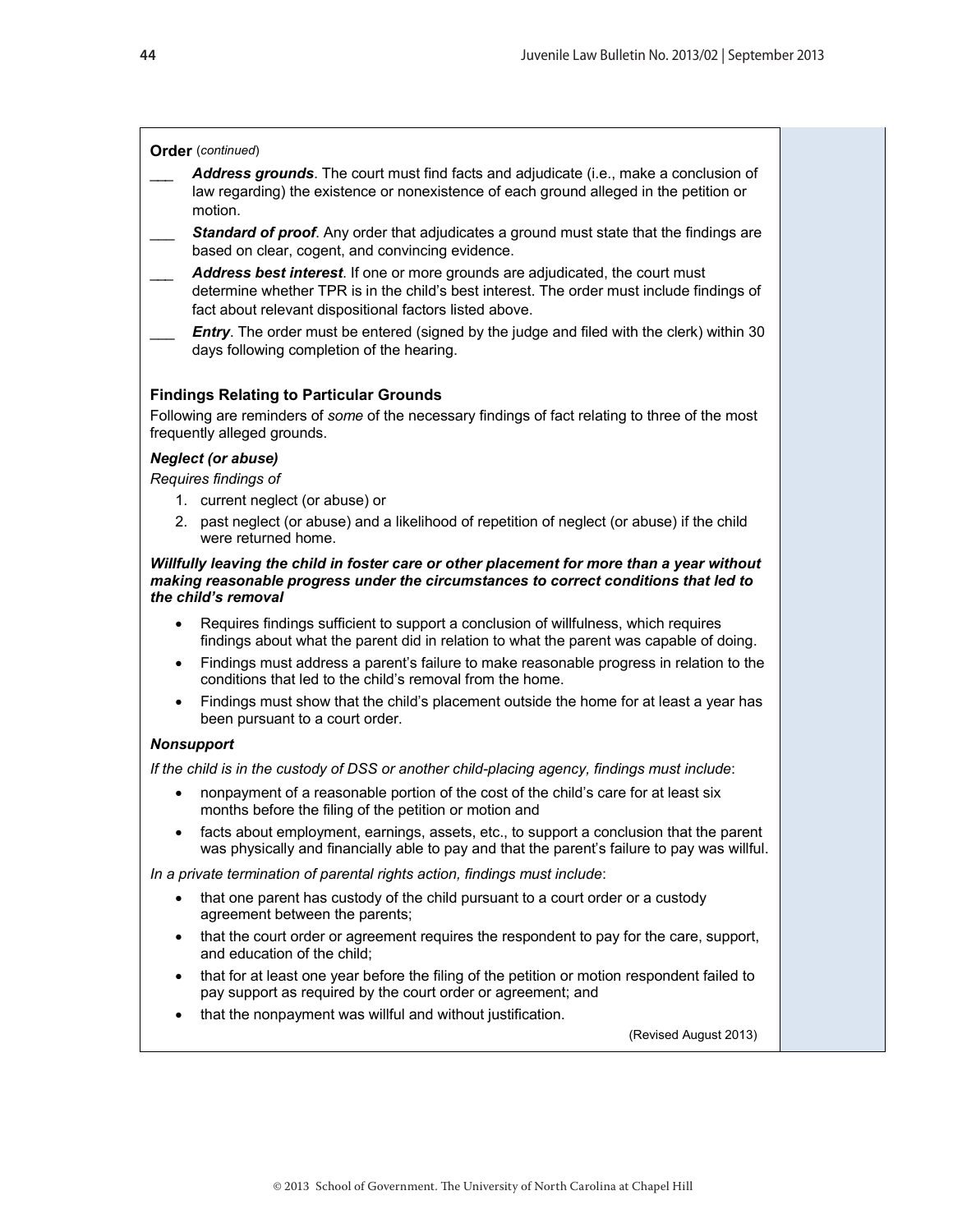<span id="page-44-0"></span>

| <b>Checklist 7. Post-TPR Review Hearing</b>                                                                                                                                                                                                                                                                                                                                                                                                                                                                                                                                                                                                                                                                                                                                                                                                                                                                                              | <b>Applicable</b><br><b>Statutes and</b><br><b>Forms</b> |
|------------------------------------------------------------------------------------------------------------------------------------------------------------------------------------------------------------------------------------------------------------------------------------------------------------------------------------------------------------------------------------------------------------------------------------------------------------------------------------------------------------------------------------------------------------------------------------------------------------------------------------------------------------------------------------------------------------------------------------------------------------------------------------------------------------------------------------------------------------------------------------------------------------------------------------------|----------------------------------------------------------|
| <b>Purpose</b><br>To ensure that every reasonable effort is being made to provide a permanent<br>placement for the child consistent with the child's best interests.                                                                                                                                                                                                                                                                                                                                                                                                                                                                                                                                                                                                                                                                                                                                                                     | 7B-908                                                   |
| <b>Timing</b><br>This hearing is required when:<br>parental rights have been terminated pursuant to a petition brought by one of the<br>following: (i) a guardian of the person of the child, (ii) DSS or other licensed agency,<br>or (iii) a person with whom the child has lived continuously for at least two years<br>immediately preceding the filing of the action; and<br>the child is in the custody of DSS or another licensed child-placing agency.<br>٠<br>The first post-TPR review hearing must be conducted within six months of the date of<br>the hearing at which parental rights were terminated.<br>Subsequent post-TPR review hearings must be conducted at least every six months<br>after the first hearing until the child is adopted.<br>Cancellation of a post-TPR review hearing is permissible only if the juvenile is the<br>subject of a final decree of adoption prior to the date of the review hearing. | 7B-908(b), (e)                                           |
| <b>Preliminary Considerations</b><br>Was notice of the hearing sent to the following persons?<br>the child, if the child is 12 years of age or older;<br>a legal custodian of the child;<br>٠<br>the person who is providing care for the child;<br>٠<br>the child's guardian ad litem, if there is one;<br>$\bullet$<br>a parent whose rights have been terminated but only if the parent has<br>٠<br>appealed the order terminating the parent's rights and a court has stayed<br>the order pending the appeal; and<br>any other person or agency the court specified.<br>Was a GAL appointed previously to represent the child in the TPR proceeding?<br>(If so, determine whether the GAL will continue to represent the child.)<br>If a GAL was not appointed previously or has been relieved, should a GAL be<br>appointed to represent the child? If so, should the hearing be continued to give<br>the GAL time to prepare?      | 7B-908(b)(1), (2)                                        |
| <b>Evidence</b><br>The court may consider any evidence, including hearsay, that the court finds to be<br>relevant, reliable, and necessary to determine the needs of the child and the most<br>appropriate disposition.<br>The court may consider information from DSS or a licensed child-placing agency,<br>٠<br>from any other participants, and from any other person or agency the court<br>determines is likely to aid in the review.                                                                                                                                                                                                                                                                                                                                                                                                                                                                                              | 7B-908(a)                                                |